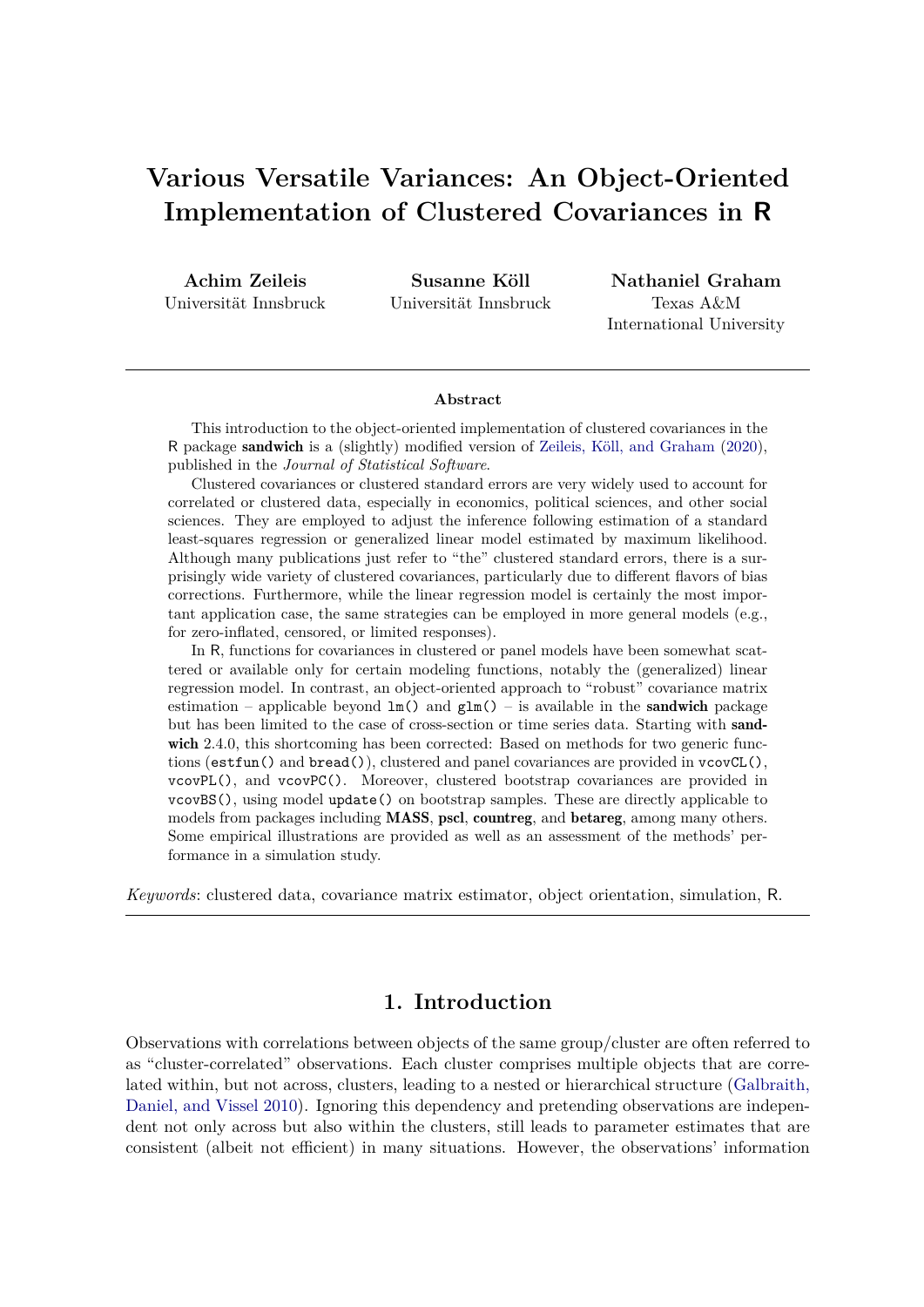will typically be overestimated and hence lead to overstated precision of the parameter estimates and inflated type I errors in the corresponding tests [\(Moulton](#page-31-0) [1986,](#page-31-0) [1990\)](#page-31-1). Therefore, clustered covariances are widely used to account for clustered correlations in the data.

Such clustering effects can emerge both in cross-section and in panel (or longitudinal) data. Typical examples for clustered cross-section data include firms within the same industry or students within the same school or class. In panel data, a common source of clustering is that observations for the same individual at different time points are correlated while the individuals may be independent [\(Cameron and Miller](#page-28-0) [2015\)](#page-28-0).

This paper contributes to the literature particularly in two respects: (1) Most importantly, we discuss a set of computational tools for the R system for statistical computing (R [Core](#page-31-2) [Team](#page-31-2) [2018\)](#page-31-2), providing an object-oriented implementation of clustered covariances/standard errors in the R package **sandwich** [\(Zeileis](#page-32-1) [2004,](#page-32-1) [2006b\)](#page-32-2). Using this infrastructure, sandwich covariances for cross-section or time series data have been available for models beyond lm() or glm(), e.g., for packages MASS [\(Venables and Ripley](#page-31-3) [2002\)](#page-31-3), pscl/countreg [\(Zeileis, Kleiber,](#page-32-3) [and Jackman](#page-32-3) [2008\)](#page-32-3), and betareg [\(Cribari-Neto and Zeileis](#page-28-1) [2010;](#page-28-1) [Grün, Kosmidis, and Zeileis](#page-29-1) [2012\)](#page-29-1), among many others. However, corresponding functions for clustered or panel data had not been available in **sandwich** but have been somewhat scattered or available only for certain modeling functions.

(2) Moreover, we perform a Monte Carlo simulation study for various response distributions with the aim to assess the performance of clustered standard errors beyond  $lm()$  and  $glm()$ . This also includes special cases for which such a finite-sample assessment has not yet been carried out in the literature (to the best of our knowledge).

The rest of this manuscript is structured as follows: Section [2](#page-1-0) discusses the idea of clustered covariances and reviews existing R packages for sandwich as well as clustered covariances. Section [3](#page-4-0) deals with the theory behind sandwich covariances, especially with respect to clustered covariances for cross-sectional and longitudinal data, clustered data, as well as panel data. Section [4](#page-10-0) then takes a look behind the scenes of the new object-oriented R implementation for clustered covariances, Section [5](#page-14-0) gives an empirical illustration based on data provided from [Petersen](#page-31-4) [\(2009\)](#page-31-4) and [Aghion, Van Reenen, and Zingales](#page-27-0) [\(2013\)](#page-27-0). The simulation setup and results are discussed in Section [6.](#page-19-0)

# **2. Overview**

<span id="page-1-0"></span>In the statistics as well as in the econometrics literature a variety of strategies are popular for dealing with clustered dependencies in regression models. Here we give a a brief overview of clustered covariances methods, some background information, as well as a discussion of corresponding software implementations in R and Stata [\(StataCorp](#page-31-5) [2019\)](#page-31-5).

### **2.1. Clustered dependencies in regression models**

In the statistics literature, random effects (especially random intercepts) are often introduced to capture unobserved cluster correlations (e.g., using the  $\text{Im}e4$  package in R, [Bates, Mächler,](#page-27-1) [Bolker, and Walker](#page-27-1) [2015\)](#page-27-1). Alternatively, generalized estimating equations (GEE) can account for such correlations by adjusting the model's scores in the estimation [\(Liang and Zeger](#page-30-0) [1986\)](#page-30-0), also leading naturally to a clustered covariance (e.g., available in the **geepack** package for  $R$ , [Halekoh, Højsgaard, and Yan](#page-29-2) [2005\)](#page-29-2). Feasible generalized least squares can be applied in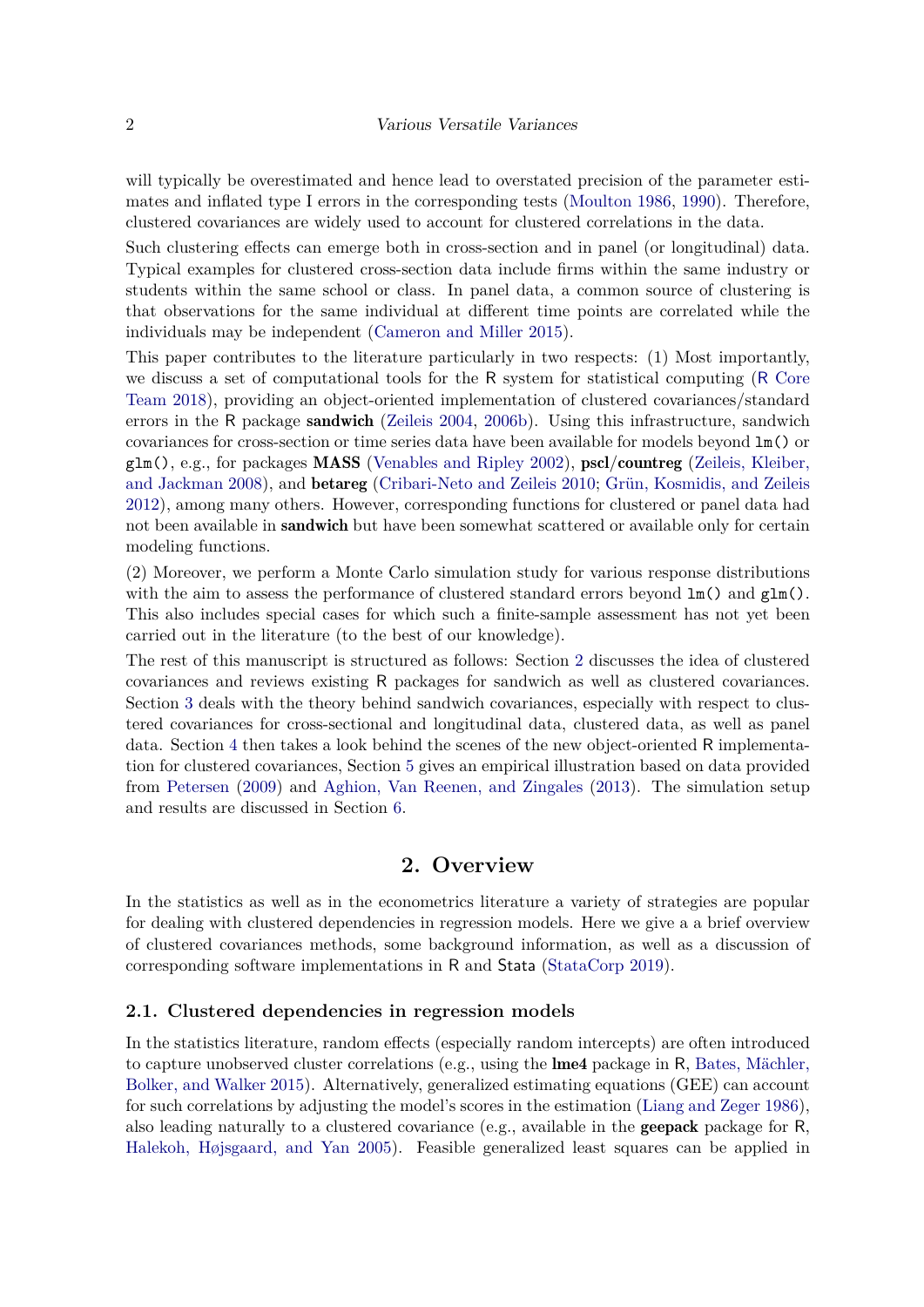a similar way and is frequently used in panel data econometrics (e.g., available in the plm package, [Croissant and Millo](#page-28-2) [2008\)](#page-28-2).

Another approach, widely used in econometrics and the social sciences, is to assume that the model's score function was correctly specified but that only the remaining likelihood was potentially misspecified, e.g., due to a lack of independence as in the case of clustered correlations (see [White](#page-32-4) [1994,](#page-32-4) for a classic textbook, and [Freedman](#page-29-3) [2006,](#page-29-3) for a criticial review). This approach leaves the parameter estimator unchanged and is known by different labels in different parts of the literature, e.g., quasi-maximum likelihood (QML), independence working model, or pooling model in ML, GEE, or panel econometrics jargon, respectively. In all of these approaches, only the covariance matrix is adjusted in the subsequent inference by using a sandwich estimator, especially in Wald tests and corresponding confidence intervals.

Important special cases of this QML approach combined with sandwich covariances include: (1) independent but heteroscedastic observations necessitating heteroscedasticity-consistent (HC) covariances (see e.g., [Long and Ervin](#page-30-1) [2000\)](#page-30-1), (2) autocorrelated time series of observations requiring heteroscedasticity- and autocorrelation-consistent (HAC) covariances (such as [Newey and West](#page-31-6) [1987;](#page-31-6) [Andrews](#page-27-2) [1991\)](#page-27-2), and (3) clustered sandwich covariances for clustered or panel data (see e.g., [Cameron and Miller](#page-28-0) [2015\)](#page-28-0).

### **2.2. Clustered covariance methods**

In the statistics literature, the basic sandwich estimator has been introduced first for crosssection data with independent but heteroscedastic observations by [Eicker](#page-28-3) [\(1963\)](#page-28-3) and [Huber](#page-29-4) [\(1967\)](#page-29-4) and was later popularized in the econometrics literature by [White](#page-32-5) [\(1980\)](#page-32-5). Early references for sandwich estimators accounting for correlated but homoscedastic observations are [Kloek](#page-30-2) [\(1981\)](#page-30-2) and [Moulton](#page-31-1) [\(1990\)](#page-31-1), assuming a correlation structure equivalent to exchangeable working correlation introduced by [Liang and Zeger](#page-30-0) [\(1986\)](#page-30-0) in the more general framework of generalized estimating equations. [Kiefer](#page-30-3) [\(1980\)](#page-30-3) has implemented yet another clustered covariance estimator for panel data, which is robust to clustering but assumes homoscedasticity (see also [Baum, Nichols, and Schaffer](#page-27-3) [2011\)](#page-27-3). A further generalization allowing for cluster correlations and heteroscedasticity is provided by the independence working model in GEE [\(Liang and Zeger](#page-30-0) [1986\)](#page-30-0), naturally leading to clustered covariances. In econometrics, [Arellano](#page-27-4) [\(1987\)](#page-27-4) first proposed clustered covariances for the fixed effects estimator in panel models.

Inference with clustered covariances with one or more cluster dimension(s) is examined in [Cameron, Gelbach, and Miller](#page-28-4) [\(2011\)](#page-28-4). In a wider context, [Cameron and Miller](#page-28-0) [\(2015\)](#page-28-0) include methods in the discussion where not only inference is adjusted but also estimation altered. This discussion focuses on the "large *G*" framework where not only the number of observations *n* but also the number of clusters *G* is assumed to approach infinity. An alternative but less frequently-used asymptotic framework is the "fixed *G*" setup, where the number of clusters is assumed to be fixed (see [Bester, Conley, and Hansen](#page-28-5) [2011;](#page-28-5) [Hansen and Lee](#page-29-5) [2017\)](#page-29-5). However, as this also requires non-standard (non-normal) inference it cannot be combined with standard tests in the same modular way as implemented in **sandwich** and is not pursued further here.

In a recent paper, [Abadie, Athey, Imbens, and Wooldridge](#page-27-5) [\(2017\)](#page-27-5) survey state-of-the-art methods for clustered covariances with special focus on treatment effects in economic experiments with possibly multiple cluster dimensions. They emphasize that, in terms of effect on the covariance estimation, clustering in the treatment assignment is more important than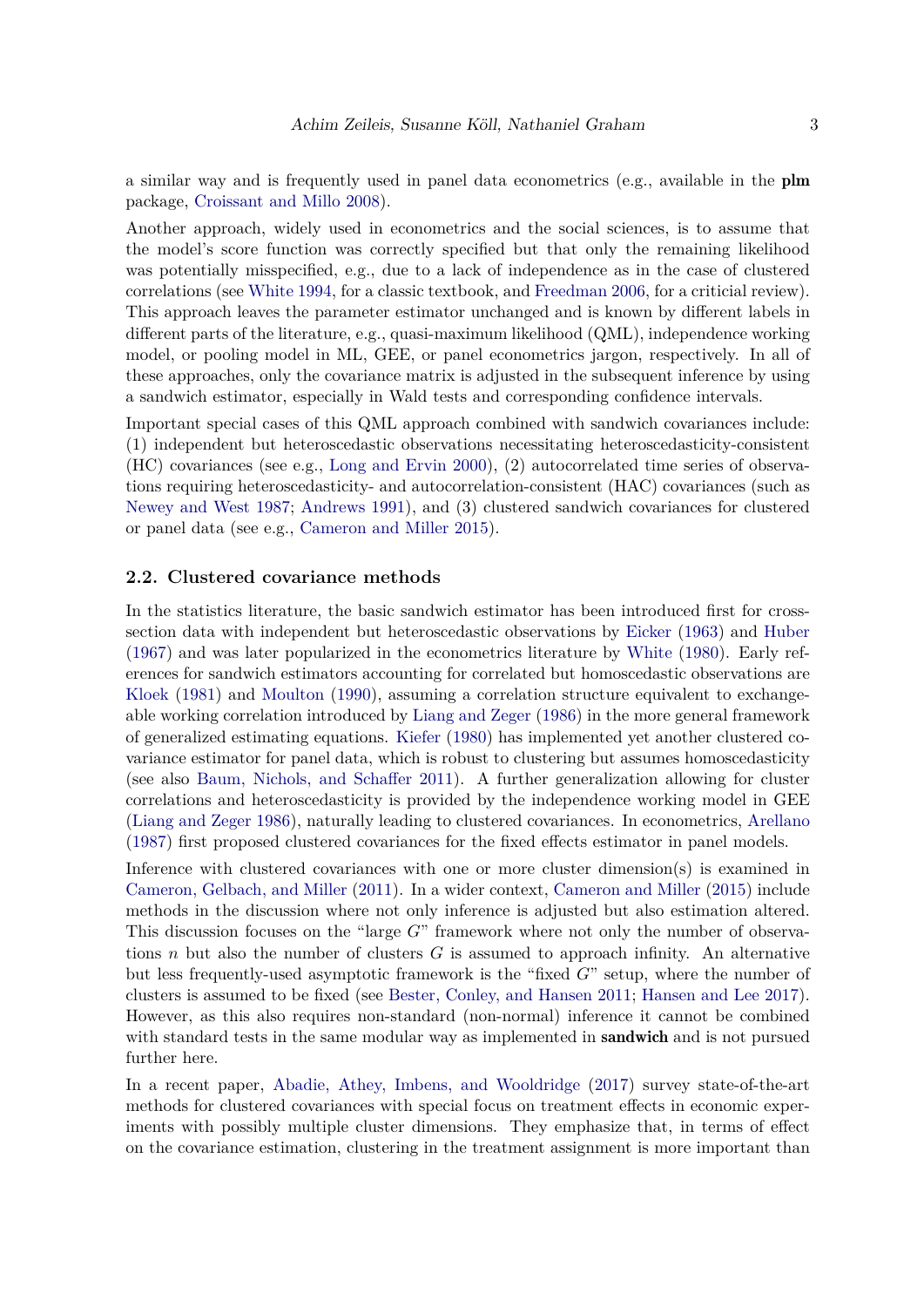merely clustering in the sampling. However, if a fixed cluster effect is included in the model, treatment heterogeneity across clusters is a requirement for clustered covariances to be necessary.

### **2.3. R packages for sandwich covariances**

Various kinds of sandwich covariances have already been implemented in several R packages, with the linear regression case receiving most attention. But some packages also cover more general models.

The standard R package for sandwich covariance estimators is the sandwich package [\(Zeileis](#page-32-1) [2004,](#page-32-1) [2006b\)](#page-32-2), which provides an object-oriented implementation for the building blocks of the sandwich that rely only on a small set of extractor functions (estfun() and bread()) for fitted model objects. The function sandwich() computes a plain sandwich estimate [\(Eicker](#page-28-3) [1963;](#page-28-3) [Huber](#page-29-4) [1967;](#page-29-4) [White](#page-32-5) [1980\)](#page-32-5) from a fitted model object, defaulting to what is known as  $HC0$  or  $HC1$  in linear regression models. vcov $HC$ ) is a wrapper to sandwich() combined with meatHC() and bread() to compute general HC covariances ranging from HC0 to HC5 (see [Zeileis](#page-32-1) [2004,](#page-32-1) and the references therein). vcovHAC(), based on sandwich() with meatHAC() and bread(), computes HAC covariance matrix estimates. Further convenience interfaces kernHAC() for Andrews' kernel HAC [\(Andrews](#page-27-2) [1991\)](#page-27-2) and NeweyWest() for Newey-West-style HAC [\(Newey and West](#page-31-6) [1987,](#page-31-6) [1994\)](#page-31-7) are available. However, in versions prior to 2.4.0 of **sandwich** no similarly object-oriented approach to clustered sandwich covariances was available.

Another R package that includes heteroscedasticity-consistent covariance estimators (HC0– HC4), for models produced by lm() only, is the car package [\(Fox and Weisberg](#page-29-6) [2019\)](#page-29-6) in function  $\text{hccm}$ ). Like vcovHC() from sandwich this is limited to the cross-section case without clustering, though.

Covariance estimators in car as well as in sandwich are constructed to insert the resulting covariance matrix estimate in different Wald-type inference functions, as confint() from stats (R [Core Team](#page-31-2) [2018\)](#page-31-2), coeftest() and waldtest() from lmtest [\(Zeileis and Hothorn](#page-32-6) [2002\)](#page-32-6), Anova(), Confint(), S(), linearHypothesis(), and deltaMethod() from car [\(Fox](#page-29-6) [and Weisberg](#page-29-6) [2019\)](#page-29-6).

### **2.4. R packages for clustered covariances**

The lack of support for clustered sandwich covariances in standard packages like **sandwich** or car has led to a number of different implementations scattered over various packages. Typically, these are tied to either objects from lm() or dedicated model objects fitting certain (generalized) linear models for clustered or panel data. The list of packages includes: multiwayvcov [\(Graham, Arai, and Hagströmer](#page-29-7) [2016\)](#page-29-7), plm [\(Croissant and Millo](#page-28-2) [2008\)](#page-28-2), geepack [\(Halekoh](#page-29-2) *et al.* [2005\)](#page-29-2), lfe [\(Gaure](#page-29-8) [2013\)](#page-29-8), clubSandwich [\(Pustejovsky and Tipton](#page-31-8) [2017\)](#page-31-8), and clusterSEs [\(Esarey and Menger](#page-28-6) [2019\)](#page-28-6), among others.

In **multiwayveov**, the implementation was object-oriented, in many aspects building on **sand**wich infrastructure. However, certain details assumed 'lm' or 'glm'-like objects. In plm and lfe several types of sandwich covariances are available for the packages' plm (panel linear models) and felm (fixed-effect linear models), respectively. The geepack package can estimate independence working models for 'glm'-type models, also supporting clustered covariances for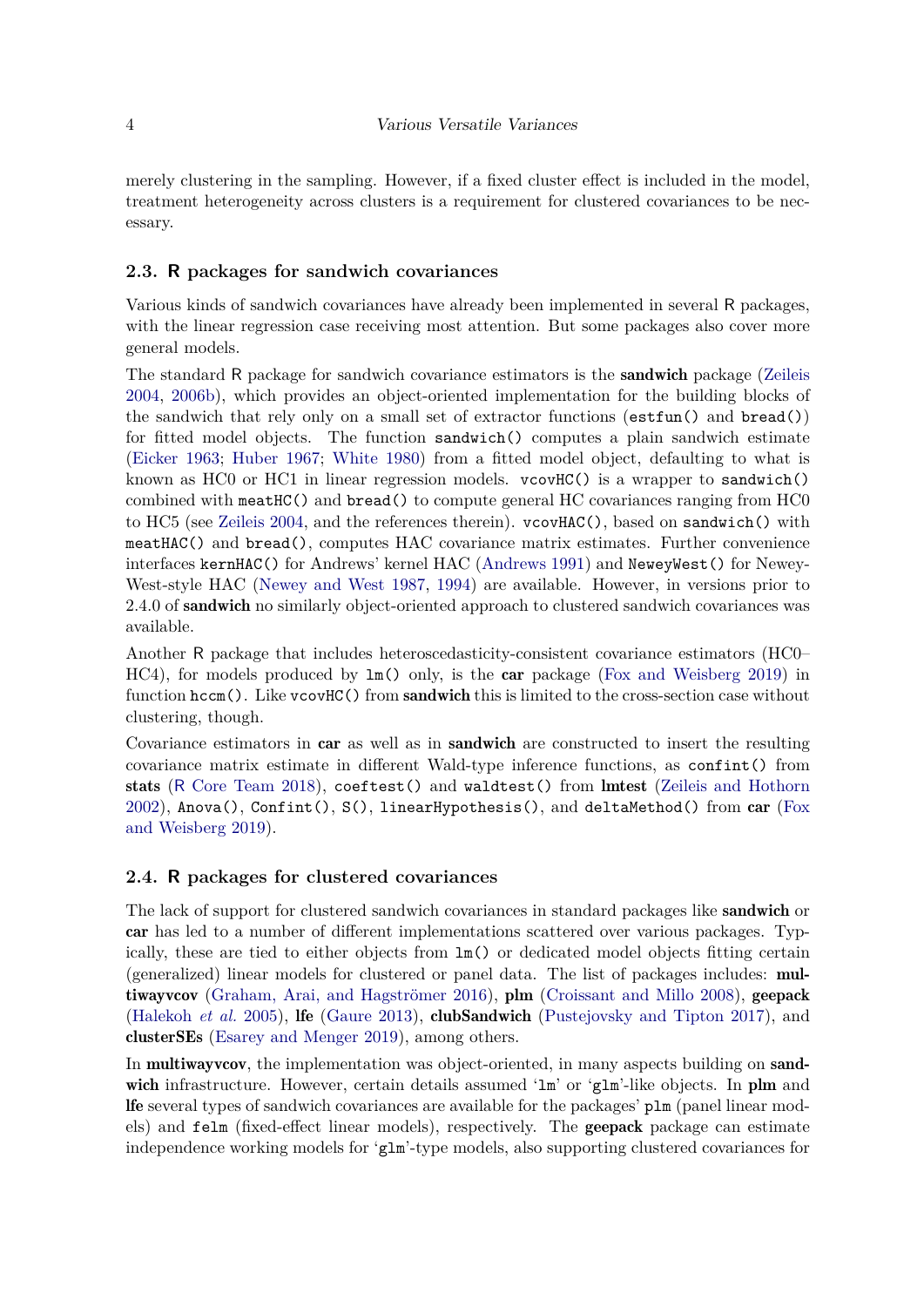the resulting 'geeglm' objects. Finally, clusterSEs and clubSandwich focus on the case of ordinary or weighted least squares regression models.

In a nutshell, there is good coverage of clustered covariances for (generalized) linear regression objects albeit potentially necessitating reestimating a certain model using a different modelfitting function/packages. However, there was no object-oriented implementation for clustered covariances in R, that enabled plugging in different model objects from in principle any class. Therefore, starting from the implementation in **multiwayvov**, a new and object-oriented implementation was established and integrated in sandwich, allowing application to more general models, including zero-inflated, censored, or limited responses.

### **2.5. Stata software for clustered covariances**

Base Stata as well as contributed extension modules provide implementations for several types of clustered covariances. One-way clustered covariances are available in base Stata for a wide range of estimators (e.g., reg, ivreg2, xtreg, among others) by adding the cluster option. Furthermore, suest provides clustered covariances for seemingly unrelated regression models, xtpcse supports linear regression with panel-corrected standard errors, and the svy suite of commands can be employed in the presence of nested multi-level clustering [\(Nichols and](#page-31-9) [Schaffer](#page-31-9) [2007\)](#page-31-9).

The contributed Stata module avar [\(Baum and Schaffer](#page-27-6) [2013\)](#page-27-6) allows to construct the "meat" matrix of various sandwich covariance estimators, including HAC, one- and two-way clustered, and panel covariances (à la [Kiefer](#page-30-3) [1980](#page-30-3) or [Driscoll and Kraay](#page-28-7) [1998\)](#page-28-7). An alternative imple-mentation for the latter is available in the contributed Stata module xtscc [\(Hoechle](#page-29-9) [2007\)](#page-29-9). While there is a wide variety of clustered covariances for many regression models in Stata, it is not always possible to fine-tune the flavor of covariance, e.g., with respect to the finite sample adjustment (a common source of confusion and differences across implementations, see e.g., [Stack Overflow](#page-31-10) [2014\)](#page-31-10).

### **3. Methods**

<span id="page-4-0"></span>To establish the theoretical background of sandwich covariances for clustered as well as panel data the notation of [Zeileis](#page-32-2) [\(2006b\)](#page-32-2) is adopted. Here, the conceptual building blocks from [Zeileis](#page-32-2) [\(2006b\)](#page-32-2) are briefly repeated and then carried further for clustered covariances.

#### **3.1. Sandwich covariances**

Let  $(y_i, x_i)$  for  $i = 1, \ldots, n$  be data with some distribution controlled by a parameter vector  $\theta$  with  $k$  dimensions. For a wide range of models the (quasi-)maximum likelihood estimator  $\hat{\theta}$  is governed by a central limit theorem [\(White](#page-32-4) [1994\)](#page-32-4) so that  $\hat{\theta}$  is approximately normally distributed with  $\mathcal{N}(\theta, n^{-1}S(\theta))$ . Moreover, the covariance matrix is of sandwich type with a meat matrix  $M(\theta)$  between two slices of bread  $B(\theta)$ :

<span id="page-4-1"></span>
$$
S(\theta) = B(\theta) \cdot M(\theta) \cdot B(\theta) \tag{1}
$$

$$
B(\theta) = \left( \mathsf{E} \left[ -\frac{\partial \psi(y, x, \theta)}{\partial \theta} \right] \right)^{-1} \tag{2}
$$

$$
M(\theta) = \text{VAR}[\psi(y, x, \theta)]. \tag{3}
$$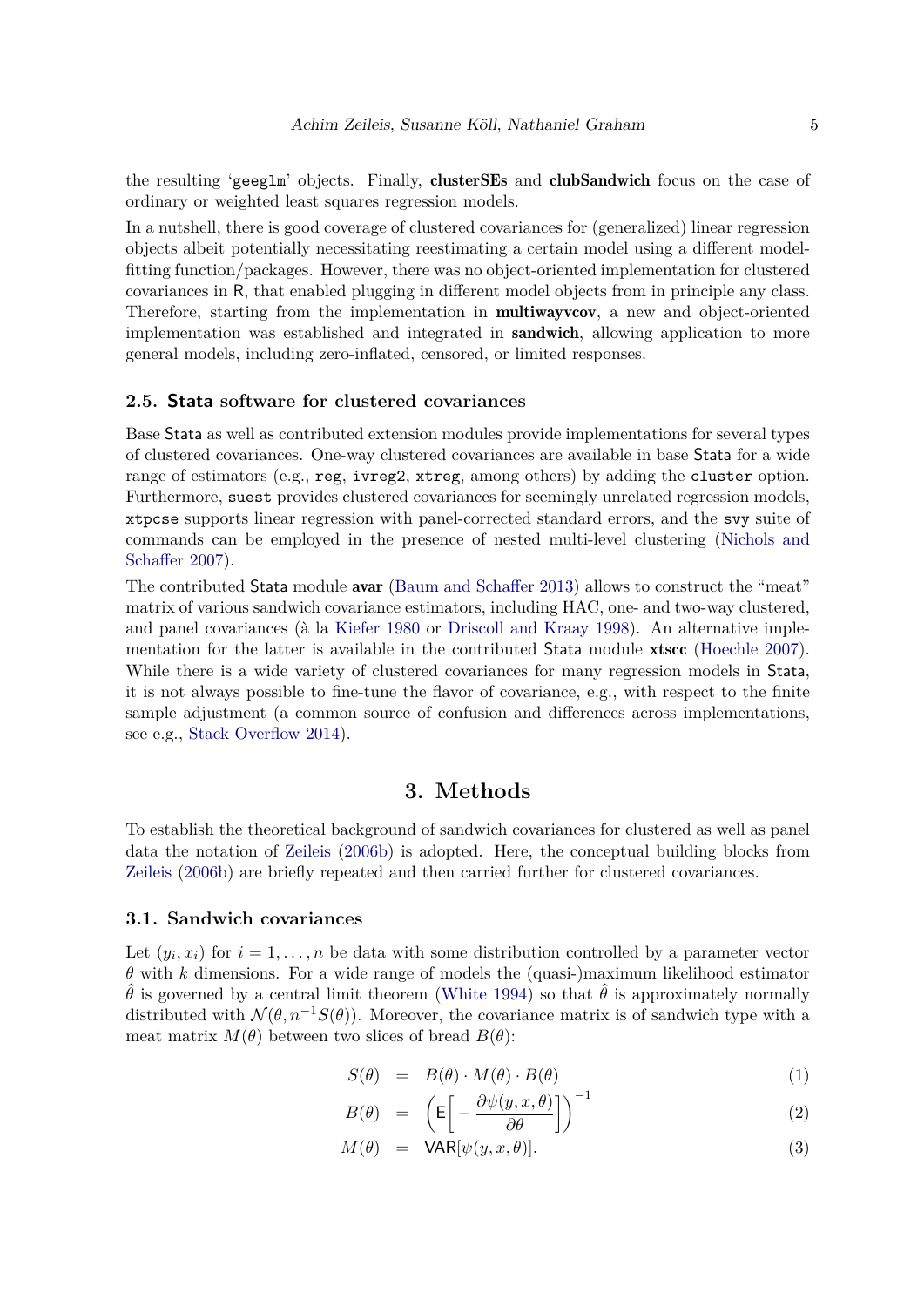An estimating function

$$
\psi(y, x, \theta) = \frac{\partial \Psi(y, x, \theta)}{\partial \theta} \tag{4}
$$

is defined as the derivative of an objective function  $\Psi(y, x, \theta)$ , typically the log-likelihood, with respect to the parameter vector  $\theta$ . Thus, an empirical estimating (or score) function evaluates an estimating function at the observed data and the estimated parameters such that an  $n \times k$  matrix is obtained [\(Zeileis](#page-32-2) [2006b\)](#page-32-2):

<span id="page-5-2"></span>
$$
\begin{pmatrix} \psi(y_1, x_1, \hat{\theta})^{\top} \\ \vdots \\ \psi(y_n, x_n, \hat{\theta})^{\top} \end{pmatrix} .
$$
 (5)

The estimate  $\hat{B}$  for the bread is based on second derivatives, i.e., the empirical version of the inverse Hessian

<span id="page-5-1"></span>
$$
\hat{B} = \left( \frac{1}{n} \sum_{i=1}^{n} - \frac{\partial \psi(y_i, x_i, \theta)}{\partial \theta} \bigg|_{\theta = \hat{\theta}} \right)^{-1}, \tag{6}
$$

whereas  $\hat{M}$ ,  $\hat{M}_{\text{HAC}}$ ,  $\hat{M}_{\text{HC}}$  compute outer product, HAC and HC estimators for the meat, respectively,

<span id="page-5-0"></span>
$$
\hat{M} = \frac{1}{n} \sum_{i=1}^{n} \psi(y_i, x_i, \hat{\theta}) \psi(y_i, x_i, \hat{\theta})^{\top}
$$
\n(7)

$$
\hat{M}_{\text{HAC}} = \frac{1}{n} \sum_{i,j=1}^{n} w_{|i-j|} \psi(y_i, x_i, \hat{\theta}) \psi(y_j, x_j, \hat{\theta})^{\top}
$$
\n(8)

$$
\hat{M}_{\text{HC}} = \frac{1}{n} X^{\top} \begin{pmatrix} \omega(r(y_1, x_1^{\top} \hat{\theta})) & \cdots & 0 \\ \vdots & \ddots & \vdots \\ 0 & \cdots & \omega(r(y_n, x_n^{\top} \hat{\theta})) \end{pmatrix} X.
$$
 (9)

The outer product estimator in Equation [7](#page-5-0) corresponds to the basic sandwich estimator [\(Eicker](#page-28-3) [1963;](#page-28-3) [Huber](#page-29-4) [1967;](#page-29-4) [White](#page-32-5) [1980\)](#page-32-5).  $w_{|i-j|}$  in Equation [8](#page-5-0) is a vector of weights [\(Zeileis](#page-32-1) [2004\)](#page-32-1). In Equation [9,](#page-5-0) functions  $\omega(\cdot)$  derive estimates of the variance of the empirical working residuals  $r(y_1, x_1^{\top}\hat{\theta}), \ldots, r(y_n, x_n^{\top}\hat{\theta})$  and may also depend on hat values as well as degrees of freedom [\(Zeileis](#page-32-2) [2006b\)](#page-32-2). To obtain the HC type estimator in Equation [9](#page-5-0) it is necessary that the score can be factorized into empirical working residuals times the regressor vector.

<span id="page-5-3"></span>
$$
\psi(y_i, x_i, \hat{\theta}) = r(y_i, x_i^{\top} \hat{\theta}) \cdot x_i \tag{10}
$$

This is, however, only possible in situations where the parameter of the response distribution depends on a single linear predictor (possibly through a link function).

The building blocks for the calculation of the sandwich are provided by the **sandwich** package, where the **sandwich**() function calculates an estimator of the sandwich  $S(\theta)$  (see Equation [1\)](#page-4-1) by multiplying estimators for the meat (from Equation [3\)](#page-4-1) between two slices of bread (from Equation [2\)](#page-4-1). A natural idea for an object-oriented implementation of these estimators is to provide common building blocks, namely a simple **bread**() extractor that computes  $\hat{B}$  from Equation [6](#page-5-1) and an estfun() extractor that returns the empirical estimating functions from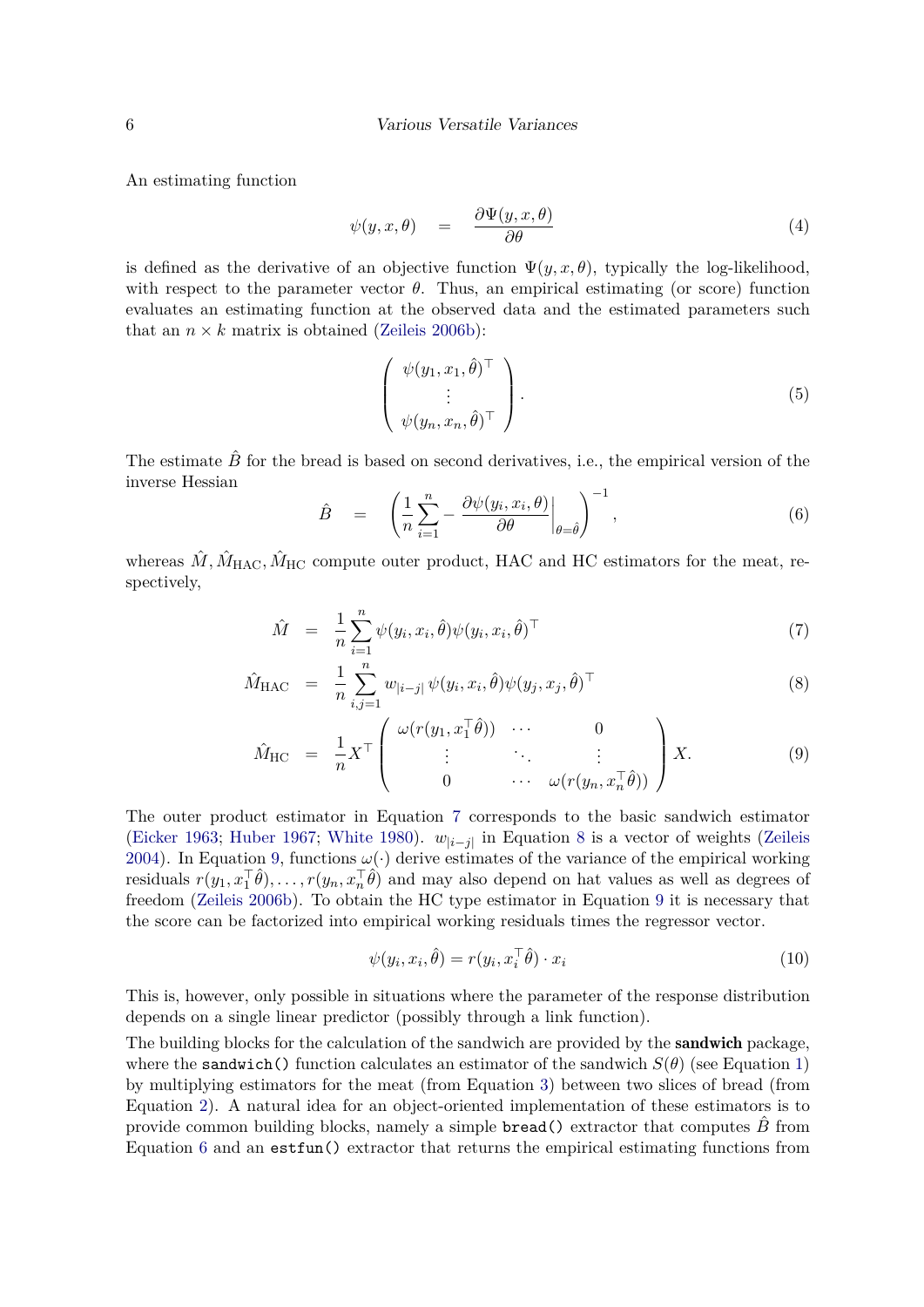Equation [5.](#page-5-2) On top of these extractors a number of meat estimators can be defined: meat() for  $\hat{M}$  from Equation [7,](#page-5-0) meatHAC() for  $\hat{M}_{\rm HAC}$  from Equation [8,](#page-5-0) and meatHC() for  $\hat{M}_{\rm HC}$  from Equation [9,](#page-5-0) respectively. In addition to the estfun() method a model.matrix() method is needed in meatHC() for the decomposition of the scores into empirical working residuals and regressor matrix.

#### **3.2. Clustered covariances**

For clustered observations, similar ideas as above can be employed but the data has more structure that needs to be incorporated into the meat estimators. Specifically, for one-way clustering there is not simply an observation *i* from 1*, . . . , n* observations but an observation  $(i, g)$  from  $1, \ldots, n_g$  observations within cluster/group *g* (with  $g = 1, \ldots, G$  and  $n = n_1 + \cdots + n_g$ *nG*). As only the *G* groups can be assumed to be independent while there might be correlation withing the cluster/group, the empirical estimation function is summed up within each group prior to computing meat estimators. Thus, the core idea of many clustered covariances is to replace Equation [5](#page-5-2) with the following equation and then proceeding "as usual" in the computation of meat estimators afterwards:

<span id="page-6-2"></span>
$$
\begin{pmatrix}\n\sum_{i=1}^{n_1} \psi(y_{i,1}, x_{i,1}, \hat{\theta})^{\top} \\
\vdots \\
\sum_{i=1}^{n_G} \psi(y_{i,G}, x_{i,G}, \hat{\theta})^{\top}\n\end{pmatrix} = \begin{pmatrix}\n\psi(y_{1,1}, x_{1,1}, \hat{\theta})^{\top} + \dots + \psi(y_{n_1,1}, x_{n_1,1}, \hat{\theta})^{\top} \\
\vdots \\
\psi(y_{1,G}, x_{1,G}, \hat{\theta})^{\top} + \dots + \psi(y_{n_G,G}, x_{n_G,G}, \hat{\theta})^{\top}\n\end{pmatrix}.
$$
\n(11)

The basic meat estimator based on the outer product from Equation [7](#page-5-0) then becomes:

<span id="page-6-0"></span>
$$
\hat{M}_{\text{CL}} = \frac{1}{n} \sum_{g=1}^{G} \left( \sum_{i=1}^{n_g} \psi(y_{i,g}, x_{i,g}, \hat{\theta}) \right) \left( \sum_{i=1}^{n_g} \psi(y_{i,g}, x_{i,g}, \hat{\theta}) \right)^{\top}.
$$
\n(12)

In the case where observation is its own cluster, the clustered  $\hat{M}_{CL}$  corresponds to the basic  $\hat{M}$ . The new function meatCL() in the **sandwich** package implements this basic trick along with several types of bias correction and the possibility for multi-way instead of one-way clustering.

#### *Types of bias correction*

The clustered covariance estimator controls for both heteroscedasticity across as well as within clusters, assuming that in addition to the number of observations *n* the number of clusters *G* also approaches infinity [\(Cameron, Gelbach, and Miller](#page-28-8) [2008;](#page-28-8) [Cameron and Miller](#page-28-0) [2015\)](#page-28-0). Although many publications just refer to "the" clustered standard errors, there is a surprisingly wide variation in clustered covariances, particularly due to different flavors of bias corrections. The bias correction factor can be split in two parts, a "cluster bias correction" and an "HC bias correction". The cluster bias correction captures the effect of having just a finite number of clusters *G* and it is defined as

<span id="page-6-1"></span>
$$
\frac{G}{G-1}.\tag{13}
$$

The HC bias correction can be applied additionally in a manner similar to the corresponding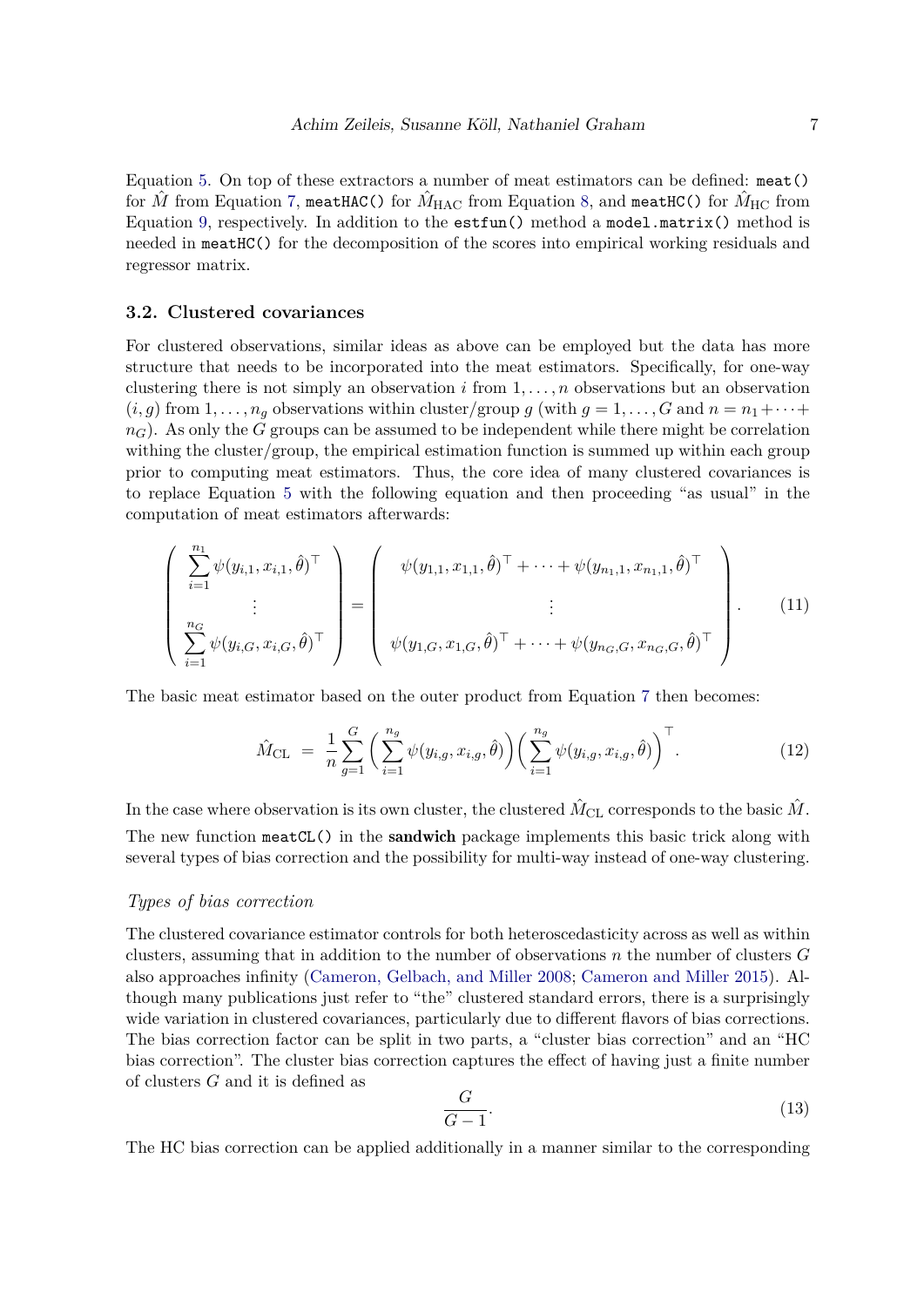cross-section data estimators. HC0 to HC3 bias corrections for cluster *g* are defined as

<span id="page-7-0"></span>
$$
HCO: \qquad 1 \tag{14}
$$

$$
\text{HC1}: \quad \frac{n-1}{n-k} \tag{15}
$$

$$
\text{HC2}: \quad \frac{G-1}{G} \cdot (I_{n_g} - H_{gg})^{-1} \tag{16}
$$

$$
\text{HC3}: \quad \frac{G-1}{G} \cdot (I_{n_g} - H_{gg})^{-2}, \tag{17}
$$

where *n* is the number of observations and *k* is the number of estimated parameters,  $I_{n_g}$  is an identity matrix of size  $n_g$ ,  $H_{gg}$  is the block from the hat matrix *H* that pertains to cluster *g*. In case of a linear model, the hat (or projection) matrix is defined as  $H = X(X^{\top}X)^{-1}X^{\top}$ , with model matrix *X*. A generalized hat matrix is available for generalized linear models (GLMs, see Equation 12.3 in [McCullagh and Nelder](#page-30-4) [1989\)](#page-30-4). To apply these factors to  $\hat{M}_{CL}$ (Equation [12\)](#page-6-0), their square root has to be applied to each of the *ψ* factors in the outer product (see [Cameron and Miller](#page-28-0) [2015,](#page-28-0) Section VI.B for the linear regression case).

Thus, it is completely straightforward to incorporate the scalar factors for HC0 and HC1. However, the cluster generalizations of HC2 and HC3 (due to [Kauermann and Carroll](#page-30-5) [2001;](#page-30-5) [Bell and McCaffrey](#page-27-7) [2002\)](#page-27-7) require some more work. More precisely, the square root of the correction factors from Equations [16](#page-7-0) and [17](#page-7-0) has to be applied to the (working) residuals prior to computing the clustered meat matrix. Thus, the empirical working residuals  $r(y_g, x_g^{\top}\hat{\theta})$  in group *g* are adjusted via

$$
\tilde{r}(y_g, x_g^{\top}\hat{\theta}) = \sqrt{\frac{G-1}{G}} \cdot (I_{n_g} - H_{gg})^{-\alpha/2} \cdot r(y_g, x_g^{\top}\hat{\theta})
$$
\n(18)

with  $\alpha = 1$  for HC2 and  $\alpha = 2$  for HC3, before obtaining the adjusted empirical estimating functions based on Equation [10](#page-5-3) as

$$
\tilde{\psi}(y_i, x_i, \hat{\theta}) = \tilde{r}(y_i, x_i^{\top} \hat{\theta}) \cdot x_i.
$$
\n(19)

Then these adjusted estimating functions can be employed "as usual" to obtain the  $\hat{M}_{CL}$ . Note that, by default, adding the cluster adjustment factor  $G/(G-1)$  from Equation [13](#page-6-1) simply cancels out the factor  $(G-1)/G$  from the HC2/HC3 adjustment factor. Originally, [Bell and McCaffrey](#page-27-7) [\(2002\)](#page-27-7) recommended to use the factor  $(G-1)/G$  for HC3 (i.e., without cluster adjustment) but not for HC2 (i.e., with cluster adjustment). Here, we handle both cases in the same way so that both collapse to the traditional HC2/HC3 estimators when  $G = n$  (i.e., where every observation is its own cluster).

Note that in terms of methods in R, it is not sufficient for the cluster HC2/HC3 estimators to have just estfun() and model.matrix() extractors but an extractor for (blocks of) the full hat matrix are required as well. Currently, no such extractor method is available in base R (as hatvalues() just extracts diag $H$ ) and hence HC2 and HC3 in meatCL() are just available for 'lm' and 'glm' objects.

#### *Two-way and multi-way clustered covariances*

Certainly, there can be more than one cluster dimension, as for example observations that are characterized by housholds within states or companies within industries. Therefore, it can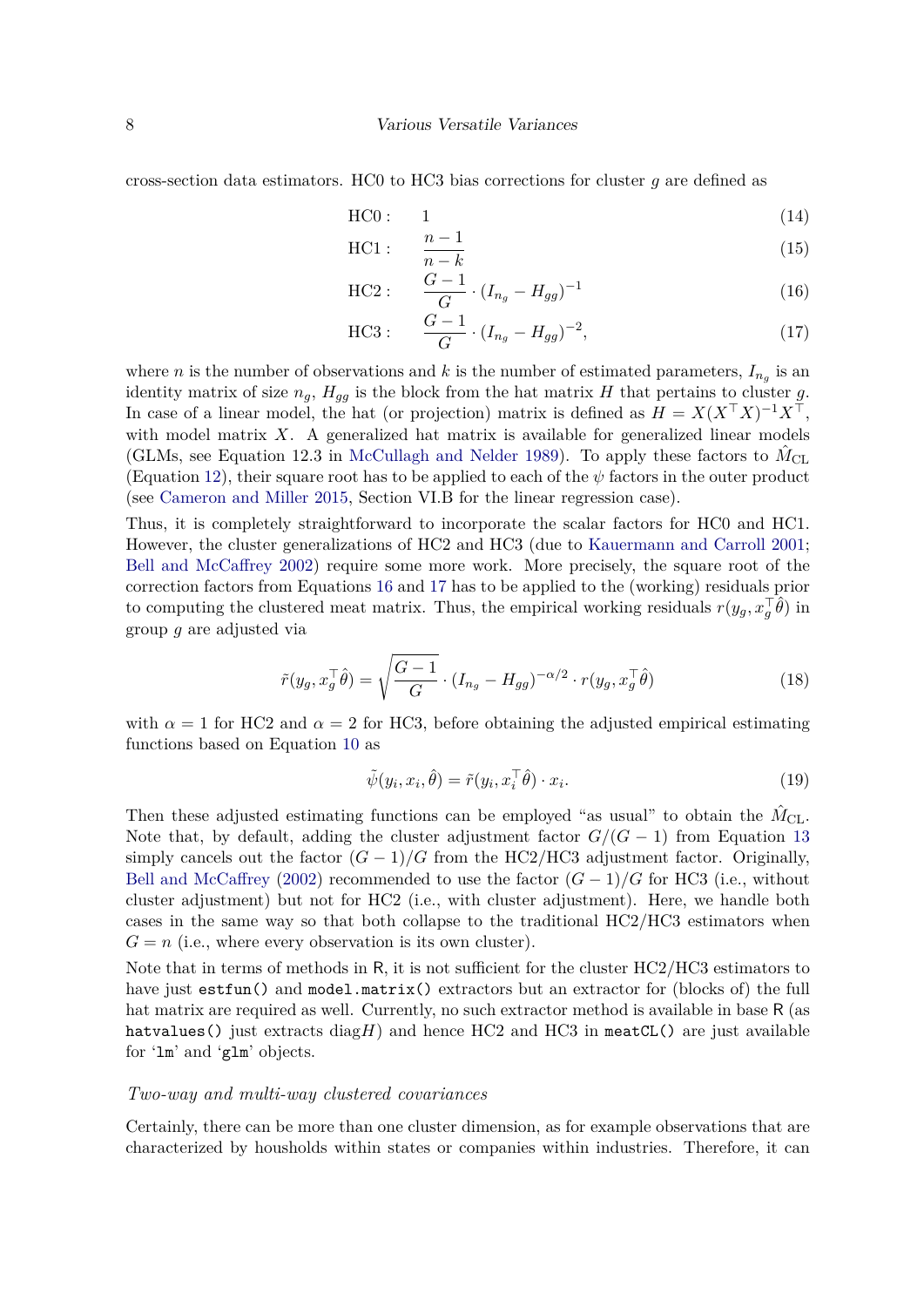sometimes be helpful that one-way clustered covariances can be extended to so-called multiway clustering as shown by [Miglioretti and Heagerty](#page-30-6) [\(2007\)](#page-30-6), [Thompson](#page-31-11) [\(2011\)](#page-31-11) and [Cameron](#page-28-4) *[et al.](#page-28-4)* [\(2011\)](#page-28-4).

Multi-way clustered covariances comprise clustering on  $2^D - 1$  dimensional combinations. Clustering in two dimensions, for example in *id* and *time*, gives  $D = 2$ , such that the clustered covariance matrix is composed of  $2^2 - 1 = 3$  one-way clustered covariance matrices that have to be added or subtracted, respectively. For two-way clustered covariances with cluster dimensions *id* and *time*, the one-way clustered covariance matrices on *id* and on *time* are added, and the two-way clustered covariance matrix with clusters formed by the intersection of *id* and *time* is subtracted. Additionally, a cluster bias correction  $\frac{G(·)}{G(·)-1}$  is added, where G(*id*) is the number of clusters in cluster dimension *id*, G(*time*) is the number of clusters in cluster dimension *time*, and G(*id*∩*time*) is the number of clusters formed by the intersection of *id* and *time*.

<span id="page-8-0"></span>
$$
\hat{M}_{\rm CL} = \frac{G(id)}{G(id) - 1} \hat{M}_{id} + \frac{G(time)}{G(time) - 1} \hat{M}_{time} - \frac{G(id \cap time)}{G(id \cap time) - 1} \hat{M}_{id \cap time}.
$$
 (20)

The same idea is used for obtaining clustered covariances with more than two clustering dimensions: Meat parts with an odd number of cluster dimensions are added, whereas those with an even number are subtracted. Particularly when there is only one observation in each intersection of *id* and *time*, [Petersen](#page-31-4) [\(2009\)](#page-31-4), [Thompson](#page-31-11) [\(2011\)](#page-31-11) and [Ma](#page-30-7) [\(2014\)](#page-30-7) suggest to subtract the standard sandwich estimator  $\hat{M}$  from Equation [\(7\)](#page-5-0) instead of  $\frac{G(id \cap time)}{G(id \cap time)}$   $\hat{M}_{(id \cap time)}$ in Equation [\(20\)](#page-8-0).

### **3.3. Clustered covariances for panel data**

The information in panel data sets is often overstated, as cross-sectional as well as temporal dependencies may occur [\(Hoechle](#page-29-9) [2007\)](#page-29-9). [Cameron and Trivedi](#page-28-9) [\(2005,](#page-28-9) p. 702) noticed that "*NT* correlated observations have less information than *NT* independent observations". For panel data, the source of dependence in the data is crucial to find out what kind of covariance is optimal [\(Petersen](#page-31-4) [2009\)](#page-31-4). In the following, panel Newey-West standard errors as well as Driscoll and Kraay standard errors are examined (see also [Millo](#page-30-8) [2017,](#page-30-8) for a unifying view).

To reflect that the data are now panel data with a natural time ordering within each *group g* (as opposed to variables without a natural ordering, such as individuals, countries, or firms, [Millo](#page-30-8) [2017\)](#page-30-8), we change our notation to an index  $(g, t)$  for  $g = 1, \ldots, G$  groups sampled at  $t = 1, \ldots, n_q$  points in *time* (with  $n = n_1 + \cdots + n_G$ ).

Clustered covariances account for the average within-cluster covariance, where a cluster or group is any set of observations which can be identified by a variable to "cluster on". In the case of panel data, observations are frequently grouped by time and by one or more crosssectional variables such as individuals or countries that have been observed repeatedly over time.

#### *Panel Newey-West*

[Newey and West](#page-31-6) [\(1987\)](#page-31-6) proposed a heteroscedasticity and autocorrelation consistent standard error estimator that is traditionally used for time-series data, but can be modified for use in panel data (see for example [Petersen](#page-31-4) [2009\)](#page-31-4). A panel Newey-West estimator can be obtained by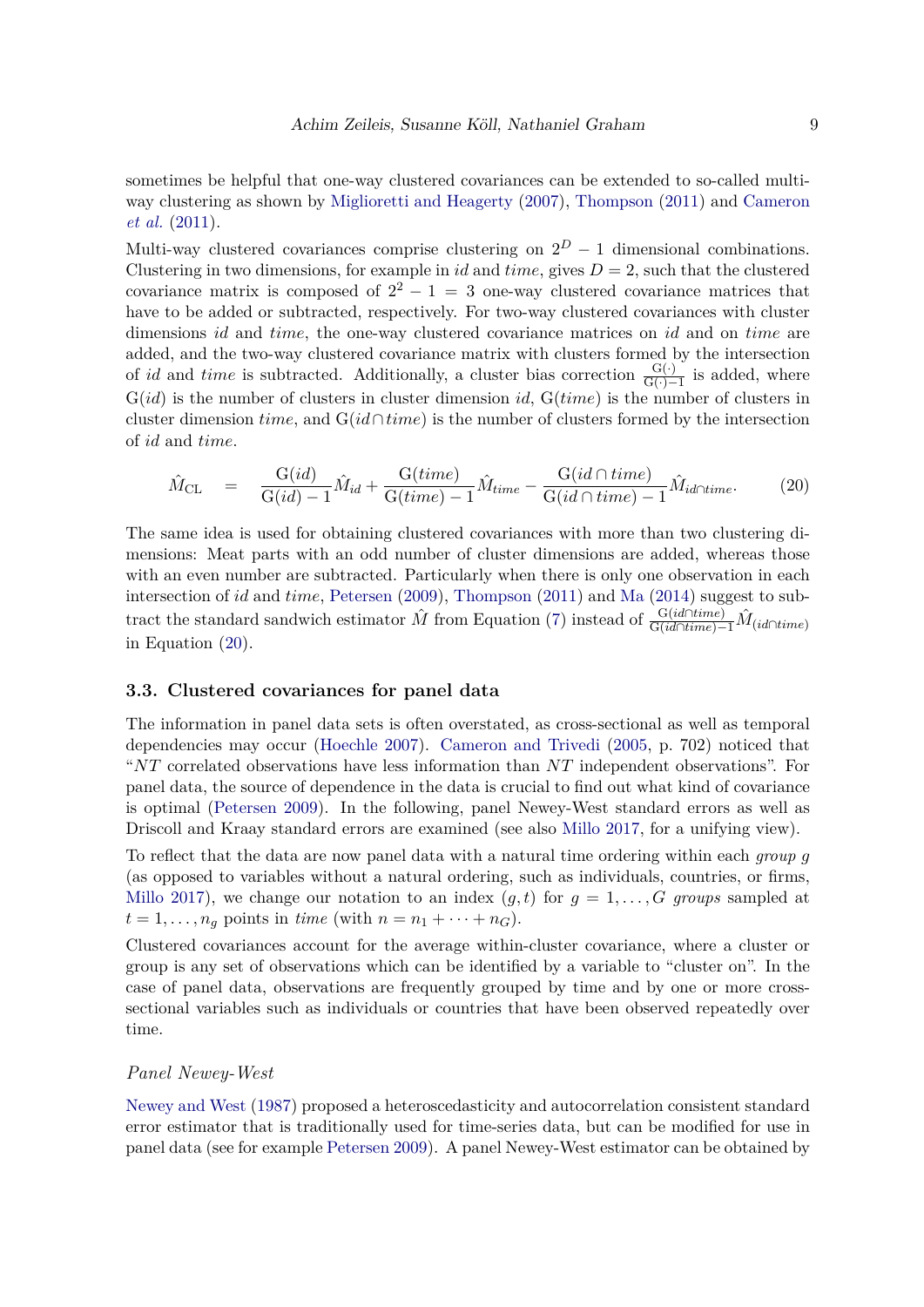setting the cross-sectional as well as the cross-serial correlation to zero [\(Millo](#page-30-8) [2017\)](#page-30-8), effectively assuming that each cross-sectional group is a separate, autocorrelated time-series. The meat is composed of

$$
\hat{M}_{\text{PL}}^{\text{NW}} = \frac{1}{n} \sum_{\ell=0}^{L} w_{\ell} \left[ \sum_{t=1}^{n_{\text{max}}} \sum_{g=1}^{G} \psi(y_{g,t}, x_{g,t}, \hat{\theta}) \psi(y_{g,t-\ell}, x_{g,t-\ell}, \hat{\theta})^{\top} \right]. \tag{21}
$$

[Newey and West](#page-31-6) [\(1987\)](#page-31-6) employ a Bartlett kernel for obtaining the weights as  $w_{\ell} = 1 - \frac{\ell}{L+1}$  at lag *ℓ* up to lag *L*. As [Petersen](#page-31-4) [\(2009\)](#page-31-4) noticed, the maximal lag length *L* in a panel data set is  $n_{\text{max}} - 1$ , i.e., one less than the maximum number of *time* periods per *group*  $n_{\text{max}} = \max_{q} n_q$ .

#### *Driscoll and Kraay*

[Driscoll and Kraay](#page-28-7) [\(1998\)](#page-28-7) have adapted the Newey-West approach by using the aggregated estimating functions at each time point. This can be shown to be robust to spatial and temporal dependence of general form, but with the caveat that a long enough time dimension must be available.

Thus, the idea is again to replace Equation [5](#page-5-2) by Equation [11](#page-6-2) before computing  $\hat{M}_{\text{HAC}}$  from Equation [8.](#page-5-0) Note, however, that the aggregation is now done across *groups g* within each time period *t*. This yields a panel sandwich estimator where the meat is computed as

$$
\hat{M}_{\text{PL}} = \frac{1}{n} \sum_{\ell=0}^{L} w_{\ell} \left[ \sum_{t=1}^{n_{\text{max}}} \left( \sum_{g=1}^{G} \psi(y_{g,t}, x_{g,t}, \hat{\theta}) \right) \left( \sum_{g=1}^{G} \psi(y_{g,t-\ell}, x_{g,t-\ell}, \hat{\theta}) \right)^{\top} \right], \tag{22}
$$

The weights  $w_{\ell}$  are usually again the Bartlett weights up to lag *L*. Note that for  $L = 0$ ,  $\hat{M}_{PL}$ reduced to  $\hat{M}_{CL(time)}$ , i.e., the one-way covariance clustered by time. Also, for the special case that there is just one observation at each time point *t*, this panel covariance by [Driscoll and](#page-28-7) [Kraay](#page-28-7) [\(1998\)](#page-28-7) simply yields the panel Newey-West covariance.

The new function meatPL() in the **sandwich** package implements this approach analogously to meatCL(). For the computation of the weights  $w_\ell$  the same function is employed that meatHAC() uses.

#### **3.4. Panel-corrected standard errors**

[Beck and Katz](#page-27-8) [\(1995\)](#page-27-8) proposed another form or panel-corrected covariances – typically referred to as panel-corrected standard errors (PCSE). They are intended for panel data (also called time-series-cross-section data in this literature) with moderate dimensions of time and cross-section [\(Millo](#page-30-8) [2017\)](#page-30-8). They are robust against panel heteroscedasticity and contemporaneous correlation, with the crucial assumption that contemporaneous correlation across clusters follows a fixed pattern [\(Millo](#page-30-8) [2017;](#page-30-8) [Johnson](#page-30-9) [2004\)](#page-30-9). Autocorrelation within a cluster is assumed to be absent.

[Hoechle](#page-29-9) [\(2007\)](#page-29-9) argues that for the PCSE estimator the finite sample properties are rather poor if the cross-sectional dimension is large compared to the time dimension. This is in contrast to the panel covariance by [Driscoll and Kraay](#page-28-7) [\(1998\)](#page-28-7) which relies on large-*t* asymptotics and is robust to quite general forms of cross-sectional and temporal dependence and is consistent independently of the cross-sectional dimension.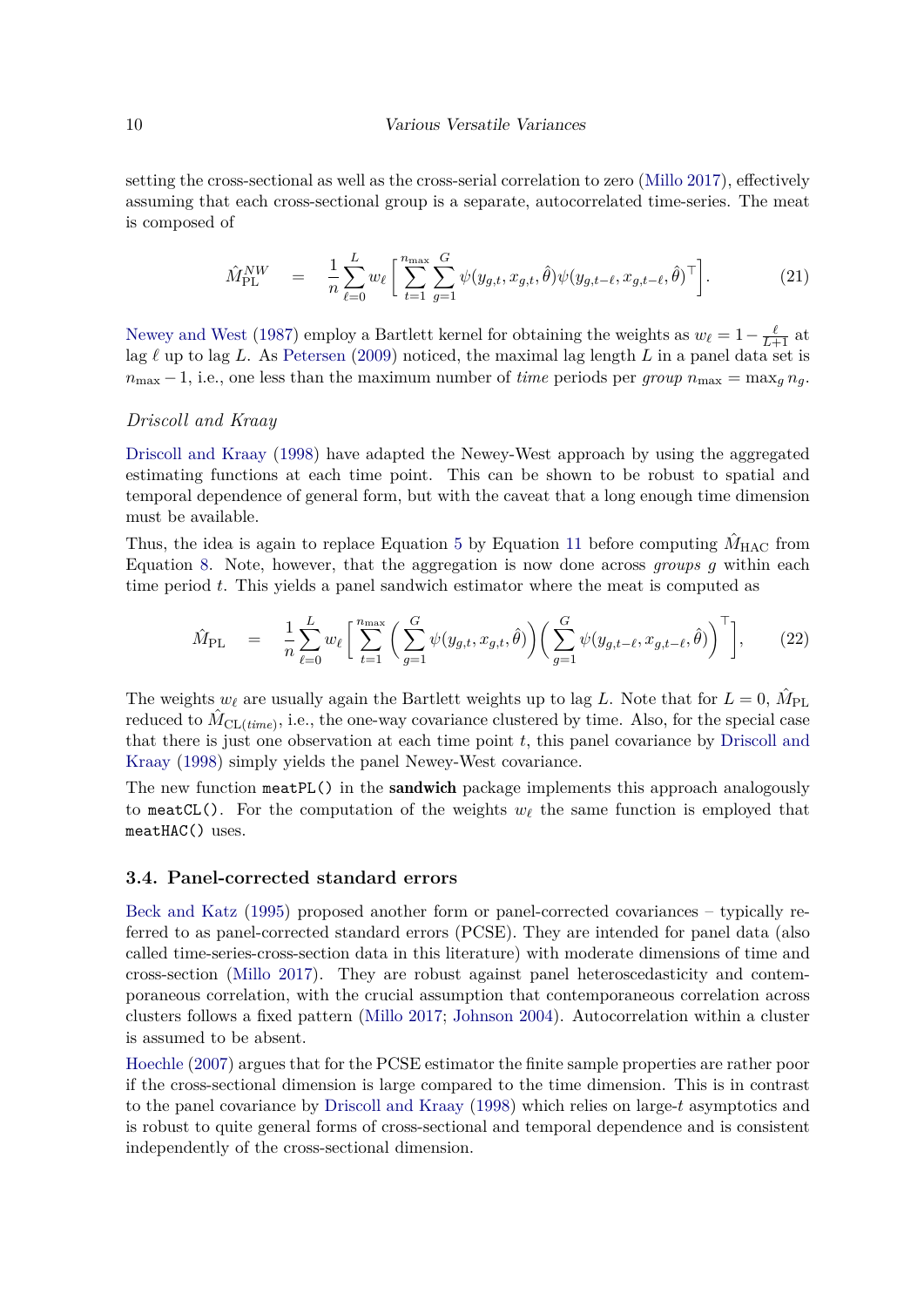To emphasize again that both cross section *and* and time ordering are considered, index (*g, t*) is employed for the observation from group  $g = 1, \ldots, G$  at time  $t = 1, \ldots, n_q$ . Here,  $n_q$ denotes the last time period observed in cluster *g*, thus allowing for unbalanced data. In the balanced case (that we focus on below)  $n_g = T$  for all groups g so that there are  $n = G \cdot T$ observations overall.

The basic idea for PCSE is to employ the outer product of (working) residuals within each cluster *g*. Thus, the working residuals are split into  $T \times 1$  vectors for each cluster *g*:  $r(y_1, x_1^{\top} \hat{\theta}), \ldots$ ,  $r(y_G, x_G^{\top} \hat{\theta})$ . For balanced data these can be arranged in a  $T \times G$  matrix,

$$
R = [r(y_1, x_1^\top \hat{\theta}) \quad r(y_2, x_2^\top \hat{\theta}) \quad \dots \quad r(y_G, x_G^\top \hat{\theta})], \tag{23}
$$

and the meat of the panel-corrected covariance matrix can be computed using the Kronecker product as

$$
\hat{M}_{\text{PC}} = \frac{1}{n} X^{\top} \left[ \frac{(R^{\top} R)}{T} \otimes I_T \right] X. \tag{24}
$$

The details for the unbalanced case are omitted here for brevity but are discussed in detail in [Bailey and Katz](#page-27-9) [\(2011\)](#page-27-9).

The new function meatPC() in the **sandwich** package implements both the balanced and unbalanced case. As for  $\text{meatHC}($ ) it is necessary to have a  $\text{model}.\text{matrix}()$  extractor in addition to the estfun() extractor for splitting up the empirical estimating functions into residuals and regressor matrix.

# **4. Software**

<span id="page-10-0"></span>As conveyed already in Section [3,](#page-4-0) the sandwich package has been extended along the same lines it was originally established in [Zeileis](#page-32-2) [\(2006b\)](#page-32-2). The new clustered and panel covariances require a new meat\*() function that ideally only extracts the estfun() from a fitted model object. For the full sandwich covariance an accompanying vcov\*() function is provided that couples the meat\*() with the bread() estimate extracted from the model object.

The new sandwich covariances vcovCL() for clustered data and vcovPL() for panel data, as well as vcovPC() for panel-corrected covariances all follow this structure and are introduced in more detail below.

Model classes which provide the necessary building blocks include 'lm', 'glm', 'mlm', and 'nls' from stats (R [Core Team](#page-31-2) [2018\)](#page-31-2), 'betareg' from betareg [\(Cribari-Neto and Zeileis](#page-28-1) [2010;](#page-28-1) [Grün](#page-29-1) *et al.* [2012\)](#page-29-1), 'clm' from **ordinal** [\(Christensen](#page-28-10) [2019\)](#page-28-10), 'coxph' and 'survreg' from survival [\(Therneau](#page-31-12) [2020\)](#page-31-12), 'crch' from crch [\(Messner, Mayr, and Zeileis](#page-30-10) [2016\)](#page-30-10), 'hurdle' and 'zeroinfl' from pscl/countreg [\(Zeileis](#page-32-3) *et al.* [2008\)](#page-32-3), 'mlogit' from mlogit [\(Croissant](#page-28-11) [2020\)](#page-28-11), and 'polr' and 'rlm' from MASS [\(Venables and Ripley](#page-31-3) [2002\)](#page-31-3). For all of these an estfun() method is available along with a bread() method (or the default method works). In case the models are based on a single linear predictor only, they also provide model.matrix() extractors so that the factorization from Equation [10](#page-5-3) into working residuals and regressor matrix can be easily computed.

### <span id="page-10-1"></span>**4.1. Clustered covariances**

One-, two-, and multi-way clustered covariances with HC0–HC3 bias correction are implemented in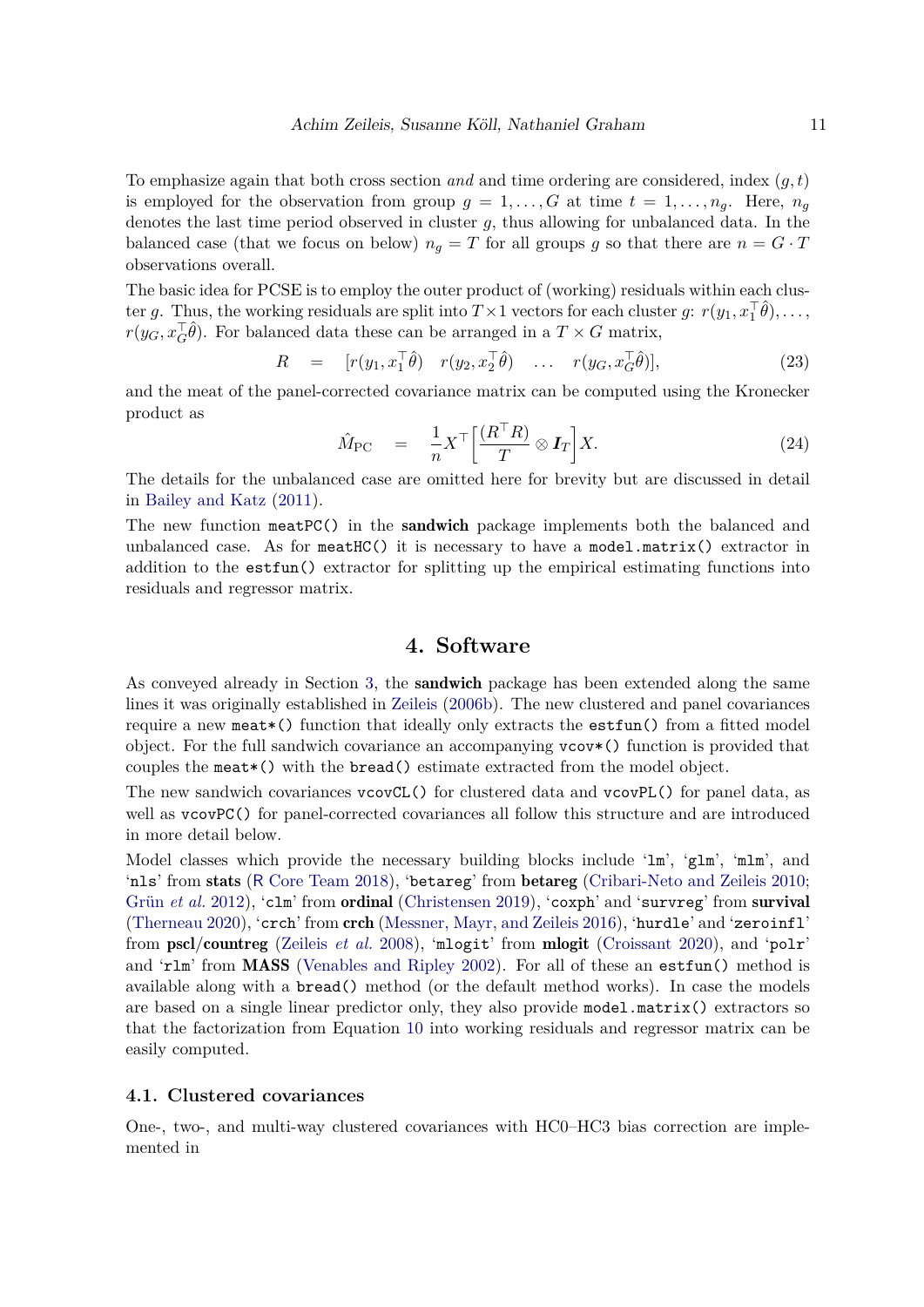$vcovCL(x, cluster = NULL, type = NULL, sandwich = TRUE, fix = FALSE, ...)$ 

for a fitted-model object x with the underlying meat estimator in

meatCL(x, cluster = NULL, type = NULL, cadjust = TRUE, multi0 = FALSE, ...)

The essential idea is to aggregate the empirical estimating functions within each cluster and then compute a HC covariance analogous to vcovHC().

The cluster argument allows to supply either one cluster vector or a list (or data frame) of several cluster variables. If no cluster variable is supplied, each observation is its own cluster per default. Thus, by default, the clustered covariance estimator collapses to the basic sandwich estimator. The cluster specification may also be a formula if expand.model.frame $(x,$ cluster) works for the model object x.

The bias correction is composed of two parts that can be switched on and off separately: First, the cluster bias correction from Equation [13](#page-6-1) is controlled by cadjust. Second, the HC bias correction from Equations [14–17](#page-7-0) is specified via type with the default to use "HC1" for 'lm' objects and "HC0" otherwise. Moreover, type = "HC2" and "HC3" are only available for 'lm' and 'glm' objects as they require computation of full blocks of the hat matrix (rather than just the diagonal elements as in hatvalues()). Hence, the hat matrices of (generalized) linear models are provided directly in meatCL() and are not object-oriented in the current implementation.

The multi0 argument is relevant only for multi-way clustered covariances with more than one clustering dimension. It specifies whether to subtract the basic cross-section HC0 covariance matrix as the last subtracted matrix in Equation [20](#page-8-0) instead of the covariance matrix formed by the intersection of groups [\(Petersen](#page-31-4) [2009;](#page-31-4) [Thompson](#page-31-11) [2011;](#page-31-11) [Ma](#page-30-7) [2014\)](#page-30-7).

For consistency with [Zeileis](#page-32-1) [\(2004\)](#page-32-1), the sandwich argument specifies whether the full sandwich estimator is computed (default) or only the meat.

Finally, the fix argument specifies whether the covariance matrix should be fixed to be positive semi-definite in case it is not. This is achieved by converting any negative eigenvalues from the eigendecomposition to zero. [Cameron](#page-28-4) *et al.* [\(2011\)](#page-28-4) observe that this is most likely to be necessary in applications with fixed effects, especially when clustering is done over the same groups as the fixed effects.

#### **4.2. Clustered covariances for panel data**

For panel data,

```
vcovPL(x, cluster = NULL, order. by = NULL, kernel = "Bartlett",sandwich = TRUE, fix = FALSE, ...
```
based on

 $meatPL(x, cluster = NULL, order. by = NULL, kernel = "Bartlett",$  $lag = "NW1987", bw = NULL, adjust = TRUE, ...)$ 

computes sandwich covariances for panel data, specificially including panel [Newey and West](#page-31-6) [\(1987\)](#page-31-6) and [Driscoll and Kraay](#page-28-7) [\(1998\)](#page-28-7). The essential idea is to aggregate the empirical estimating functions within each time period and then compute a HAC covariance analogous to vcovHAC().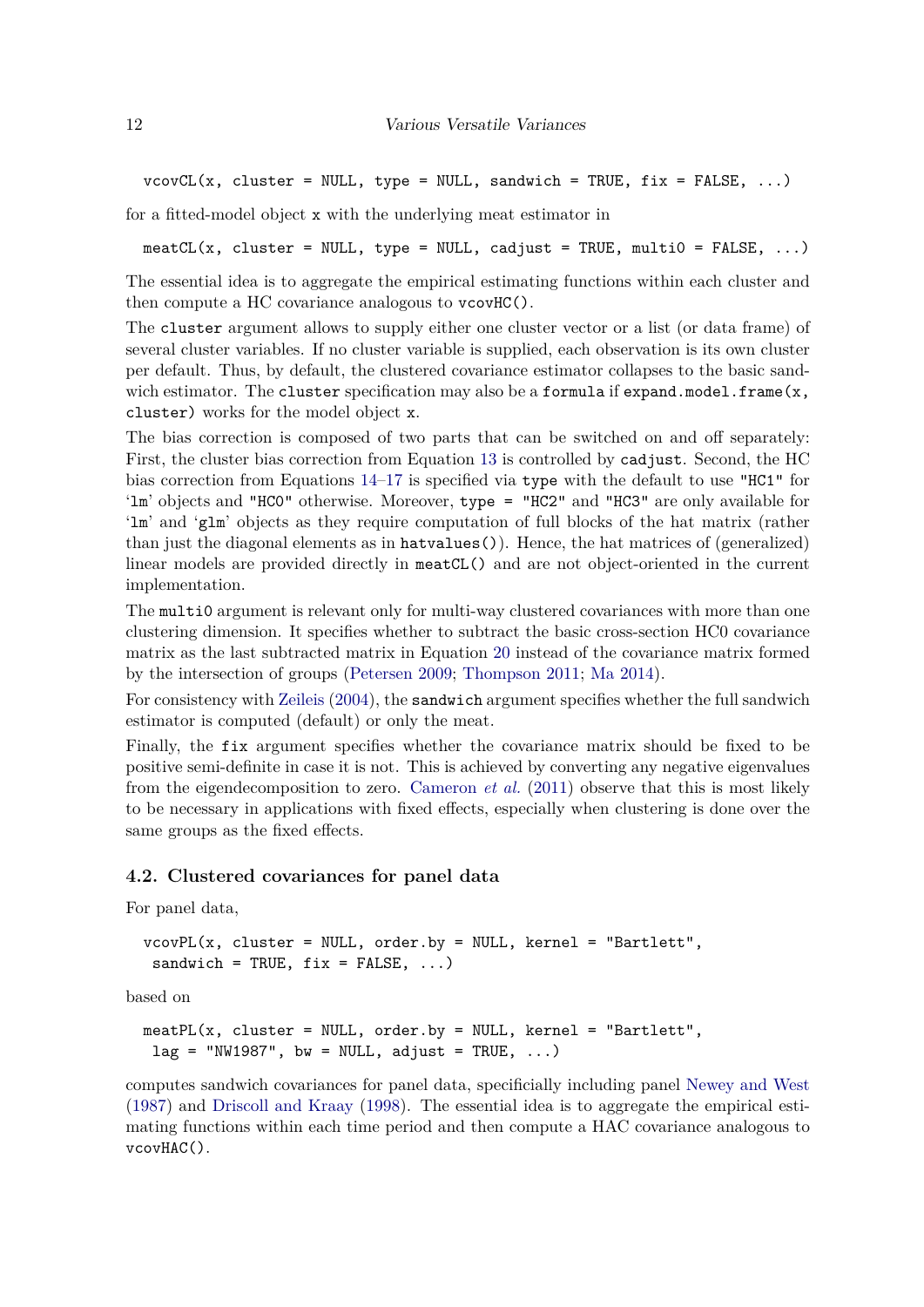Again,  $vcovPL()$  returns the full sandwich if the argument sandwich = TRUE, and fix = TRUE forces a positive semi-definite result if necessary.

The cluster argument allows the variable indicating the cluster/group/id variable to be specified, while order.by specifies the time variable. If only one of the two variables is provided, then it is assumed that observations are ordered within the other variable. And if neither is provided, only one cluster is used for all observations resulting in the standard [\(Newey and West](#page-31-6) [1987\)](#page-31-6) estimator. Finally, cluster can also be a list or formula with both variables: the cluster/group/id and the time/ordering variable, respectively. (The formula specification requires again that expand.model.frame(x, cluster) works for the model object x.)

The weights in the panel sandwich covariance are set up by means of a kernel function along with a bandwidth bw or the corresponding lag. All kernels described in [Andrews](#page-27-2) [\(1991\)](#page-27-2) and implemented in vcovHAC() by [Zeileis](#page-32-7) [\(2006a\)](#page-32-7) are available, namely truncated, Bartlett, Parzen, Tukey-Hanning, and quadratic spectral. For the default case of the Bartlett kernel, the bandwidth bw corresponds to  $\text{lag} + 1$  and only one of the two arguments should be specified. The lag argument can either be an integer or one of three character specifications: "max", "NW1987", or "NW1994". "max" (or equivalently, "P2009" for [Petersen](#page-31-4) [2009\)](#page-31-4) indicates the maximum lag length  $T-1$ , i.e., the number of time periods minus one. "NW1987" corresponds to [Newey and West](#page-31-6) [\(1987\)](#page-31-6), who have shown that their estimator is consistent if the number of lags increases with time periods *T*, but with speed less than  $T^{1/4}$  (see also [Hoechle](#page-29-9) [2007\)](#page-29-9). "NW1994" sets the lag length to floor $[4 \cdot (\frac{T}{100})^{2/9}]$  [\(Newey and West](#page-31-7) [1994\)](#page-31-7).

The adjust argument allows to make a finite sample adjustment, which amounts to multiplication by  $n/(n-k)$ , where *n* is the number of observations, and *k* is the number of estimated parameters.

### **4.3. Panel-corrected covariance**

Panel-corrected covariances and panel-corrected standard errors (PCSE) a la [Beck and Katz](#page-27-8) [\(1995\)](#page-27-8) are implemented in

```
vcovPC(x, cluster = NULL, order by = NULL, pairwise = FALSE,sandwich = TRUE, fix = FALSE, ...
```
based on

```
meatPC(x, cluster = NULL, order.by = NULL, pairwise = FALSE,kronecker = FALSE, ...)
```
They are usually used for panel data or time-series-cross-section (TSCS) data with a largeenough time dimension. The arguments sandwich, fix, cluster, and order.by have the same meaning as in vcovCL() and vcovPL().

While estimation in balanced panels is straightforward, there are two alternatives to estimate the meat for unbalanced panels [\(Bailey and Katz](#page-27-9) [2011\)](#page-27-9). For pairwise = TRUE, a pairwise balanced sample is employed, whereas for pairwise = FALSE, the largest balanced subset of the panel is used. For details, see [Bailey and Katz](#page-27-9) [\(2011\)](#page-27-9).

The argument kronecker relates to estimation of the meat and determines whether calculations are executed with the Kronecker product or element-wise. The former is typically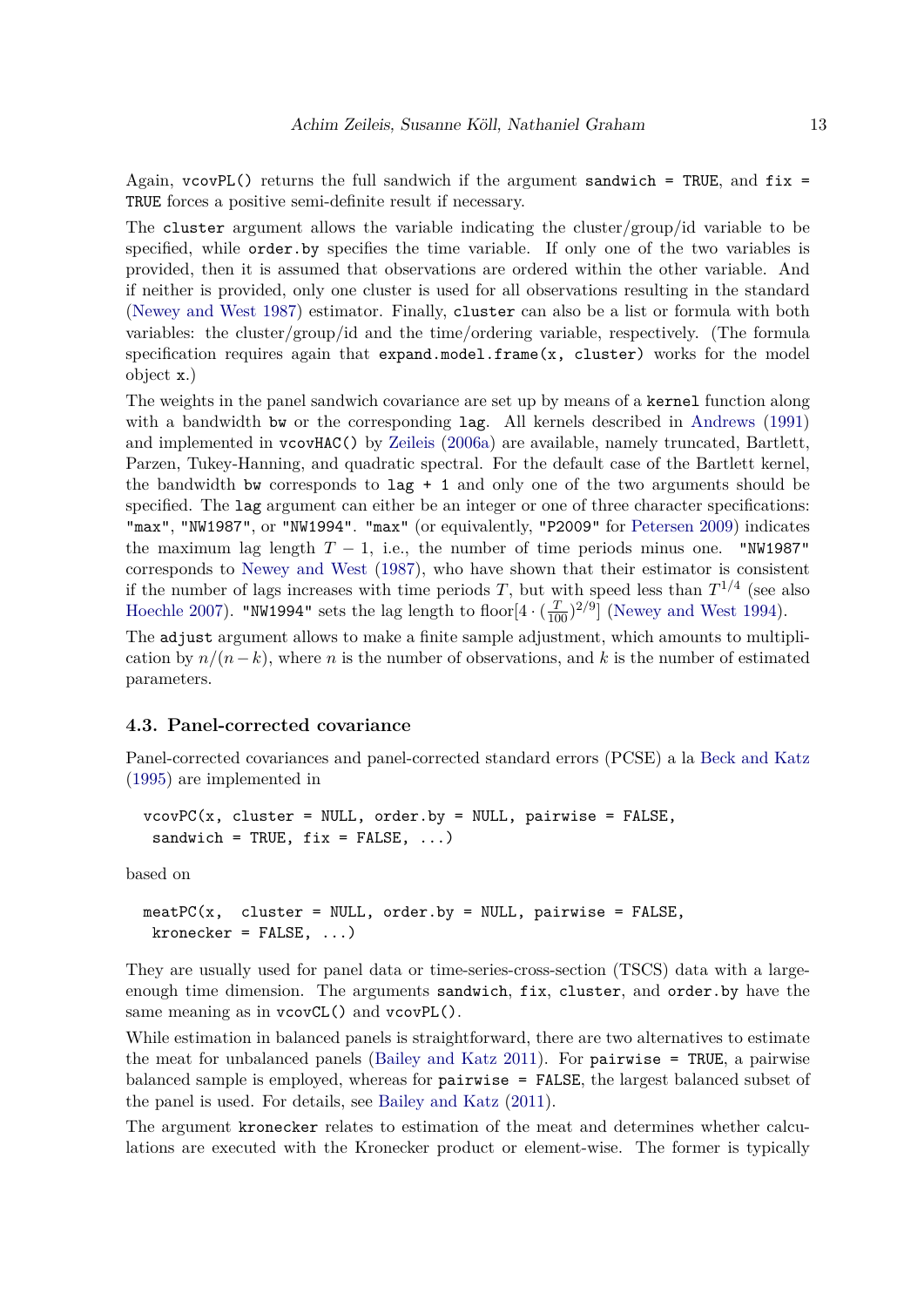computationally faster in moderately large data sets while the latter is less memory-intensive so that it can be applied to larger numbers of observations.

### **4.4. Further functionality: Bootstrap covariances**

As an alternative to the asymptotic approaches to clustered covariances in  $\text{vcov}\text{CL}($ ,  $\text{vcov}\text{PL}()$ , and vcovPC(), the function vcovBS() provides a bootstrap solution. Currently, a default method is available as well as a dedicated method for 'lm' objects with more refined bootstrapping options. Both methods take the arguments

 $vcovBS(x, cluster = NULL, R = 250, ..., fix = FALSE,$ use = "pairwise.complete.obs", applyfun = NULL, cores = NULL)

where cluster and fix work the same as in  $vcovCL()$ . R is the number of bootstrap replications and use is passed on to the base cov() function. The applyfun is an optional lapply()-style function with arguments function( $X$ , FUN, ...). It is used for refitting the model to the bootstrap samples. The default is to use the basic lapply() function unless the cores argument is specified so that parLapply() (on Windows) or mclapply() (otherwise) from the basic parallel package are used with the desired number of cores.

The default method samples clusters (where each observation is its own cluster by default), i.e., case-based "xy" (or "pairs") resampling (see e.g., [Davison and Hinkley](#page-28-12) [1997\)](#page-28-12). For obtaining a covariance matrix estimate it is assumed that an update $(x, \text{ subset} = \ldots)$  of the model with the resampled subset can be obtained, the coef() extracted, and finally the covariance computed with  $cov()$ . In addition to the arguments listed above, it sends  $\ldots$ to update(), and it provides an argument start  $=$  FALSE. If set to TRUE, the latter leads essentially to update(x, start = coef(x), subset =  $\dots$ ), i.e., necessitates support for a start argument in the model's fitting function in addition to the subset argument. If available, this may reduce the computational burden of refitting the model.

The glm method essentially proceeds in the same way but instead of using update() for estimating the coefficients on the "xy" bootstrap sample,  $glm.fit()$  is used which speeds up computations somewhat.

Because the "xy" method makes the same assumptions as the asymptotic approach above, its results approach the asymptotic results as the number of bootstrap replications R becomes large, assuming the same bias adjustments and small sample corrections are applied – see e.g., [Efron](#page-28-13) [\(1979\)](#page-28-13) or [Mammen](#page-30-11) [\(1992\)](#page-30-11) for a discussion of asymptotic convergence in bootstraps. Bootstrapping will often converge to slightly different estimates when the sample size is small due to a limited number of distinct iterations – for example, there are 126 distinct ways to resample 5 groups with replacement, but many of them occur only rarely (such as drawing group 1 five times); see [Webb](#page-32-8) [\(2014\)](#page-32-8) for more details.

This makes "xy" bootstraps unnecessary if the desired asymptotic estimator is available and performs well (vcovCL may not be available if a software package has not implemented the estfun() function, for example). Bootstrapping also often improves inference when nonlinear models are applied to smaller samples. However, the "xy" bootstrap is not the only technique available, and the literature has found a number of alternative bootstrapping approaches – which make somewhat different assumptions – to be useful in practice, even for linear models applied to large samples. Hence, the vcovBS() method for 'lm' objects provides several additional bootstrapping types and computes the bootstrapped coefficient estimates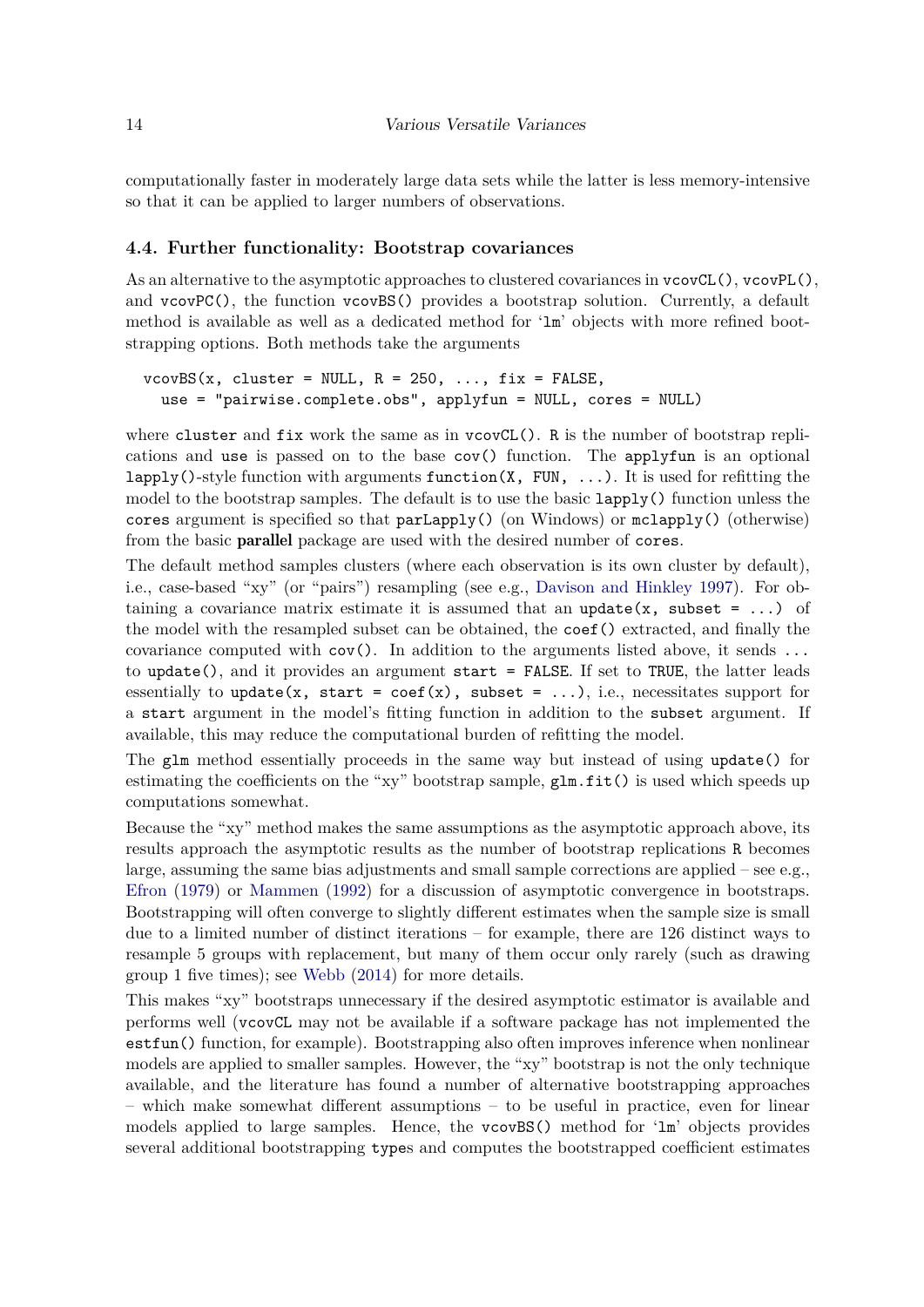somewhat more efficiently using  $\text{ln.fit}()$  or  $\text{qr.coef()}$  rather than update(). The default type, however, is also pair resampling (type = "xy") as in the default method. Alternative type specifications are

- "residual". The residual cluster bootstrap resamples the residuals (as above, by cluster) which are subsequently added to the fitted values to obtain the bootstrapped response variable. Coefficients can then be estimated using  $qr.c$  oef (), reusing the QR decomposition from the original fit. As [Cameron](#page-28-8) *et al.* [\(2008\)](#page-28-8) point out, the residual cluster bootstrap is not well-defined when the clusters are unbalanced as residuals from one cluster cannot be easily assigned to another cluster with different size. Hence a warning is issued in that case.
- "wild" (or equivalently "wild-rademacher" or "rademacher"). The wild cluster bootstrap does not actually resample the residuals but instead reforms the dependent variable by multiplying the residual by a randomly drawn value and adding the result to the fitted value (see [Cameron](#page-28-8) *et al.* [2008\)](#page-28-8). By default, the factors are drawn from Rademacher distribution, i.e., selecting either −1 or 1 with probability 0*.*5.
- "mammen" (or "wild-mammen"). This draws the wild bootstrap factors as suggested by [Mammen](#page-30-12) [\(1993\)](#page-30-12).
- "webb" (or "wild-webb"). This implements the six-point distribution suggested by [Webb](#page-32-8) [\(2014\)](#page-32-8), which may improve inference when the number of clusters is small.
- "norm" (or "wild-norm"). The standard normal/Gaussian distribution is used for drawing the wild bootstrap factors.
- User-defined function. This should take a single argument n, the number of random values to produce, and return a vector of random factors of corresponding length.

# **5. Illustrations**

<span id="page-14-0"></span>The main motivation for the new object-oriented implementation of clustered covariances in sandwich was the applicability to models beyond  $\text{Im}()$  or  $\text{g1m}()$ . Specifically when working on [Berger, Stocker, and Zeileis](#page-28-14) [\(2017\)](#page-28-14) – an extended replication of [Aghion](#page-27-0) *et al.* [\(2013\)](#page-27-0) – clustered covariances for negative binomial hurdle models were needed to confirm reproducibility. After doing this "by hand" in [Berger](#page-28-14) *et al.* [\(2017\)](#page-28-14), we show in Section [5.1](#page-15-0) how the same results can now be conveniently obtained with the new general vcovCL() framework.

Furthermore, to show that the new sandwich package can also replicate the classic linear regression results that are currently scattered over various packages, the benchmark data from [Petersen](#page-31-4) [\(2009\)](#page-31-4) is considered in Section [5.2.](#page-16-0) This focuses on linear regression with model errors that are correlated within clusters. Section [5.2](#page-16-0) replicates a variety of clustered covariances from the R packages multiwayvcov, plm, geepack, and pcse. More specifically, one- and two-way clustered standard errors from **multiwayvcov** are replicated with vcovCL(). Furthermore, one-way clustered standard errors from plm and geepack can also be obtained by vcovCL(). The Driscoll and Kraay standard errors from plm's vcovSCC() can also be computed with the new vcovPL(). Finally, panel-corrected standard errors can be estimated by function  $\text{vcovPC}()$  from  $\text{pcse}$  and are benchmarked against the new  $\text{vcovPC}()$  from sandwich.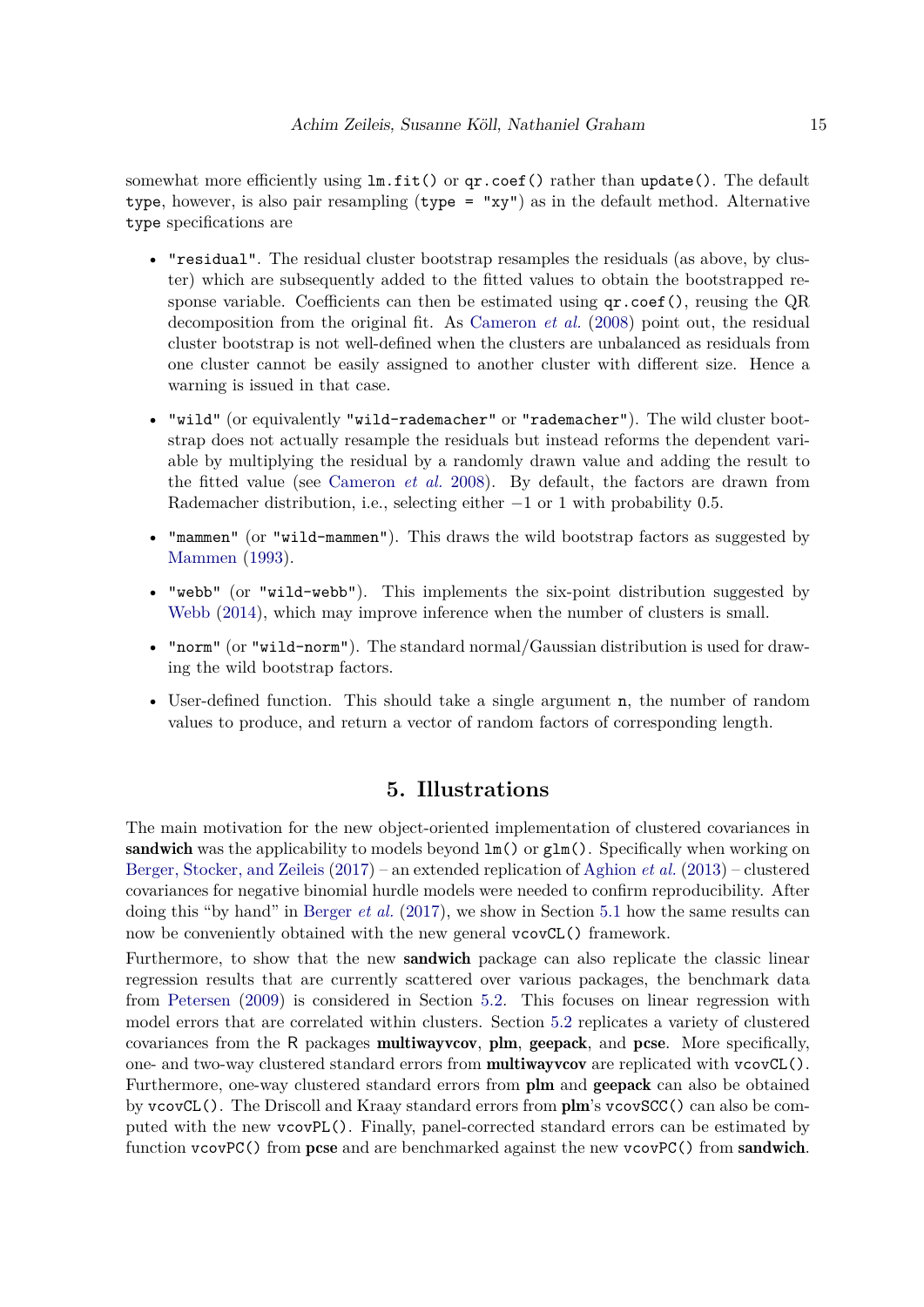### <span id="page-15-0"></span>**5.1. [Aghion](#page-27-0)** *et al.* **[\(2013\)](#page-27-0) and [Berger](#page-28-14)** *et al.* **[\(2017\)](#page-28-14)**

[Aghion](#page-27-0) *et al.* [\(2013\)](#page-27-0) investigate the effect of institutional owners (these are, for example, pension funds, insurance companies, etc.) on innovation. The authors use firm-level panel data on innovation and institutional ownership from 1991 to 1999 over 803 firms, with the data clustered at company as well as industry level. To capture the differing value of patents, citation-weighted patent counts are used as a proxy for innovation, whereby the authors weight the patents by the number of future citations. This motivates the use of count data models.

[Aghion](#page-27-0) *et al.* [\(2013\)](#page-27-0) mostly employ Poisson and negative binomial models in a quasi-maximum likelihood approach and cluster standard errors by either companies or industries. [Berger](#page-28-14) *[et al.](#page-28-14)* [\(2017\)](#page-28-14) argue that zero responses should be treated separately both for statistical and economic reasons, as there is a difference in determinants of "first innovation" and "continuing innovation". Therefore, they employ two-part hurdle models with a binary part that models the decision to innovate at all, and a count part that models ongoing innovation, respectively.

A basic negative binomial hurdle model is fitted with the hurdle function from the pscl package [\(Zeileis](#page-32-3) *et al.* [2008\)](#page-32-3) using the [Aghion](#page-27-0) *et al.* [\(2013\)](#page-27-0) data provided in the sandwich package.

```
R> library("pscl")
R> data("InstInnovation", package = "sandwich")
R> h_innov <- hurdle(
+ cites ~ institutions + log(capital/employment) + log(sales),
+ data = InstInnovation, dist = "negbin")
```
The partial Wald tests for all coefficients based on clustered standard errors can be obtained by using coeftest() from lmtest [\(Zeileis and Hothorn](#page-32-6) [2002\)](#page-32-6) and setting vcov = vcovCL and providing the company-level clustering (with a total of 803 clusters) via cluster =  $\sim$ company.

```
R> library("sandwich")
R> library("lmtest")
R> coeftest(h_innov, vcov = vcovCL, cluster = ~ company)
t test of coefficients:
                        Estimate Std. Error t value Pr(>|t|)
count_(Intercept) 0.49025 0.89445 0.55 0.5836
count_institutions 0.00397 0.00430 0.92 0.3567
count_log(capital/employment) 0.30431 0.15214 2.00 0.0455 *
count_log(sales) 0.38434 0.04999 7.69 1.7e-14 ***
zero_(Intercept) -0.01007 0.26908 -0.04 0.9701
zero_institutions 0.00658 0.00209 3.15 0.0016 **
zero_log(capital/employment) -0.17431 0.06481 -2.69 0.0072 **
zero_log(sales) 0.17601 0.02776 6.34 2.5e-10 ***
---
Signif. codes: 0 '***' 0.001 '**' 0.01 '*' 0.05 '.' 0.1 ' ' 1
```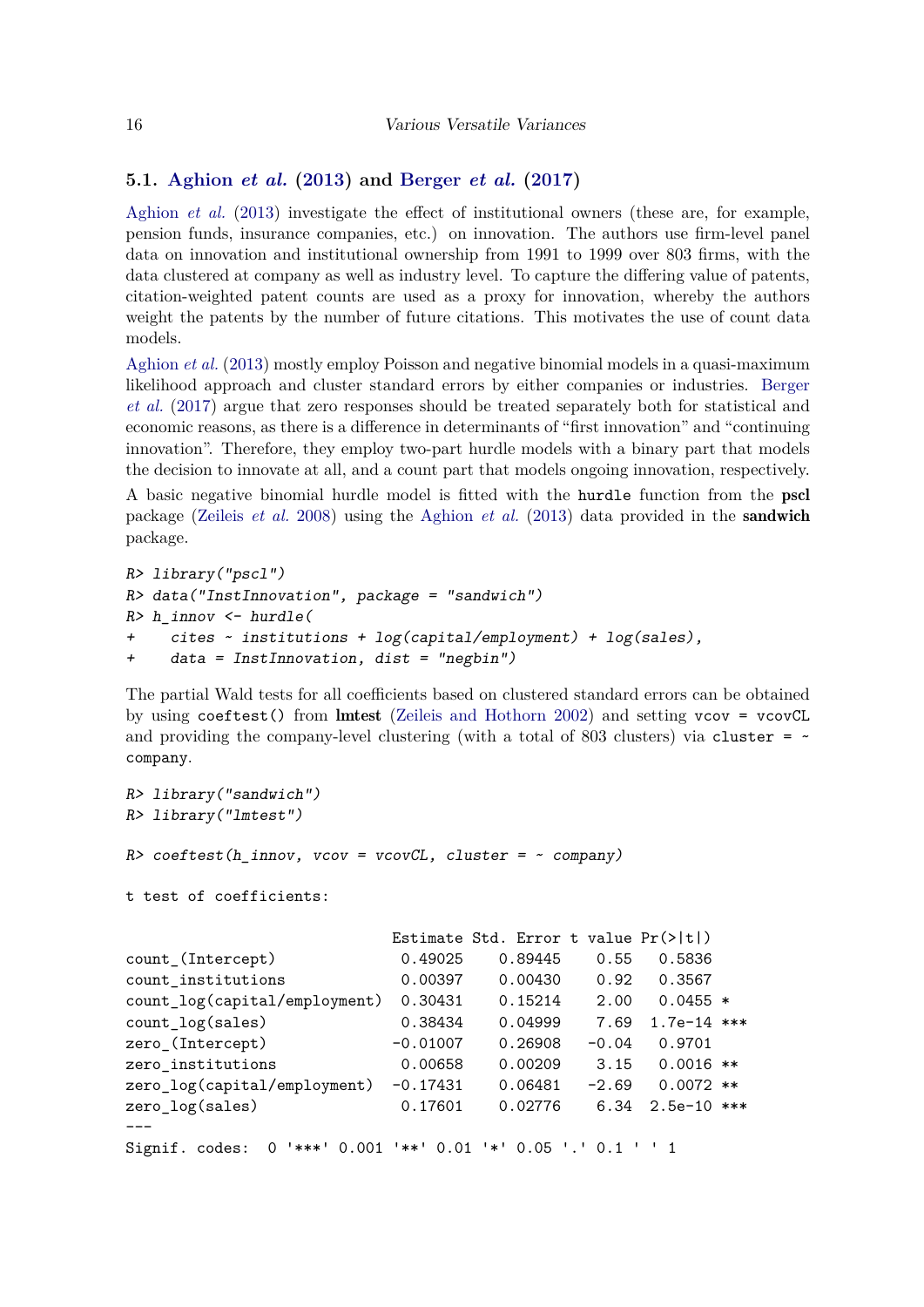This shows that institutional owners are have a small but positive impact in both submodels but that only the coefficient in the zero hurdle is significant.

Below, the need for clustering is brought out through a comparison of clustered standard errors with "standard" standard errors and basic (cross-section) sandwich standard errors. As an additional reference, a simple clustered bootstrap covariance can be computed by vcovBS() (by default with  $R = 250$  bootstrap samples).

```
R> suppressWarnings(RNGversion("3.5.0"))
R> set.seed(0)
R> vc \leftarrow list(
+ "standard" = vcov(h_innov),
+ "basic" = sandwich(h_innov),
    "CL-1" = vcovCL(h_innov, cluster = ~ company),
     "boot" = vcovBS(h_innov, cluster = ~ company)+ )
R> se <- function(vcov) sapply(vcov, function(x) sqrt(diag(x)))
R > \text{se}(vc)standard basic CL-1 boot
count_(Intercept) 0.2249894 0.6034277 0.8944541 0.8667209
count_institutions 0.0016022 0.0024664 0.0043029 0.0041135
count_log(capital/employment) 0.0546614 0.0817540 0.1521416 0.1494889
count_log(sales) 0.0126165 0.0322071 0.0499917 0.0612687
zero_(Intercept) 0.1460246 0.1530406 0.2690844 0.2791141
zero_institutions 0.0013508 0.0013473 0.0020870 0.0020777
zero_log(capital/employment) 0.0333649 0.0358768 0.0648053 0.0666365
```
zero\_log(sales) 0.0164233 0.0165897 0.0277648 0.0295080

This clearly shows that the usual standard errors greatly overstate the precision of the estimators and the basic sandwich covariances are able to improve but not fully remedy the situation. The clustered standard errors are scaled up by factors between about 1*.*5 and 2, even compared to the basic sandwich standard errors. Moreover, the clustered and bootstrap covariances agree very well – thus highlighting the need for clustering – with  $\gamma$  v  $\gamma$  being computationally much more demanding than vcovCL() due to the resampling.

### <span id="page-16-0"></span>**5.2. [Petersen](#page-31-4) [\(2009\)](#page-31-4)**

[Petersen](#page-31-4) [\(2009\)](#page-31-4) provides simulated benchmark data ([http://www.kellogg.northwestern.](http://www.kellogg.northwestern.edu/faculty/petersen/htm/papers/se/test_data.txt) [edu/faculty/petersen/htm/papers/se/test\\_data.txt](http://www.kellogg.northwestern.edu/faculty/petersen/htm/papers/se/test_data.txt)) for assessing clustered standard error estimates in the linear regression model. This data set contains a dependent variable y and regressor x for 500 firms over 10 years. It is frequently used in illustrations of clustered covariances (e.g., in multiwayvcov, see [Graham](#page-29-7) *et al.* [2016\)](#page-29-7) and is also available in sandwich. The corresponding linear model is fitted with  $lm()$ .

```
R> data("PetersenCL", package = "sandwich")
R > p_l/m \leftarrow lm(y \sim x, data = PetersenCL)
```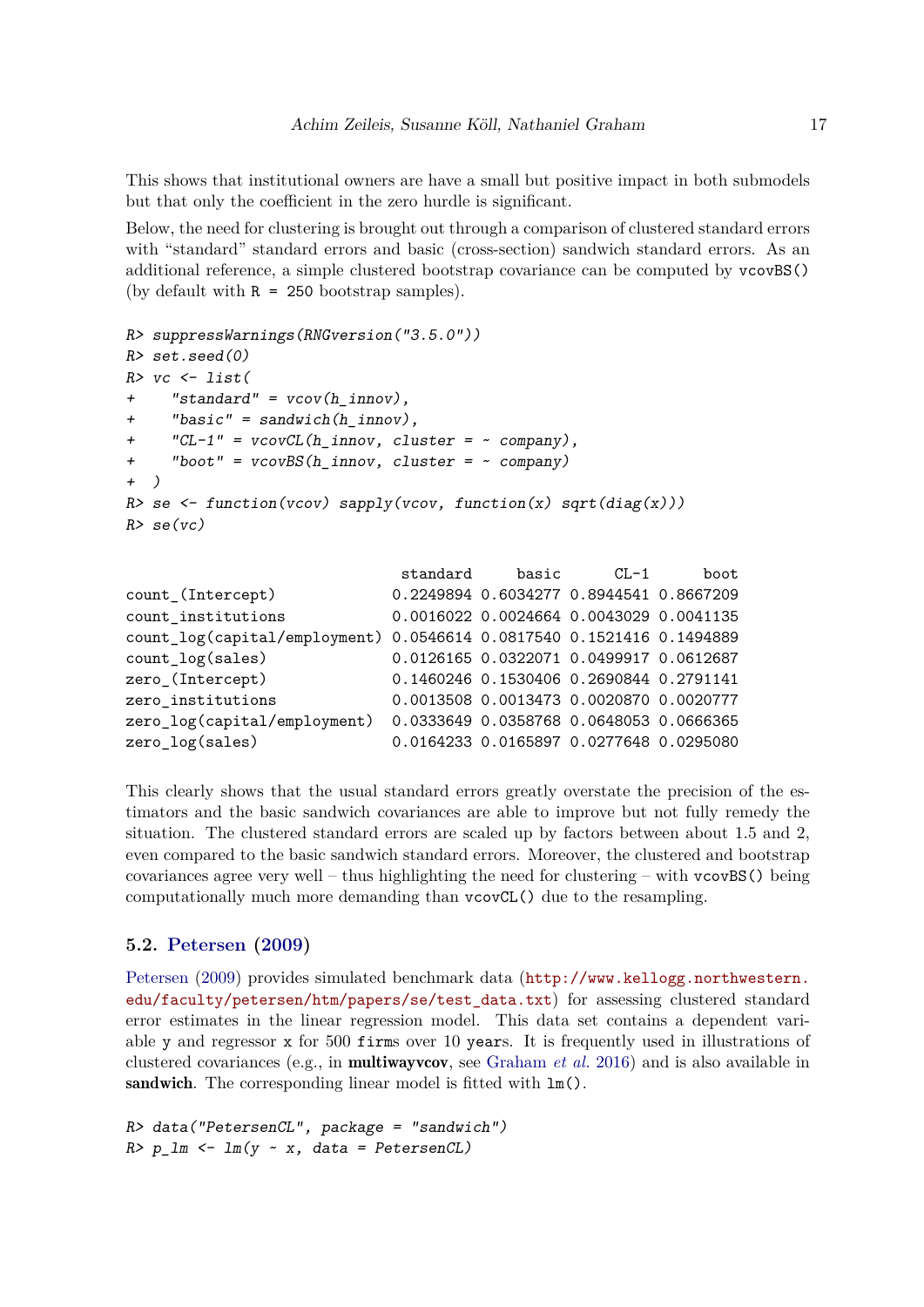### *One-way clustered standard errors*

One-way clustered covariances for linear regression models are available in a number of different R packages. The implementations differ mainly in two aspects: (1) Whether a simple 'lm' object can be supplied or (re-)estimation of a dedicated model object is necessary. (2) Which kind of bias adjustment is done by default (HC type and/or cluster adjustment).

The function cluster.vcov() from multiwayvcov (whose implementation strategy vcovCL() follows) can use 'lm' objects directly and then applies both the HC1 and cluster adjustment by default. In contrast, plm and geepack both require re-estimation of the model and then employ HC0 without cluster adjustment by default. In plm, a pooling model needs to be estimated with  $plm()$  and in **geepack** an independence working model needs to be fitted with geeglm().

The multiwayvcov results can be replicated as follows.

```
R> library("multiwayvcov")
```

```
R> se(list(
+ "sandwich" = vcovCL(p_lm, cluster = ~ firm),
+ "multiwayvcov" = cluster.vcov(p_lm, cluster = ~ firm)
+ ))
           sandwich multiwayvcov
```

|                      |          | bandwich maiolwayvcov |
|----------------------|----------|-----------------------|
| (Intercept) 0.067013 |          | 0.067013              |
| х                    | 0.050596 | 0.050596              |

And the plm and geepack results can be replicated with the following code. (Note that geepack does not provide a vcov() method for 'geeglm' objects, hence the necessary code is included below.)

```
R> library("plm")
R> library("geepack")
R> p\_plm <- plm(y \sim x, data = PetersenCL, model = "pooling",
+ indexes = c("firm", "year"))
R> vcov.geeglm <- function(object) {
+ vc <- object$geese$vbeta
     r{\circ} rownames(vc) <- colnames(vc) <- names(coef(object))
+ return(vc)
+ }
R> p\_gee <- geglm(y \sim x, data = PetersenCL, id = PetersenCL$firm,+ corstr = "independence", family = gaussian)
R> se(list(
+ "sandwich" = vcovCL(p_l_m, cluster = ~ firm,+ cadjust = FALSE, type = "HC0"),
     "plm" = vcovHC(p\_plm, cluster = "group")," <i>geepack"</i> = <i>vcov</i>(<math>p</math> <i>gee</i>)))
```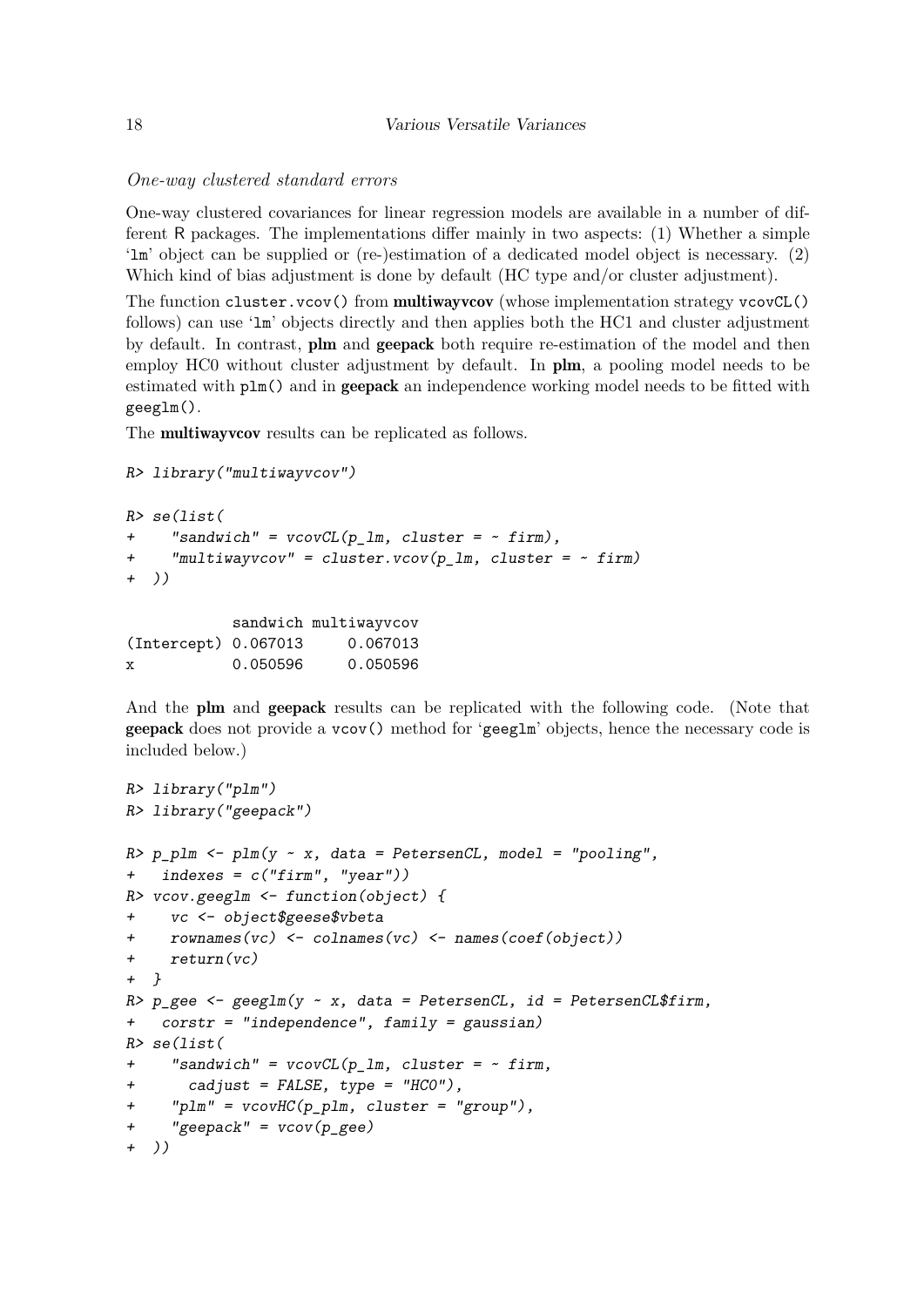sandwich plm geepack (Intercept) 0.066939 0.066939 0.066939 x 0.050540 0.050540 0.050540

#### *Two-way clustered standard errors*

It would also be feasible to cluster the covariances with respect to both dimensions, firm and year, yielding similar but slightly larger standard errors. Again, vcovCL() from sandwich can replicate the results of cluster.vcov() from multiwayvcov. Only the default for the correction proposed by [Ma](#page-30-7) [\(2014\)](#page-30-7) is different.

```
R> se(list(
    "sandwich" = vcovCL(p\_lm, cluster = ~ firm + year, multi0 = TRUE),
    "multiwayvcov" = cluster.vcov(p_1, cluster) = cluster+ ))
```
sandwich multiwayvcov (Intercept) 0.065066 0.065066 x 0.053561 0.053561

However, note that the results should be regarded with caution as cluster dimension year has a total of only 10 clusters. Theory requires that each cluster dimension has many clusters [\(Petersen](#page-31-4) [2009;](#page-31-4) [Cameron](#page-28-4) *et al.* [2011;](#page-28-4) [Cameron and Miller](#page-28-0) [2015\)](#page-28-0).

#### *Driscoll and Kraay standard errors*

The Driscoll and Kraay standard errors for panel data are available in vcovSCC() from plm, defaulting to a HC0-type adjustment. In sandwich the vcovPL() function can be used for replication, setting  $\text{adjust} = \text{FALSE}$  to match the HC0 (rather than HC1) adjustment.

```
R> se(list(
+ "sandwich" = vcovPL(p_lm, cluster = ~ firm + year, adjust = FALSE),
+ "plm" = vcovSCC(p_plm)
+ ))
          sandwich plm
(Intercept) 0.024357 0.024357
x 0.028163 0.028163
```
### *Panel-corrected standard errors*

Panel-corrected covariances a la Beck and Katz are implemented in the package  $p c s e - p r o$ viding the function that is also named  $vcovPC()$  – which can handle both balanced and unbalanced panels. For the balanced Petersen data the two vcovPC() functions from sandwich and pcse agree.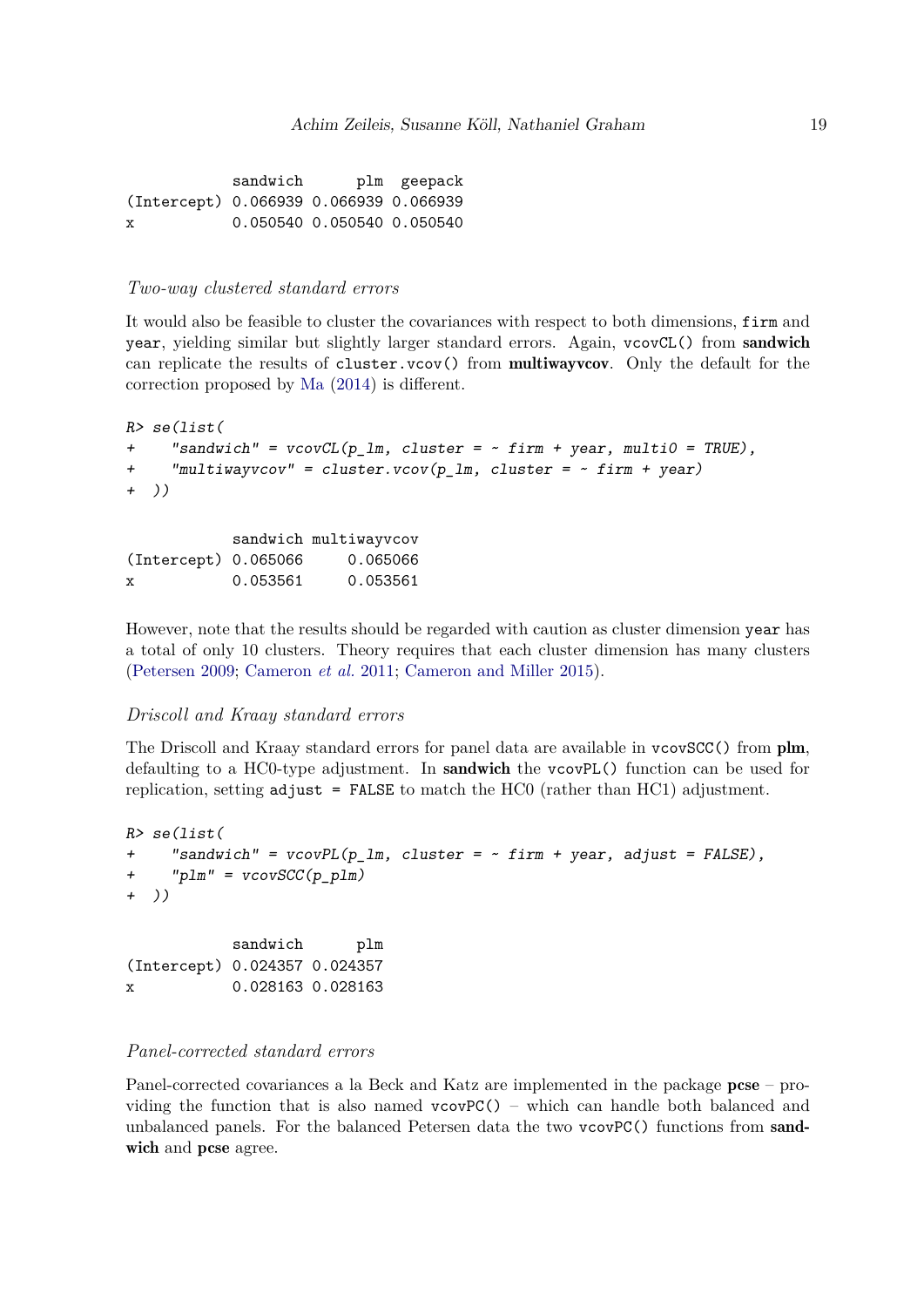```
20 Various Versatile Variances
```

```
R> library("pcse")
R> se(list(
     "sandwich" = sandwich::vcovPC(p_1m, cluster = ~ firm + year),
     "pcse" = pcse::vcovPC(p_l_m, groupN = PetersenCL$firm,+ groupT = PetersenCL$year)
+ ))
```
sandwich pcse (Intercept) 0.022201 0.022201 x 0.025276 0.025276

And also when omitting the last year for the first firm to obtain an unbalanced panel, the pcse results can be replicated. Both strategies for balancing the panel internally (pairwise vs. casewise) are illustrated in the following.

 $R > PU \leftarrow subset(PetersenCL, !(firm == 1 & year == 10))$  $R> pu\_lm \leftarrow lm(y \sim x, data = PU)$ 

and again, panel-corrected standard errors from sandwich are equivalent to those from pcse.

```
R> se(list(
+ "sandwichT" = sandwich::vcovPC(pu_lm, cluster = ~ firm + year,
+ pairwise = TRUE),
     "pcseT" = pce::vcovPC(pu_1m, PU$firm, PU$year, pairwise = TRUE),"sandwichF" = sandwich::vcovPC(pu_lm, cluster = \sim firm + year,
      pairwise = FALSE),
+ "pcseF" = pcse::vcovPC(pu_lm, PU$firm, PU$year, pairwise = FALSE)
  ))
```
sandwichT pcseT sandwichF pcseF (Intercept) 0.022070 0.022070 0.022603 0.022603 x 0.025338 0.025338 0.025241 0.025241

# **6. Simulation**

<span id="page-19-0"></span>For a more systematic analysis, a Monte Carlo simulation is carried out to assess the performance of clustered covariances beyond linear and generalized linear models. For the linear model, there are a number of simulation studies in the literature (including [Cameron](#page-28-8) *et al.* [2008;](#page-28-8) [Arceneaux and Nickerson](#page-27-10) [2009;](#page-27-10) [Petersen](#page-31-4) [2009;](#page-31-4) [Cameron](#page-28-4) *et al.* [2011;](#page-28-4) [Harden](#page-29-10) [2011;](#page-29-10) [Thompson](#page-31-11) [2011;](#page-31-11) [Cameron and Miller](#page-28-0) [2015;](#page-28-0) [Jin](#page-29-11) [2015\)](#page-29-11), far fewer for generalized linear models (see for example [Miglioretti and Heagerty](#page-30-6) [2007\)](#page-30-6) and, to our knowledge, no larger systematic comparisons for models beyond. Therefore, we try to fill this gap by starting out with simulations of (generalized) linear models similar to the ones mentioned above and then moving on to other types of maximum likelihood regression models.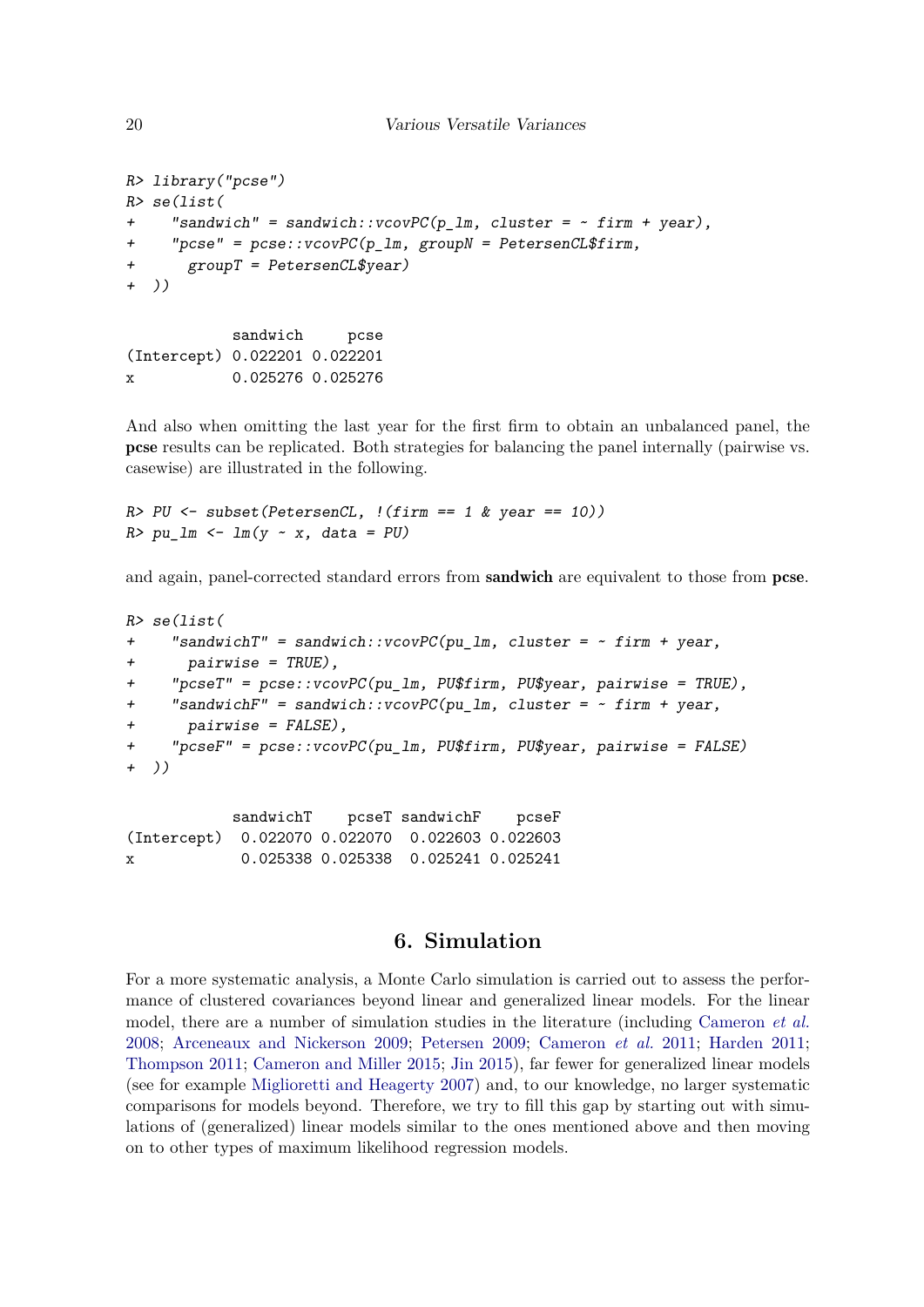#### **6.1. Simulation design**

The main focus of the simulation is to assess the performance of clustered covariances (and related methods) at varying degrees of correlation within the clusters. The two most important parameters to control for this are the cluster correlation  $\rho$ , obviously, and the number of clusters *G* as bias decreases with increasing number of clusters [\(Green and Vavreck](#page-29-12) [2008;](#page-29-12) [Arceneaux and Nickerson](#page-27-10) [2009;](#page-27-10) [Harden](#page-29-10) [2011\)](#page-29-10). More specifically, the cluster correlation varies from 0 to 0*.*9 and the number of clusters *G* ranges from 10 to 250.

In a first step, only balanced clusters with a low number of observations per cluster (5) are considered. All models are specified through linear predictors (with up to three regressors) but with different response distributions. A Gaussian copula is employed to introduce the cluster correlation  $\rho$  for the different response distributions. The methods considered are the different clustered covariances implemented in **sandwich** as well as competing methods such as basic sandwich covariances (without clustering), mixed-effects models with a random intercept, or generalized estimating equations with an exchangeable correlation structure.

#### *Linear predictor*

Following [Harden](#page-29-10) [\(2011\)](#page-29-10) the linear predictor considered for the simulation is composed of three regressors that are either *correlated* with the clustering, *clustered*, or *uncorrelated*. The correlation of the first type of regressor is controlled by separate parameter  $\rho_x$ . Thus, in the terminology of [Abadie](#page-27-5) *et al.* [\(2017\)](#page-27-5), the parameter  $\rho$  above controls the correlation in the sampling process while the parameter  $\rho_x$  controls the extent of the clustering in the "treatment" assignment.

More formally, the model equation is given by

$$
h(\mu_{i,g}) = \beta_0 + \beta_1 \cdot x_{1,i,g} + \beta_2 \cdot x_{2,g} + \beta_3 \cdot x_{3,i,g},\tag{25}
$$

where  $\mu_{i,g}$  is the expectation of the response for observation *i* within cluster *g* and the link function  $h(\cdot)$  depends on the model type. The regressor variables are all drawn from standard normal distributions but at different levels (cluster vs. individual observation).

$$
x_{1,i,g} \sim \rho_x \cdot \mathcal{N}_g(0,1) + (1 - \rho_x) \cdot \mathcal{N}_{i,g}(0,1) \tag{26}
$$

$$
x_{2,g} \sim \mathcal{N}_g(0,1) \tag{27}
$$

$$
x_{3,i,g} \sim \mathcal{N}_{i,g}(0,1) \tag{28}
$$

Regressor  $x_{1,i,g}$  is composed of a linear combination of a random draw at cluster level  $(\mathcal{N}_g)$ and a random draw at individual level  $(\mathcal{N}_{i,q})$  while regressors  $x_{2,q}$  and  $x_{3,i,q}$  are drawn only at cluster and individual level, respectively. Emphasis is given to the investigation of regressor  $x_{1,i,g}$  with correlation (default:  $\rho_x = 0.25$ ) which is probably the most common in practice. Furthermore, by considering the extremes  $\rho_x = 1$  and  $\rho_x = 0$  the properties of  $x_{1,i,g}$  coincide with those of  $x_{2,g}$  and  $x_{3,i,g}$ , respectively.

The vector of coefficients  $\beta = (\beta_0, \beta_1, \beta_2, \beta_3)^\top$  is fixed to either one of

$$
\beta = (0, 0.85, 0.5, 0.7)^{\top} \tag{29}
$$

$$
\beta = (0, 0.85, 0, 0)^{\top} \tag{30}
$$

which have been selected based on [Harden](#page-29-10) [\(2011\)](#page-29-10).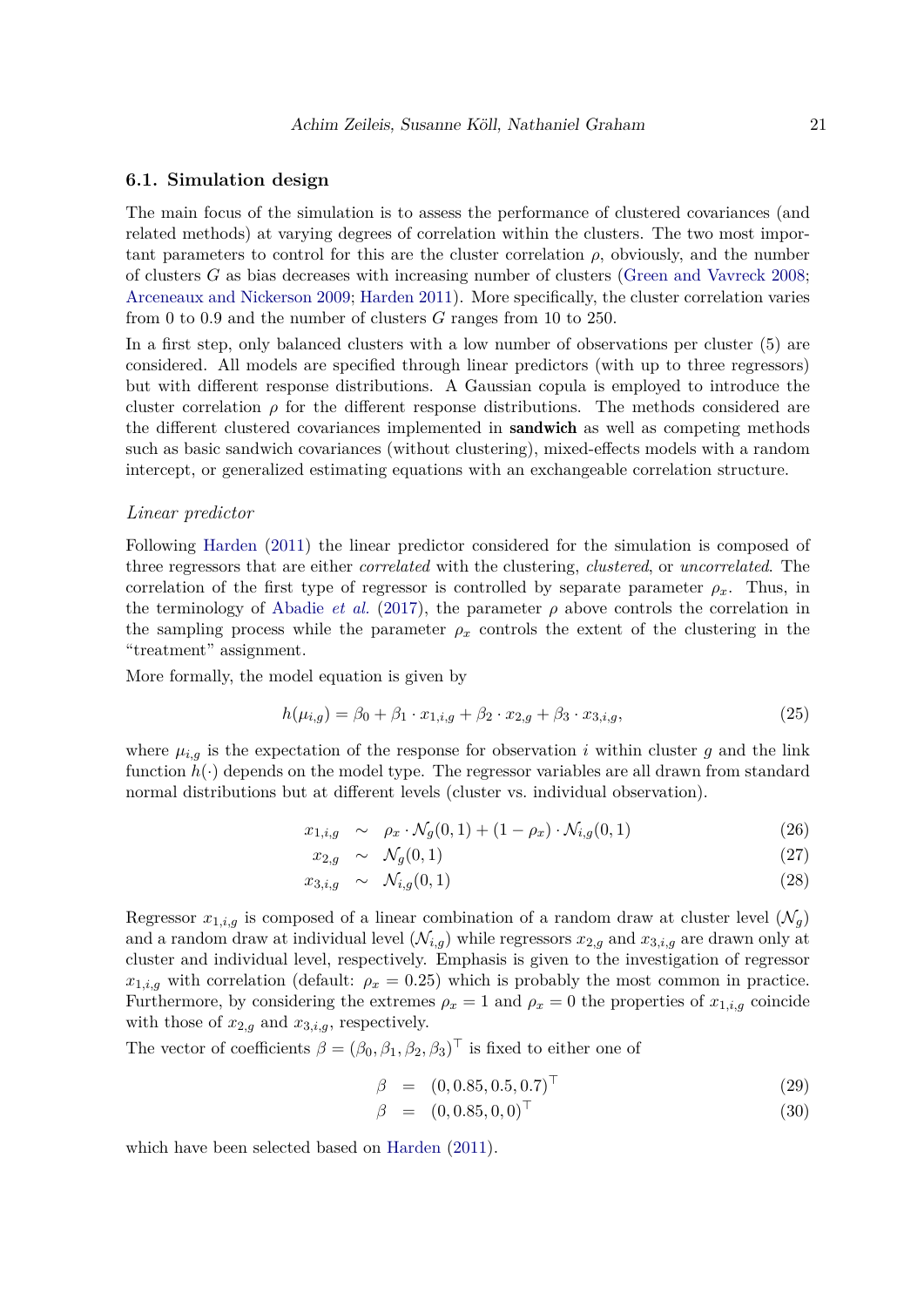| Label                    | Model      | Object | Variance-covariance matrix                  |
|--------------------------|------------|--------|---------------------------------------------|
| $CL-0$                   | $(g)$ lm   | m      | $vcovCL(m, cluster = id, type = "HCO")$     |
| $CL-1$                   | $(g)$ lm   | m      | $vcovCL(m, cluster = id, type = "HCl")$     |
| $CL-2$                   | $(g)$ lm   | m      | $vcovCL(m, cluster = id, type = "HC2")$     |
| $CL-3$                   | $(g)$ lm   | m      | $vcovCL(m, cluster = id, type = "HCS")$     |
| PL                       | $(g)$ lm   | m      | $vcovPL(m, cluster = id, adjust = FALSE)$   |
| $\overline{\mathrm{PC}}$ | $(g)$ lm   | m      | $vcovPC(m, cluster = id, order by = round)$ |
| standard                 | $(g)$ lm   | m      | vcov(m)                                     |
| basic                    | $(g)$ lm   | m      | sandwich(m)                                 |
| random                   | $(g)$ lmer | m re   | $vcov(m_re)$                                |
| gee                      | geeglm     | m gee  | m_gee\$geese\$vbeta                         |

<span id="page-21-0"></span>Table 1: Covariance matrices for responses from the exponential family in 'sim-CL.R'.

### *Response distributions*

The response distributions encompass Gaussian (gaussian, with identity link) as the standard classical scenario as well as binary (binomial, with a size of one and a logit link) and Poisson (poisson, with log link) from the GLM exponential family. To move beyond the GLM, we also consider the beta (betareg, with logit link and fixed precision parameter  $\phi = 10$ ), zerotruncated Poisson(zerotrunc, with log link), and zero-inflated Poisson (zeroinfl, with log link and fixed inflation probability  $\pi = 0.3$ ) distributions.

### *Sandwich covariances*

The types of covariances being compared include "standard" covariances (*standard*, without considering any heteroscedasticity or clustering/correlations), basic sandwich covariances (*basic*, without clustering), Driscoll and Kraay panel covariances (*PL*), Beck and Katz panelcorrected covariances (*PC*), and clustered covariances with HC0–HC3 adjustment (*CL-0* – *CL-3* ). As further references, covariances from a clustered bootstrap (*BS*), a mixed-effects model with random intercept (*random*), and a GEE with exchangeable correlation structure (*gee*) are assessed.

### *Outcome measure*

In order to assess the validity of statistical inference based on clustered covariances, the empirical coverage rate of the 95% Wald confidence intervals (from 10,000 replications) is the outcome measure of interest. If standard errors are estimated accurately, the empirical coverage should match the nominal rate of 0*.*95. And empirical coverages falling short of 0*.*95 are typically due to underestimated standard errors and would lead to inflated type I errors in partial Wald tests of the coefficients.

### *Simulation code*

The supplementary R script 'sim-CL.R' comprises the simulation code for the data generating process described above and includes functions  $\text{dgp}()$ ,  $\text{fit}()$ , and  $\text{sim}()$ . While  $\text{dgp}()$ specifies the data generating process and generates a data frame with (up to) three regressors x1, x2, x3 as well as cluster dimensions id and round, fit() is responsible for the model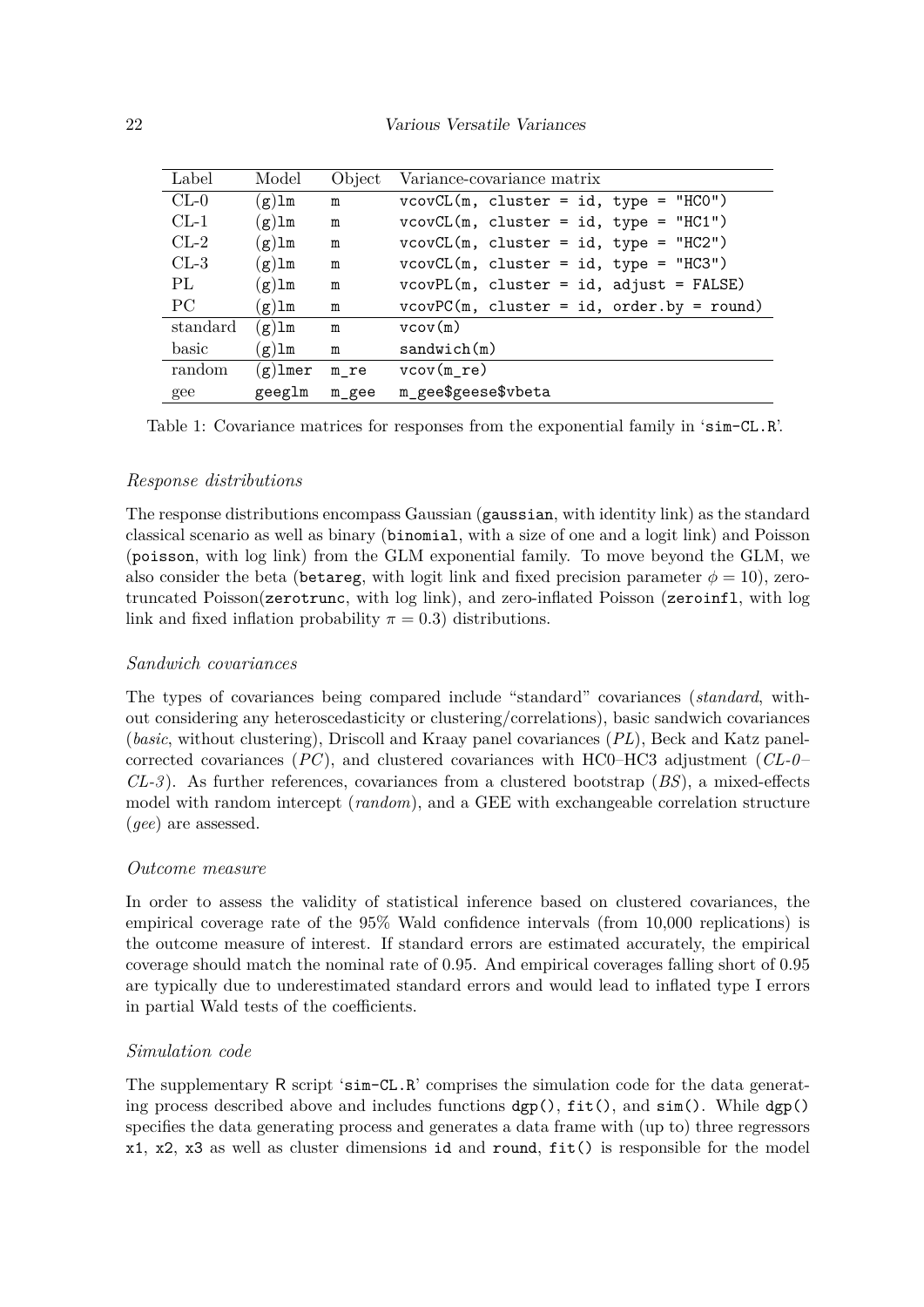estimation as well as computation of the covariance matrix estimate and the empirical coverage. The function sim() sets up all factorial combinations of the specified scenarios and loops over the fits for each scenario (using multiple cores for parallelization).

Table [1](#page-21-0) shows how the different types of covariances are calculated for responses from the exponential family. A pooled or marginal model  $(m)$ , a random effects model  $(m \text{ re. } using)$ lme4, [Bates](#page-27-1) *et al.* [2015\)](#page-27-1), and a GEE with an exchangeable correlation structure (m\_gee, using geepack, [Halekoh](#page-29-2) *et al.* [2005\)](#page-29-2) are fitted. For the other (non-GLM) responses, the functions betareg() (from betareg, [Cribari-Neto and Zeileis](#page-28-1) [2010\)](#page-28-1), zerotrunc() (from countreg, [Zeileis and Kleiber](#page-32-9) [2020\)](#page-32-9), and zeroinfl() (from pscl/countreg, [Zeileis](#page-32-3) *et al.* [2008\)](#page-32-3) are used.

### **6.2. Results**

Based on the design discussed above, the simulation study investigates the performance of clustered covariances for the following settings.

- Experiment I: Different types of regressors for a Gaussian response distribution.
- Experiment II: Different GLM response distributions.
- Experiment III: Response distributions beyond the GLM.
- Experiment IV: GLMs with HC0–HC3 bias corrections.

### *Experiment I*

Figure [1](#page-23-0) shows the results from Experiment I and plots the empirical coverage probabilities (from 10,000 replications) on the *y*-axis for the coefficients of the correlated regressor x1, the clustered regressor x2, and the uncorrelated regressor x3 against the cluster correlation *ρ* on the *y*-axis.

While for the uncorrelated regressor x3 all methods – except the Driscoll and Kraay PL estimator – perform well and yield satisfactory coverage rates, the picture is different for the correlated and clustered regressors  $x1$  and  $x2$ . With increasing cluster correlation  $\rho$  the performance deteriorates for those methods that either do not account for the clustering at all (i.e., "standard" covariance and basic sandwich covariance) or that treat the data as panel data (i.e., PL and PC).

The reason for the poor performance of the panel data covariances is the low number of 5 observations per cluster. This has already been documented in the literature: In a Monte-Carlo study, [Driscoll and Kraay](#page-28-7) [\(1998\)](#page-28-7) use a minimum of 20–25 observations per cluster and [Hoechle](#page-29-9) [\(2007\)](#page-29-9) notes that the PC estimator can be quite imprecise if the crosss-sectional dimension is large compared to the time dimension. As shown in Appendix [A,](#page-33-0) the performance improves if an exponentially decaying AR(1) correlation structure is employed instead of the exchangeable structure and if the number of observations per cluster increases.

As the effects of regressor x1 are in between the effects of the clustered regressor x2 and the uncorrelated regressor x3, the following simulation experiments focus on the situation with a single correlated regressor x1.

*Experiment II*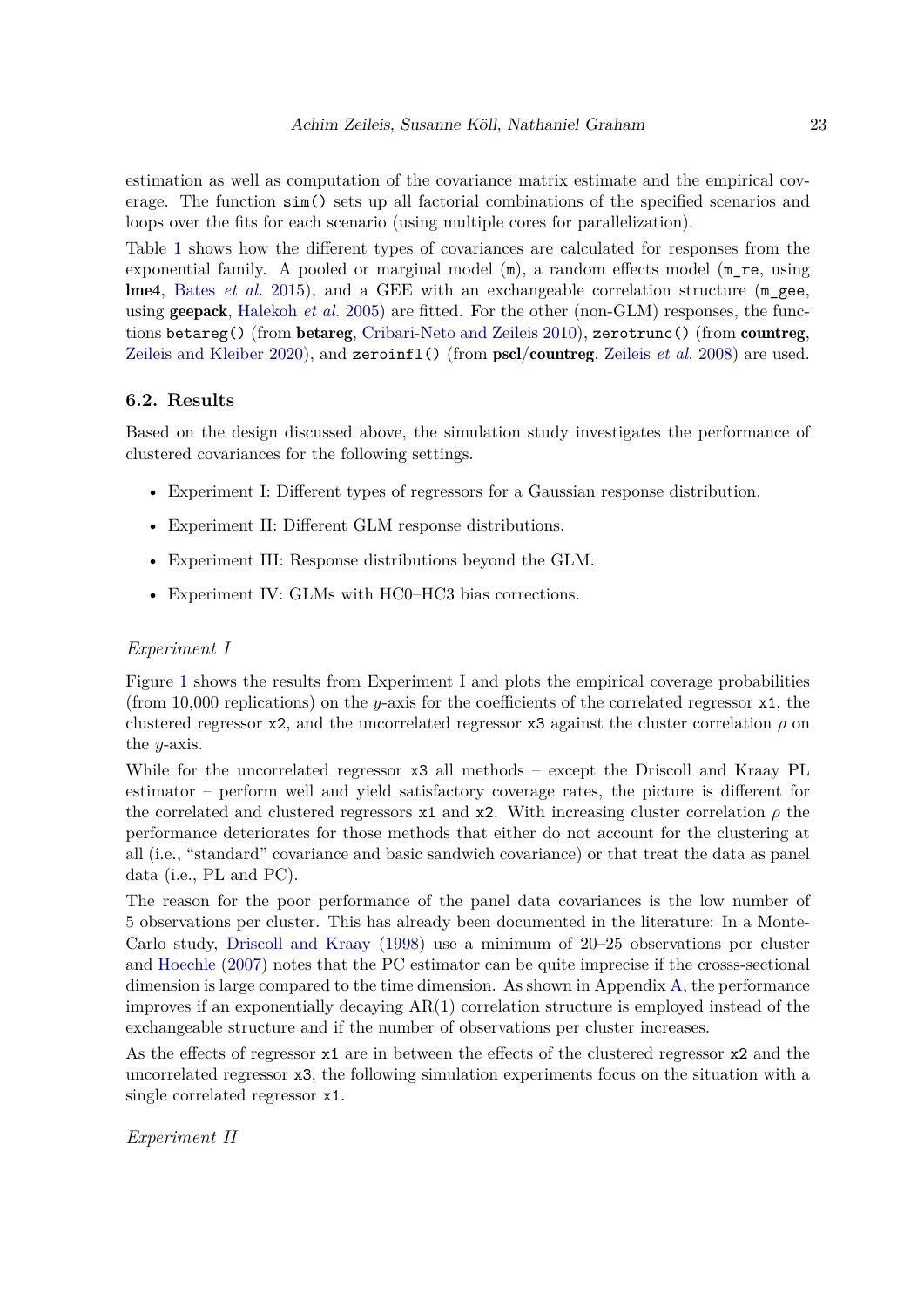

<span id="page-23-0"></span>Figure 1: Experiment I. Gaussian response with  $G = 100$  (balanced) clusters of 5 observations each. Regressor x1 is correlated ( $\rho_x = 0.25$ ), x2 clustered, and x3 uncorrelated. The coverage (from 10,000 replications) is plotted on the *y*-axis against the cluster correlation  $\rho$  of the response distribution (from a Gaussian copula) on the *x*-axis. The horizontal reference line indicates the nominal coverage of 0*.*95.



<span id="page-23-1"></span>Figure 2: Experiment II. Exponential family response distributions with  $G = 100$  (balanced) clusters of 5 observations each. The only regressor  $x1$  is correlated ( $\rho_x = 0.25$ ). The coverage (from 10,000 replications) is plotted on the *y*-axis against the cluster correlation  $\rho$  of the response distribution (from a Gaussian copula) on the *x*-axis. The horizontal reference line indicates the nominal coverage of 0*.*95.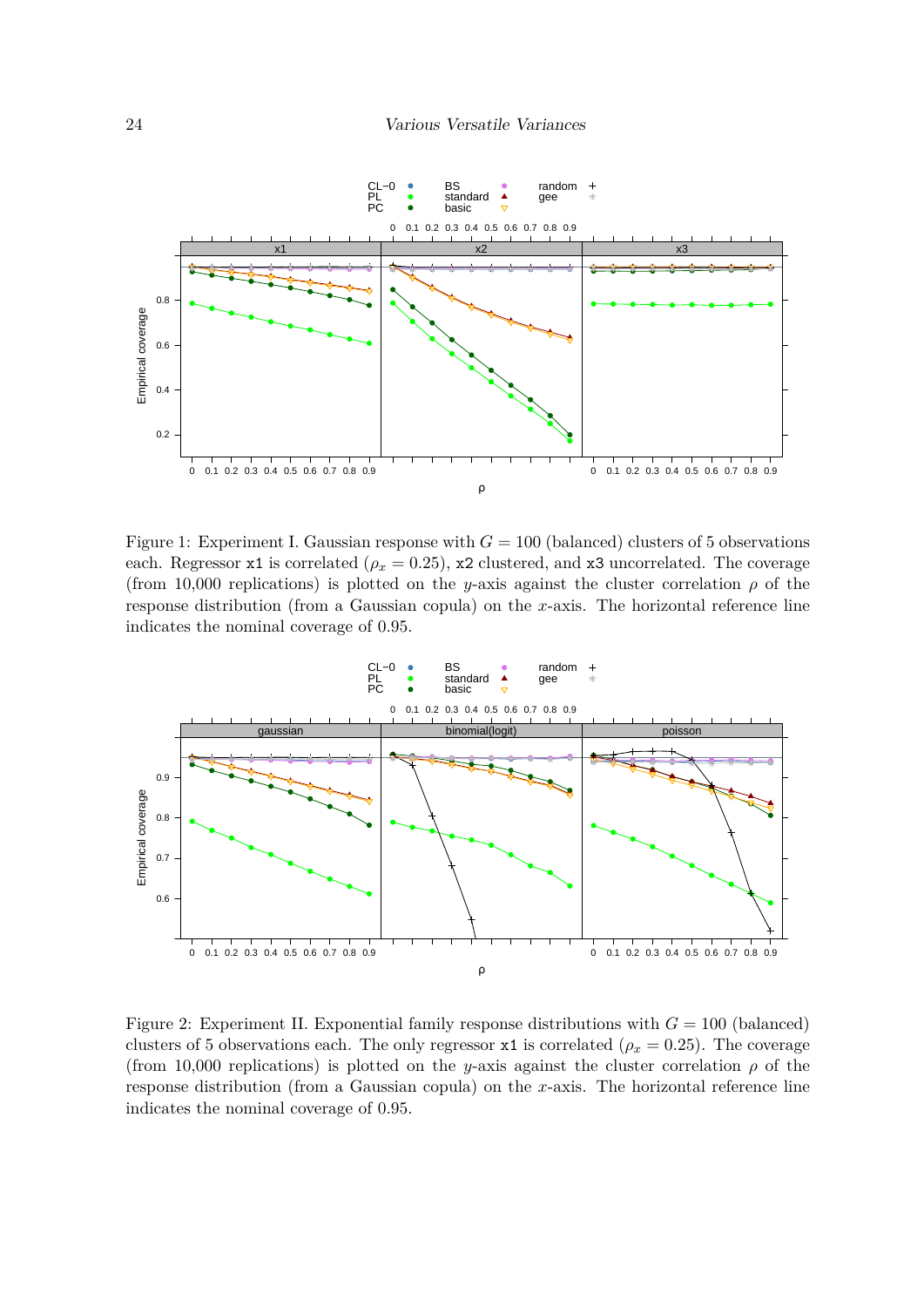

<span id="page-24-0"></span>Figure 3: Experiment III. Response distributions beyond the GLM (beta regression, zerotruncated Poisson, and zero-inflated Poisson) with  $G = 100$  (balanced) clusters of 5 observations each. The only regressor x1 is correlated ( $\rho_x = 0.25$ ). The coverage (from 10,000 replications for basic/standard/CL-0 and 1,000 replications for BS) is plotted on the *y*-axis against the cluster correlation *ρ* of the response distribution (from a Gaussian copula) on the *x*-axis. The horizontal reference line indicates the nominal coverage of 0*.*95.

Figure [2](#page-23-1) illustrates the results from Experiment II. The settings are mostly analogous to Experiment I with two important differences: (1) GLMs with Gaussian/binomial/Poisson response distribution are used. (2) There is only one regressor ( $x1$ , correlated with  $\rho_x = 0.25$ ). Overall, the results for binomial and Poisson response are very similar to the Gaussian case in Experiment I. Thus, this confirms that clustered covariances also work well with GLMs.

The only major difference between the linear Gaussian and nonlinear binomial/Poisson cases is the performance of the mixed-effects models with random intercept. While in linear models the marginal (or "population-averaged") approach employed with clustered covariances leads to analogous models compared to mixed-effects models, this is not the case in nonlinear models. With nonlinear links, mixed-effects models correspond to "conditional" rather than "marginal" models and for obtaining marginal expectations the random effects have to be integrated out (see [Molenberghs, Kenward, Verbeke, Iddi, and Efendi](#page-30-13) [2013;](#page-30-13) [Fitzmaurice](#page-29-13) [2014\)](#page-29-13). Consequently, fixed effects have to be interpreted differently and their confidence intervals do not contain the population-averaged effects, thus leading to the results in Experiment II.

#### *Experiment III*

Figure [3](#page-24-0) shows the outcome of Experiment III whose settings are similar to the previous Experiment I. But now more general response distributions beyond the classic GLM framework are employed, revealing that the clustered covariances from vcovCL() indeed also work well in this setup. Again, the performance of the non-clustered covariances deteriorates with increasing cluster correlation. For the zero-truncated and zero-inflated Poisson distribution the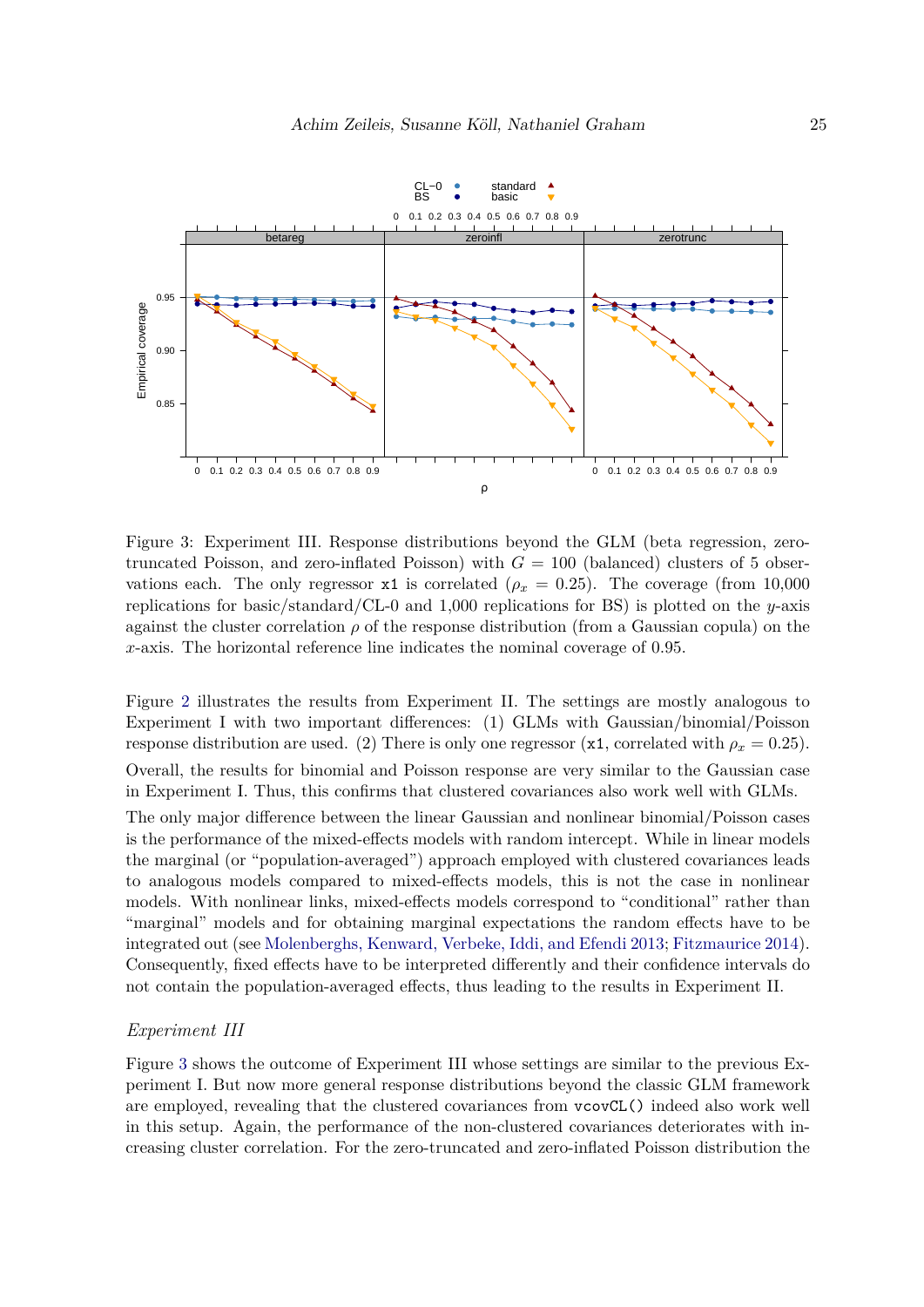

<span id="page-25-0"></span>Figure 4: Experiment IV. Exponential family response distributions with cluster correlation  $\rho = 0.25$  (from a Gaussian copula). The only regressor x1 is correlated ( $\rho_x = 0.25$ ). The coverage (from 10,000 replications) on the *y*-axis for different types of bias adjustment (HC0– HC3 and bootstrap) is plotted against the number of clusters *G* on the *x*-axis. The number of clusters increases with  $G = 10, 50, \ldots, 250$  while the number of observations per cluster is fixed at 5. The horizontal reference line indicates the nominal coverage of 0*.*95.

empirical coverage rate is slightly lower than 0*.*95. However, given that this does not depend on the extent of the correlation  $\rho$  this is more likely due to the quality of the normal approximation in the Wald confidence interval. The clustered bootstrap covariance (BS) performs similarly to the clustered HC0 covariance but is computationally much more demanding due to the need for resampling and refitting the model (here with  $R = 250$  bootstrap samples).

#### *Experiment IV*

Figure [4](#page-25-0) depicts the findings of Experiment IV. The *y*-axis represents again the empirical coverage from 10,000 replications, but in contrast to the other simulation experiments, the number of clusters *G* is plotted on the *x*-axis, ranging from 10 to 250 clusters. Gaussian, binomial and Poisson responses are compared with each other, with the focus on clustered standard errors with HC0–HC3 types of bias correction. (Recall that HC2 and HC3 require block-wise components of the full hat matrix and hence are at the moment only available for lm() and glm() fits, see Section [4.1.](#page-10-1)) Furthermore, clustered bootstrap standard errors are included for comparison (using R = 250 bootstrap samples).

In most cases, all of the standard errors are underestimated for  $G = 10$  clusters (except clustered standard errors with HC3 bias correction for the binomial and Poisson response). As found in previous studies for clustered HC0/HC1 covariances [\(Arceneaux and Nickerson](#page-27-10) [2009;](#page-27-10) [Petersen](#page-31-4) [2009;](#page-31-4) [Harden](#page-29-10) [2011;](#page-29-10) [Cameron and Miller](#page-28-0) [2015;](#page-28-0) [Pustejovsky and Tipton](#page-31-13) [2018,](#page-31-13) among others), the larger the number of clusters *G*, the better the coverage and the less standard errors are underestimated. In our study about 50–100 clusters are enough for sufficiently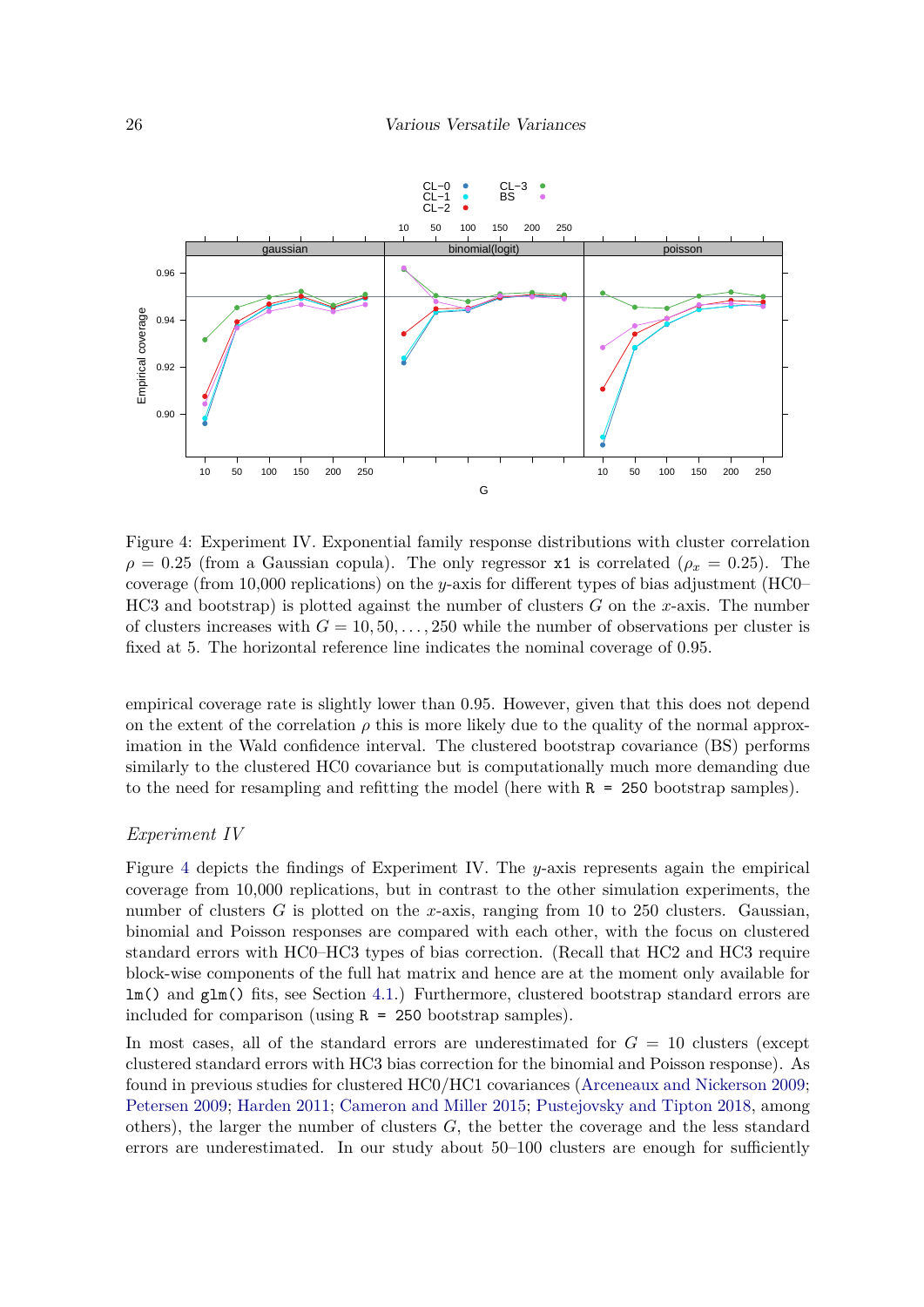accurate coverage rates using clustered standard errors without a bias correction (CL-0 in the figure), which is consistent with other authors' findings.

Additionally, it can be observed that the higher the number of clusters, the less the different types of HC bias correction differ. However, for a small number of clusters, the HC3 correction works best, followed by HC2, HC1 and HC0. This is also consistent with the findings for cross-sectional data, e.g., [Long and Ervin](#page-30-1) [\(2000\)](#page-30-1) suggest to use HC3 in the linear model for small samples with fewer than 250 observations. Moreover, bootstrap covariances perform somewhat better than HC0/HC1 for a small number of clusters. However, [Pustejovsky and](#page-31-13) [Tipton](#page-31-13) [\(2018\)](#page-31-13) have argued that HC3 bias corrections for clustered covariances (CL-3 in the figure, sometimes referred to "CR3" or "CR3VE") tend to over-correct for small *G*, and recommend HC2 bias corrections ("CR2", CL-2 in the figure) and *t* tests using degrees of freedom calculated similar to [Satterthwaite](#page-31-14) [\(1946\)](#page-31-14). While Experiment IV finds that HC3 adjustments slightly over-correct for *G* = 10 in binomial models, overall, our findings are not consistent with the suggestion that HC3 is overly aggressive in correcting small *G* bias in clustered standard errors.

# **7. Summary**

While previous versions of the **sandwich** package already provided a flexible object-oriented implementation of covariances for cross-section and time series data, the corresponding functions for clustered and panel data have only been added recently (in version 2.4-0 of the package). Compared to previous implementations in R that were somewhat scattered over several packages, the implementation in **sandwich** offers a wide range of "flavors" of clustered covariances and, most importantly, is applicable to any model object that provides methods to extract the estfun() (estimating functions; observed score matrix) and bread() (inverse Hessian). Therefore, it is possible to apply the new functions  $vcovCL()$ ,  $vcovPL()$ , and vcovPC() to models beyond linear regression. A thorough Monte Carlo study assesses the performance of these functions in regressions beyond the standard linear Gaussian scenario, e.g., for exponential family distributions and beyond and for the less frequently used HC2 and HC3 adjustments. This shows that clustered covariances work reasonably well in the models investigated but some care is needed when applying panel estimators (vcovPL() and vcovPC()) in panel data with "short" panels and/or non-decaying autocorrelations.

# **Computational details**

The packages sandwich, boot, countreg, geepack, lattice, lme4, lmtest, multiwayvcov, plm and pscl are required for the applications in this paper. For replication of the simulation study, the supplementary R script sim-CL.R is provided along with the corresponding results sim-CL.rda.

R version 4.2.0 has been used for computations. Package versions that have been employed are sandwich 3.0–2, countreg 0.2-0, geepack 1.3.3, lattice 0.20–45, lme4 1.1–29, lmtest 0.9–40, multiway vcov 1.2.3, plm  $2.6-1$ , and pscl 1.5.5.

R itself and all packages (except countreg) used are available from CRAN at [https://CRAN.](https://CRAN.R-project.org/) [R-project.org/](https://CRAN.R-project.org/). countreg is available from [https://R-Forge.R-project.org/projects/](https://R-Forge.R-project.org/projects/countreg/) [countreg/](https://R-Forge.R-project.org/projects/countreg/).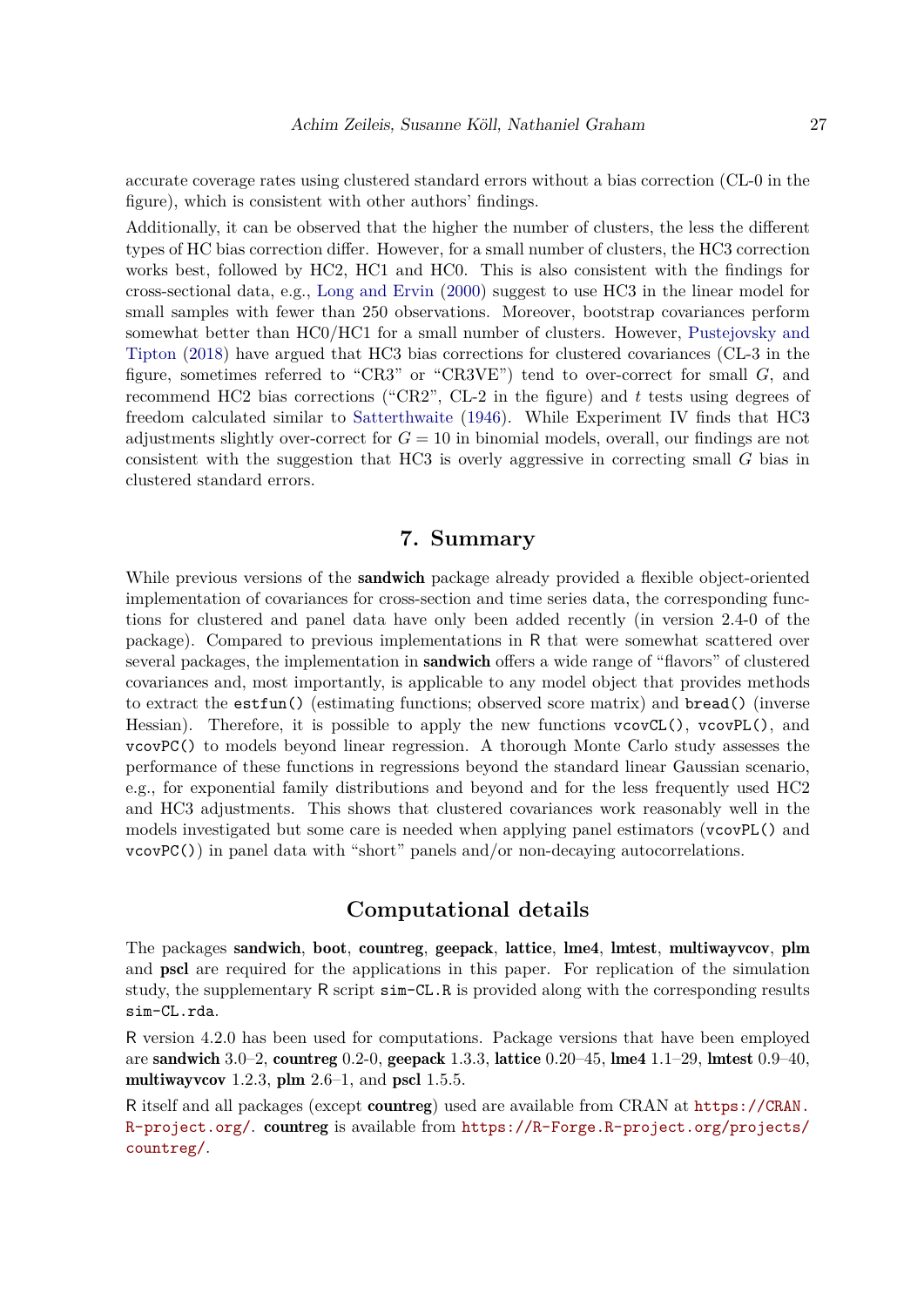# **Acknowledgments**

The authors are grateful to the editor and reviewers that helped to substantially improve manuscript and software, as well as to Keith Goldfeld (NYU School of Medicine) for providing insights and references regarding the differences of conditional and marginal models for clustered data.

# **References**

- <span id="page-27-5"></span>Abadie A, Athey S, Imbens GW, Wooldridge J (2017). "When Should You Adjust Standard Errors for Clustering?" *Technical report*, National Bureau of Economic Research. [doi:](https://doi.org/10.3386/w24003) [10.3386/w24003](https://doi.org/10.3386/w24003).
- <span id="page-27-0"></span>Aghion P, Van Reenen J, Zingales L (2013). "Innovation and Institutional Ownership." *The American Economic Review*, **103**(1), 277–304. [doi:10.1257/aer.103.1.277](https://doi.org/10.1257/aer.103.1.277).
- <span id="page-27-2"></span>Andrews DWK (1991). "Heteroskedasticity and Autocorrelation Consistent Covariance Matrix Estimation." *Econometrica*, **59**, 817–858. [doi:10.2307/2938229](https://doi.org/10.2307/2938229).
- <span id="page-27-10"></span>Arceneaux K, Nickerson DW (2009). "Modeling Certainty with Clustered Data: A Comparison of Methods." *Political Analysis*, **17**(2), 177–190. [doi:10.1093/pan/mpp004](https://doi.org/10.1093/pan/mpp004).
- <span id="page-27-4"></span>Arellano M (1987). "Computing Robust Standard Errors for Within Group Estimators." *Oxford Bulletin of Economics and Statistics*, **49**(4), 431–434. [doi:10.1111/j.1468-0084.](https://doi.org/10.1111/j.1468-0084.1987.mp49004006.x) [1987.mp49004006.x](https://doi.org/10.1111/j.1468-0084.1987.mp49004006.x).
- <span id="page-27-9"></span>Bailey D, Katz JN (2011). "Implementing Panel-Corrected Standard Errors in R: The pcse Package." *Journal of Statistical Software, Code Snippets*, **42**(1), 1–11. [doi:10.18637/jss.](https://doi.org/10.18637/jss.v042.c01) [v042.c01](https://doi.org/10.18637/jss.v042.c01).
- <span id="page-27-1"></span>Bates D, Mächler M, Bolker B, Walker S (2015). "Fitting Linear Mixed-Effects Models Using lme4." *Journal of Statistical Software*, **67**(1), 1–48. [doi:10.18637/jss.v067.i01](https://doi.org/10.18637/jss.v067.i01).
- <span id="page-27-3"></span>Baum C, Nichols A, Schaffer M (2011). "Evaluating One-Way and Two-Way Cluster-Robust Covariance Matrix Estimates." In *German Stata Users' Group Meetings, July 2011*. URL [https://www.stata.com/meeting/boston10/boston10\\_baum.pdf](https://www.stata.com/meeting/boston10/boston10_baum.pdf).
- <span id="page-27-6"></span>Baum CF, Schaffer ME (2013). "avar: Stata Module to Perform Asymptotic Covariance Estimation for IID and Non-IID Data Robust to Heteroskedasticity, Autocorrelation, 1 and 2-Way Clustering, and Common Cross-Panel Autocorrelated Disturbances." Statistical Software Components, Boston College Department of Economics. URL [https://ideas.](https://ideas.RePEc.org/c/boc/bocode/s457689.html) [RePEc.org/c/boc/bocode/s457689.html](https://ideas.RePEc.org/c/boc/bocode/s457689.html).
- <span id="page-27-8"></span>Beck N, Katz JN (1995). "What to Do (and Not to Do) with Time-Series Cross-Section Data." *American Political Science Review*, **89**(3), 634–647. [doi:10.2307/2082979](https://doi.org/10.2307/2082979).
- <span id="page-27-7"></span>Bell RM, McCaffrey DF (2002). "Bias Reduction in Standard Errors for Linear Regression with Multi-Stage Samples." *Survey Methodology*, **28**(2), 169–181. URL [http:](http://www.statcan.gc.ca/pub/12-001-x/2002002/article/9058-eng.pdf) [//www.statcan.gc.ca/pub/12-001-x/2002002/article/9058-eng.pdf](http://www.statcan.gc.ca/pub/12-001-x/2002002/article/9058-eng.pdf).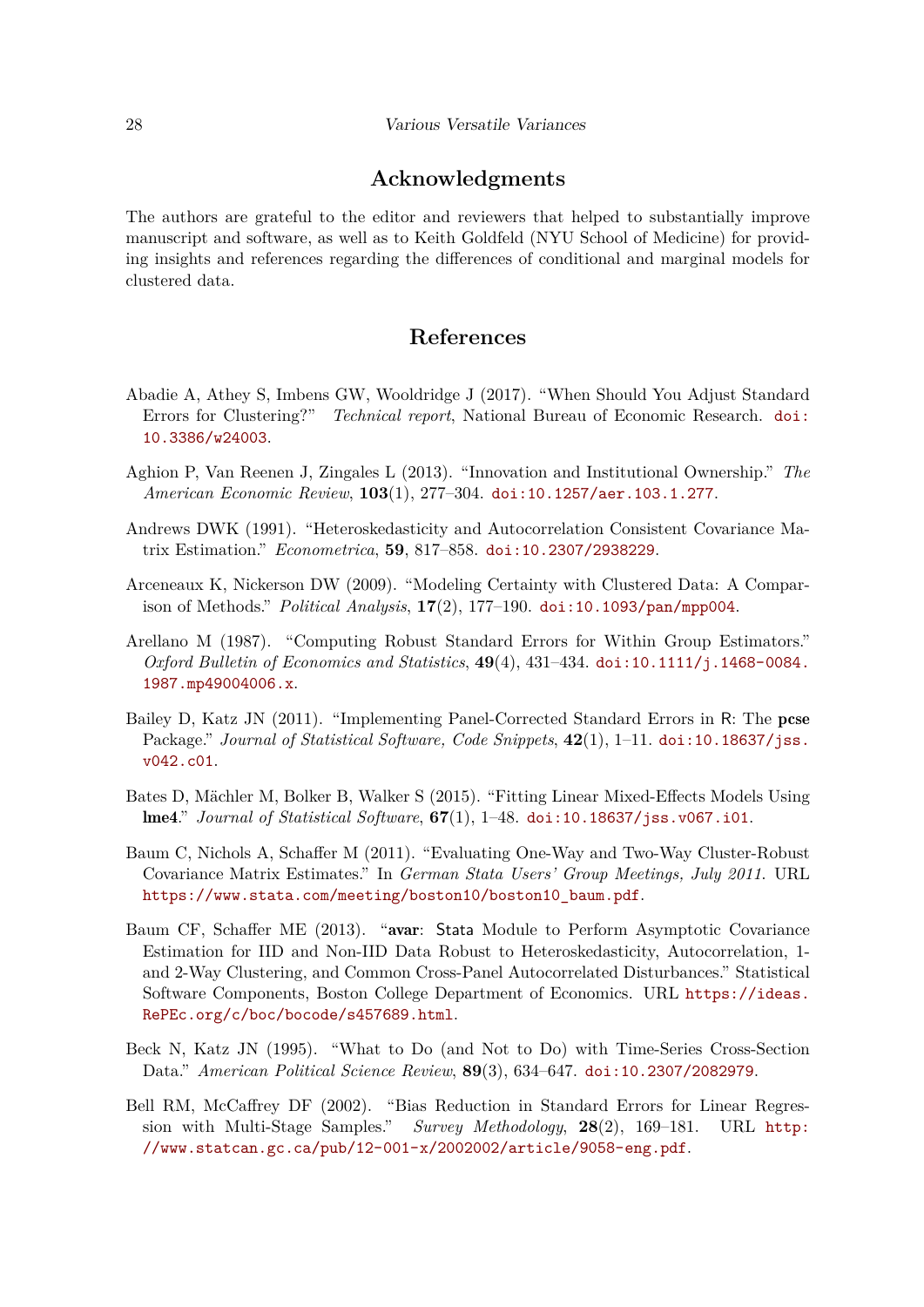- <span id="page-28-14"></span>Berger S, Stocker H, Zeileis A (2017). "Innovation and Institutional Ownership Revisited: An Empirical Investigation with Count Data Models." *Empirical Economics*, **52**(4), 1675–1688. [doi:10.1007/s00181-016-1118-0](https://doi.org/10.1007/s00181-016-1118-0).
- <span id="page-28-5"></span>Bester CA, Conley TG, Hansen CB (2011). "Inference with Dependent Data Using Cluster Covariance Estimators." *Journal of Econometrics*, **165**(2), 137–151. [doi:10.1016/j.](https://doi.org/10.1016/j.jeconom.2011.01.007) [jeconom.2011.01.007](https://doi.org/10.1016/j.jeconom.2011.01.007).
- <span id="page-28-8"></span>Cameron AC, Gelbach JB, Miller DL (2008). "Bootstrap-Based Improvements for Inference with Clustered Errors." *The Review of Economics and Statistics*, **90**(3), 414–427. [doi:](https://doi.org/10.1162/rest.90.3.414) [10.1162/rest.90.3.414](https://doi.org/10.1162/rest.90.3.414).
- <span id="page-28-4"></span>Cameron AC, Gelbach JB, Miller DL (2011). "Robust Inference with Multiway Clustering." *Journal of Business & Economic Statistics*, **29**(2), 238–249. [doi:10.1198/jbes.2010.](https://doi.org/10.1198/jbes.2010.07136) [07136](https://doi.org/10.1198/jbes.2010.07136).
- <span id="page-28-0"></span>Cameron AC, Miller DL (2015). "A Practitioner's Guide to Cluster-Robust Inference." *Journal of Human Resources*, **50**(2), 317–372. [doi:10.3368/jhr.50.2.317](https://doi.org/10.3368/jhr.50.2.317).
- <span id="page-28-9"></span>Cameron AC, Trivedi PK (2005). *Microeconometrics: Methods and Applications*. Cambridge University Press, Cambridge.
- <span id="page-28-10"></span>Christensen RHB (2019). ordinal*: Regression Models for Ordinal Data*. R package version 2019.12-10, URL <https://CRAN.R-project.org/package=ordinal>.
- <span id="page-28-1"></span>Cribari-Neto F, Zeileis A (2010). "Beta Regression in R." *Journal of Statistical Software*, **34**(2), 1–24. [doi:10.18637/jss.v034.i02](https://doi.org/10.18637/jss.v034.i02).
- <span id="page-28-11"></span>Croissant Y (2020). "Estimation of Random Utility Models in R: The mlogit Package." *Journal of Statistical Software*, **95**(11), 1–41. [doi:10.18637/jss.v095.i11](https://doi.org/10.18637/jss.v095.i11).
- <span id="page-28-2"></span>Croissant Y, Millo G (2008). "Panel Data Econometrics in R: The plm Package." *Journal of Statistical Software*, **27**(2). [doi:10.18637/jss.v027.i02](https://doi.org/10.18637/jss.v027.i02).
- <span id="page-28-12"></span>Davison AC, Hinkley DV (1997). *Bootstrap Methods and Their Applications*. Cambridge University Press, Cambridge.
- <span id="page-28-7"></span>Driscoll JC, Kraay AC (1998). "Consistent Covariance Matrix Estimation with Spatially Dependent Panel Data." *Review of Economics and Statistics*, **80**(4), 549–560. [doi:10.](https://doi.org/10.1162/003465398557825) [1162/003465398557825](https://doi.org/10.1162/003465398557825).
- <span id="page-28-13"></span>Efron B (1979). "Bootstrap Methods: Another Look at the Jackknife." *The Annals of Statistics*, **7**(1), 1–26. [doi:10.1214/aos/1176344552](https://doi.org/10.1214/aos/1176344552).
- <span id="page-28-3"></span>Eicker F (1963). "Asymptotic Normality and Consistency of the Least Squares Estimator for Families of Linear Regressions." *Annals of Mathematical Statistics*, **34**, 447–456. [doi:](https://doi.org/10.1214/aoms/1177704156) [10.1214/aoms/1177704156](https://doi.org/10.1214/aoms/1177704156).
- <span id="page-28-6"></span>Esarey J, Menger A (2019). "Practical and Effective Approaches to Dealing with Clustered Data." *Political Science Research and Methods*, **7**(3), 541–559. [doi:10.1017/psrm.2017.](https://doi.org/10.1017/psrm.2017.42) [42](https://doi.org/10.1017/psrm.2017.42).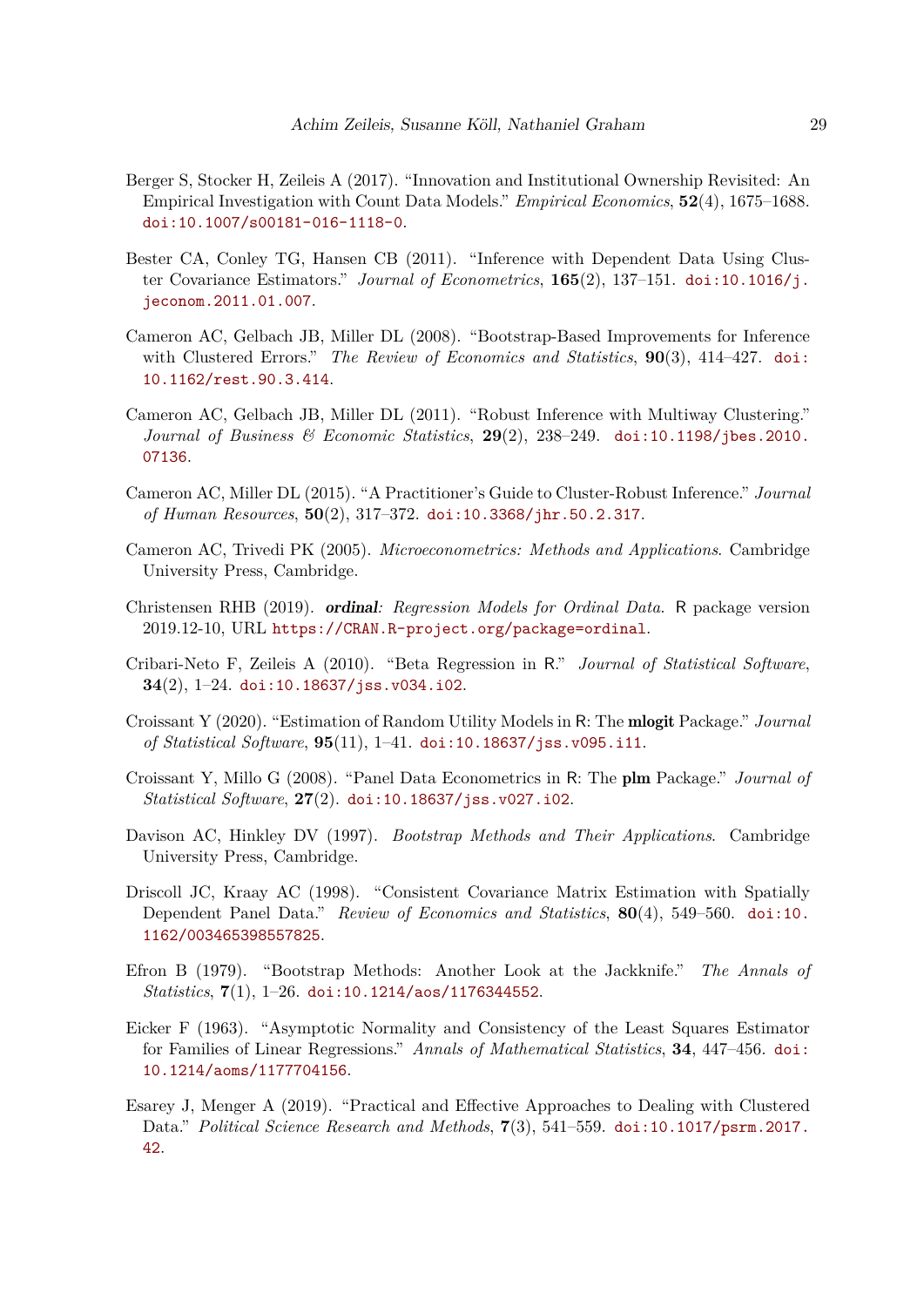- <span id="page-29-13"></span>Fitzmaurice GM (2014). "Multilevel Modeling of Longitudinal Data." In *Symposium on Recent Advances in Multilevel Modeling*. New York University, New York. URL [https://sites.google.com/a/stern.nyu.edu/](https://sites.google.com/a/stern.nyu.edu/symposium-on-recent-advances-in-multilevel-modeling/) [symposium-on-recent-advances-in-multilevel-modeling/](https://sites.google.com/a/stern.nyu.edu/symposium-on-recent-advances-in-multilevel-modeling/).
- <span id="page-29-6"></span>Fox J, Weisberg S (2019). *An* R *Companion to Applied Regression*. 3rd edition. Sage Publications, Thousand Oaks.
- <span id="page-29-3"></span>Freedman DA (2006). "On the So-Called 'Huber Sandwich Estimator' and 'Robust Standard Errors'." *The American Statistician*, **60**(4), 299–302. [doi:10.1198/000313006x152207](https://doi.org/10.1198/000313006x152207).
- <span id="page-29-0"></span>Galbraith S, Daniel JA, Vissel B (2010). "A Study of Clustered Data and Approaches to Its Analysis." *Journal of Neuroscience*, **30**(32), 10601–10608. [doi:10.1523/jneurosci.](https://doi.org/10.1523/jneurosci.0362-10.2010) [0362-10.2010](https://doi.org/10.1523/jneurosci.0362-10.2010).
- <span id="page-29-8"></span>Gaure S (2013). "lfe: Linear Group Fixed Effects." *The* R *Journal*, **5**(2), 104–116. [doi:](https://doi.org/10.32614/RJ-2013-031) [10.32614/RJ-2013-031](https://doi.org/10.32614/RJ-2013-031).
- <span id="page-29-7"></span>Graham N, Arai M, Hagströmer B (2016). multiwayvcov*: Multi-Way Standard Error Clustering*. R package version 1.2.3, URL [https://CRAN.R-project.org/package=](https://CRAN.R-project.org/package=multiwayvcov) [multiwayvcov](https://CRAN.R-project.org/package=multiwayvcov).
- <span id="page-29-12"></span>Green DP, Vavreck L (2008). "Analysis of Cluster-Randomized Experiments: A Comparison of Alternative Estimation Approaches." *Political Analysis*, **16**(2), 138–152. [doi:10.1093/](https://doi.org/10.1093/pan/mpm025) [pan/mpm025](https://doi.org/10.1093/pan/mpm025).
- <span id="page-29-1"></span>Grün B, Kosmidis I, Zeileis A (2012). "Extended Beta Regression in R: Shaken, Stirred, Mixed, and Partitioned." *Journal of Statistical Software*, **48**(11), 1–25. [doi:10.18637/](https://doi.org/10.18637/jss.v048.i11) [jss.v048.i11](https://doi.org/10.18637/jss.v048.i11).
- <span id="page-29-2"></span>Halekoh U, Højsgaard S, Yan J (2005). "The R Package geepack for Generalized Estimating Equations." *Journal of Statistical Software*, **15**(2), 1–11. [doi:10.18637/jss.v015.i02](https://doi.org/10.18637/jss.v015.i02).
- <span id="page-29-5"></span>Hansen B, Lee S (2017). "Asymptotic Theory for Clustered Samples." *Working Paper 2017- 18*, School of Economics, The University of New South Wales. URL [https://EconPapers.](https://EconPapers.RePEc.org/RePEc:swe:wpaper:2017-18) [RePEc.org/RePEc:swe:wpaper:2017-18](https://EconPapers.RePEc.org/RePEc:swe:wpaper:2017-18).
- <span id="page-29-10"></span>Harden JJ (2011). "A Bootstrap Method for Conducting Statistical Inference with Clustered Data." *State Politics & Policy Quarterly*, **11**(2), 223–246. [doi:10.1177/](https://doi.org/10.1177/1532440011406233) [1532440011406233](https://doi.org/10.1177/1532440011406233).
- <span id="page-29-9"></span>Hoechle D (2007). "Robust Standard Errors for Panel Regressions with Cross-Sectional Dependence." Stata *Journal*, **7**(3), 281–312. URL [http://www.stata-journal.com/sjpdf.](http://www.stata-journal.com/sjpdf.html?articlenum=st0128) [html?articlenum=st0128](http://www.stata-journal.com/sjpdf.html?articlenum=st0128).
- <span id="page-29-4"></span>Huber PJ (1967). "The Behavior of Maximum Likelihood Estimation under Nonstandard Conditions." In LM LeCam, J Neyman (eds.), *Proceedings of the Fifth Berkeley Symposium on Mathematical Statistics and Probability*. University of California Press, Berkeley.
- <span id="page-29-11"></span>Jin S (2015). "The Impact of Sampling Procedures on Statistical Inference with Clustered Data." Conference Poster. URL [http://www.sas.rochester.edu/psc/polmeth/](http://www.sas.rochester.edu/psc/polmeth/posters/Jin.pdf) [posters/Jin.pdf](http://www.sas.rochester.edu/psc/polmeth/posters/Jin.pdf).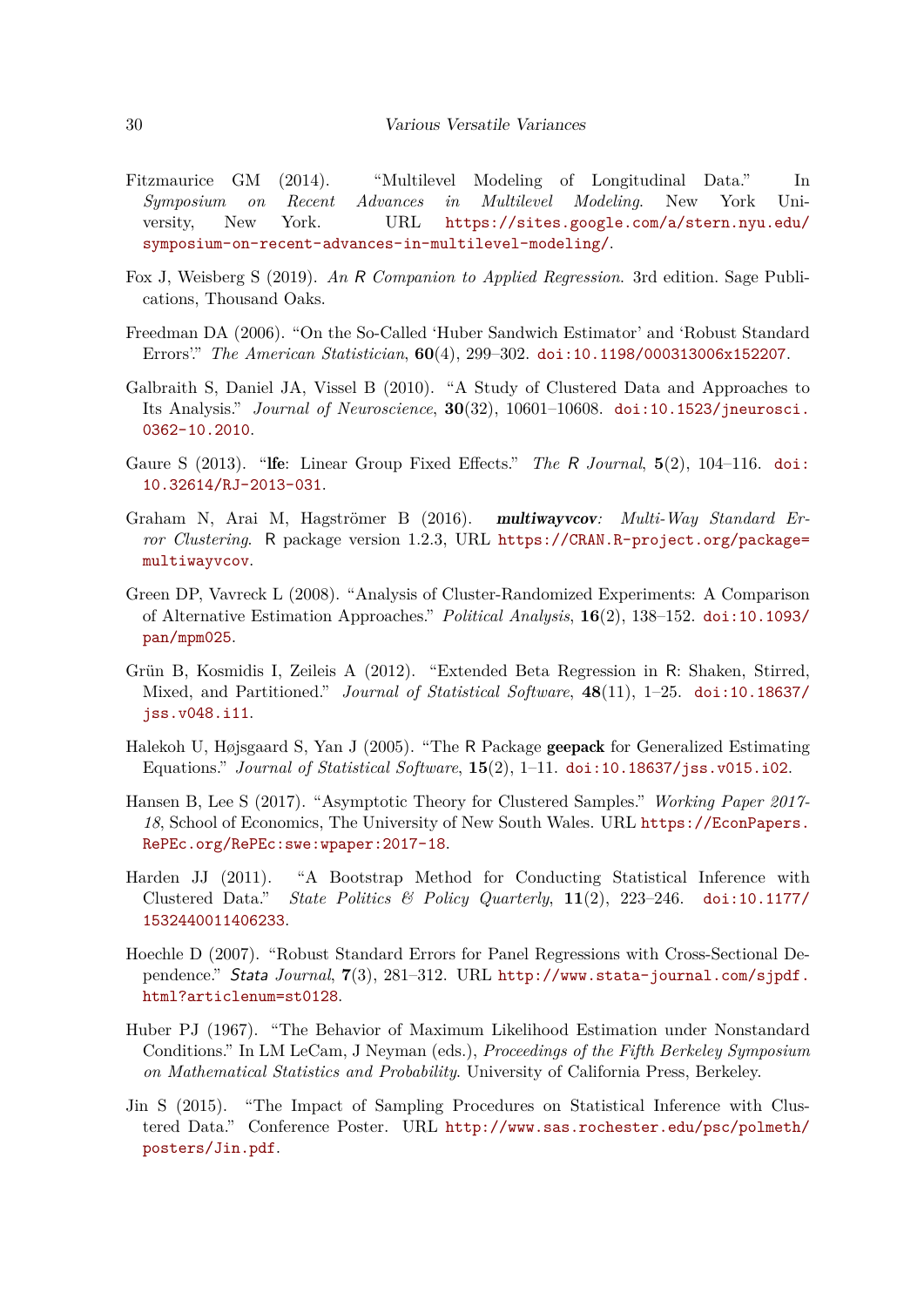- <span id="page-30-9"></span>Johnson P (2004). "Cross Sectional Time Series: The Normal Model and Panel Corrected Standard Errors." URL [http://pj.freefaculty.org/guides/stat/Regression/](http://pj.freefaculty.org/guides/stat/Regression/TimeSeries-Longitudinal-CXTS/CXTS-PCSE.pdf) [TimeSeries-Longitudinal-CXTS/CXTS-PCSE.pdf](http://pj.freefaculty.org/guides/stat/Regression/TimeSeries-Longitudinal-CXTS/CXTS-PCSE.pdf).
- <span id="page-30-5"></span>Kauermann G, Carroll RJ (2001). "A Note on the Efficiency of Sandwich Covariance Matrix Estimation." *Journal of the American Statistical Association*, **96**(456), 1387–1396. [doi:](https://doi.org/10.1198/016214501753382309) [10.1198/016214501753382309](https://doi.org/10.1198/016214501753382309).
- <span id="page-30-3"></span>Kiefer NM (1980). "Estimation of Fixed Effect Models for Time Series of Cross-Sections with Arbitrary Intertemporal Covariance." *Journal of Econometrics*, **14**(2), 195–202. [doi:](https://doi.org/10.1016/0304-4076(80)90090-1) [10.1016/0304-4076\(80\)90090-1](https://doi.org/10.1016/0304-4076(80)90090-1).
- <span id="page-30-2"></span>Kloek T (1981). "OLS Estimation in a Model Where a Microvariable Is Explained by Aggregates and Contemporaneous Disturbances Are Equicorrelated." *Econometrica*, **49**(1), 205–207. [doi:10.2307/1911134](https://doi.org/10.2307/1911134).
- <span id="page-30-0"></span>Liang KY, Zeger SL (1986). "Longitudinal Data Analysis Using Generalized Linear Models." *Biometrika*, **73**(1), 13–22. [doi:10.1093/biomet/73.1.13](https://doi.org/10.1093/biomet/73.1.13).
- <span id="page-30-1"></span>Long JS, Ervin LH (2000). "Using Heteroscedasticity Consistent Standard Errors in the Linear Regression Model." *The American Statistician*, **54**, 217–224. [doi:10.1080/00031305.](https://doi.org/10.1080/00031305.2000.10474549) [2000.10474549](https://doi.org/10.1080/00031305.2000.10474549).
- <span id="page-30-7"></span>Ma MS (2014). "Are We Really Doing What We Think We Are Doing? A Note on Finite-Sample Estimates of Two-Way Cluster-Robust Standard Errors." Mimeo. URL [http:](http://ssrn.com/abstract=2420421) [//ssrn.com/abstract=2420421](http://ssrn.com/abstract=2420421).
- <span id="page-30-11"></span>Mammen E (1992). *When Does Bootstrap Work?: Asymptotic Results and Simulations*, volume 77 of *Lecture Notes in Statistics*. Springer-Verlag.
- <span id="page-30-12"></span>Mammen E (1993). "Bootstrap and Wild Bootstrap for High Dimensional Linear Models." *The Annals of Statistics*, **21**(1), 255–285. [doi:10.1214/aos/1176349025](https://doi.org/10.1214/aos/1176349025).
- <span id="page-30-4"></span>McCullagh P, Nelder JA (1989). *Generalized Linear Models*. 2nd edition. Chapman & Hall, London. [doi:10.1007/978-1-4899-3242-6](https://doi.org/10.1007/978-1-4899-3242-6).
- <span id="page-30-10"></span>Messner JW, Mayr GJ, Zeileis A (2016). "Heteroscedastic Censored and Truncated Regression with crch." *The* R *Journal*, **8**(1), 173–181.
- <span id="page-30-6"></span>Miglioretti DL, Heagerty PJ (2007). "Marginal Modeling of Nonnested Multilevel Data Using Standard Software." *American Journal of Epidemiology*, **165**(4), 453–463. [doi:10.1093/](https://doi.org/10.1093/aje/kwk020) [aje/kwk020](https://doi.org/10.1093/aje/kwk020).
- <span id="page-30-8"></span>Millo G (2017). "Robust Standard Error Estimators for Panel Models: A Unifying Approach." *Journal of Statistical Software*, **82**(3), 1–27. [doi:10.18637/jss.v082.i03](https://doi.org/10.18637/jss.v082.i03).
- <span id="page-30-13"></span>Molenberghs G, Kenward MG, Verbeke G, Iddi S, Efendi A (2013). "On the Connections between Bridge Distributions, Marginalized Multilevel Models, and Generalized Linear Mixed Models." *International Journal of Statistics and Probability*, **2**(4), 1–21. [doi:](https://doi.org/10.5539/ijsp.v2n4p1) [10.5539/ijsp.v2n4p1](https://doi.org/10.5539/ijsp.v2n4p1).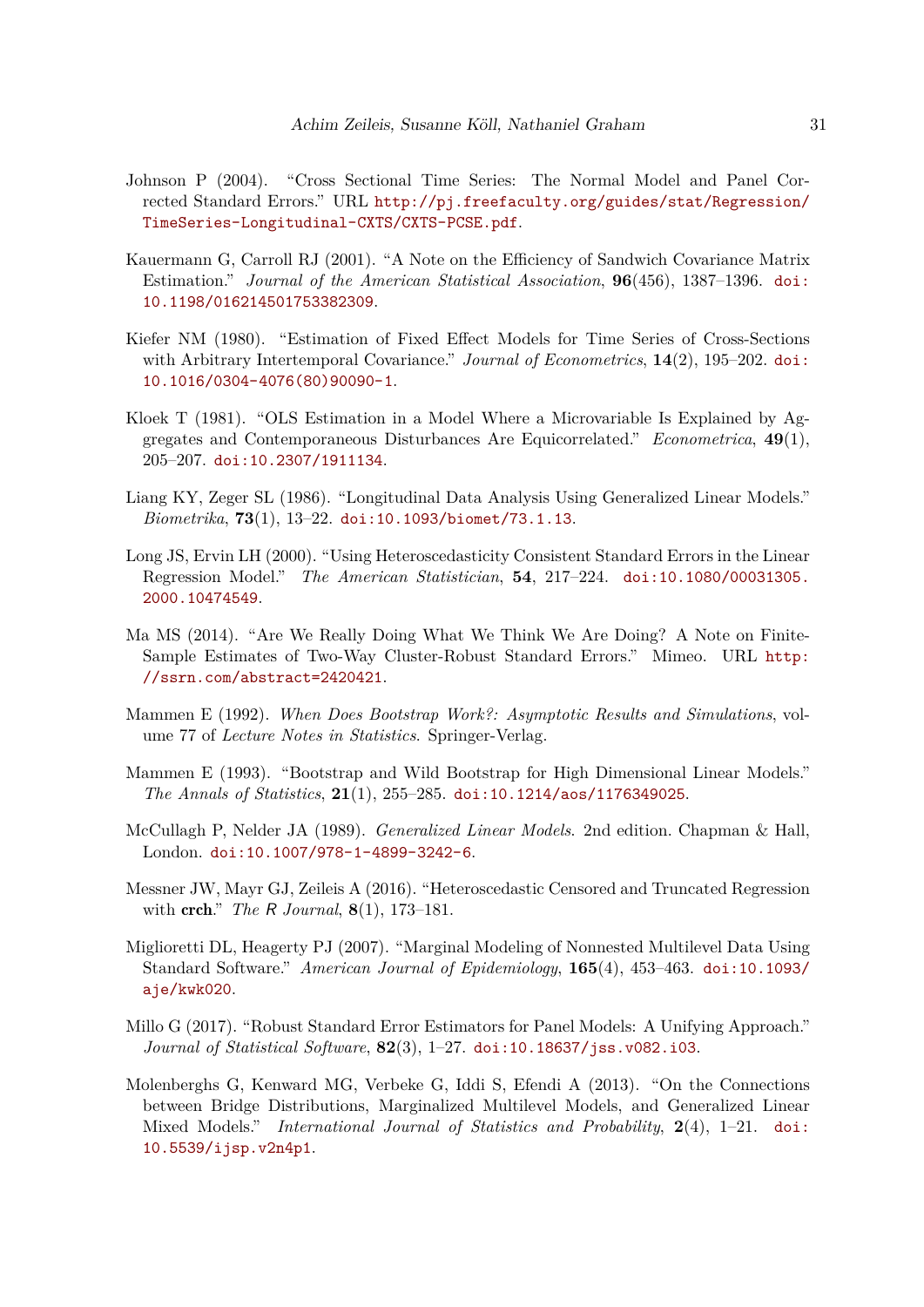- <span id="page-31-0"></span>Moulton BR (1986). "Random Group Effects and the Precision of Regression Estimates." *Journal of Econometrics*, **32**(3), 385–397. [doi:10.1016/0304-4076\(86\)90021-7](https://doi.org/10.1016/0304-4076(86)90021-7).
- <span id="page-31-1"></span>Moulton BR (1990). "An Illustration of a Pitfall in Estimating the Effects of Aggregate Variables on Micro Units." *The Review of Economics and Statistics*, **72**(2), 334–338. [doi:](https://doi.org/10.2307/2109724) [10.2307/2109724](https://doi.org/10.2307/2109724).
- <span id="page-31-6"></span>Newey WK, West KD (1987). "A Simple, Positive-Definite, Heteroskedasticity and Autocorrelation Consistent Covariance Matrix." *Econometrica*, **55**, 703–708. [doi:10.2307/1913610](https://doi.org/10.2307/1913610).
- <span id="page-31-7"></span>Newey WK, West KD (1994). "Automatic Lag Selection in Covariance Matrix Estimation." *Review of Economic Studies*, **61**, 631–653. [doi:10.2307/2297912](https://doi.org/10.2307/2297912).
- <span id="page-31-9"></span>Nichols A, Schaffer M (2007). "Clustered Standard Errors in Stata." *United Kingdom* Stata *Users' Group Meetings 2007*, Stata Users Group. URL [http://RePEc.org/usug2007/](http://RePEc.org/usug2007/crse.pdf) [crse.pdf](http://RePEc.org/usug2007/crse.pdf).
- <span id="page-31-4"></span>Petersen MA (2009). "Estimating Standard Errors in Finance Panel Data Sets: Comparing Approaches." *Review of Financial Studies*, **22**(1), 435–480. [doi:10.1093/rfs/hhn053](https://doi.org/10.1093/rfs/hhn053).
- <span id="page-31-8"></span>Pustejovsky JE, Tipton E (2017). "Small-Sample Methods for Cluster-Robust Variance Estimation and Hypothesis Testing in Fixed Effects Models." *Journal of Business & Economic Statistics*, **36**(4), 672–683. [doi:10.1080/07350015.2016.1247004](https://doi.org/10.1080/07350015.2016.1247004).
- <span id="page-31-13"></span>Pustejovsky JE, Tipton E (2018). "Small-Sample Methods for Cluster-Robust Variance Estimation and Hypothesis Testing in Fixed Effects Models." *Journal of Business & Economic Statistics*, **36**(4), 672–683. [doi:10.1080/07350015.2016.1247004](https://doi.org/10.1080/07350015.2016.1247004).
- <span id="page-31-2"></span>R Core Team (2018). R*: A Language and Environment for Statistical Computing*. R Foundation for Statistical Computing, Vienna, Austria. URL <https://www.R-project.org/>.
- <span id="page-31-14"></span>Satterthwaite FE (1946). "An Approximate Distribution of Estimates of Variance Components." *Biometrics Bulletin*, **2**(6), 110–114.
- <span id="page-31-10"></span>Stack Overflow (2014). "Different Robust Standard Errors of Logit Regression in Stata and R." Accessed 2018-08-07, URL [https://stackoverflow.com/questions/27367974/](https://stackoverflow.com/questions/27367974/different-robust-standard-errors-of-logit-regression-in-stata-and-r) [different-robust-standard-errors-of-logit-regression-in-stata-and-r](https://stackoverflow.com/questions/27367974/different-robust-standard-errors-of-logit-regression-in-stata-and-r).
- <span id="page-31-5"></span>StataCorp (2019). Stata *Statistical Software: Release 16*. StataCorp LLC, College Station. URL <https://www.stata.com/>.
- <span id="page-31-12"></span>Therneau TM (2020). survival*: Survival Analysis*. R package version 3.2-3, URL [https:](https://CRAN.R-project.org/package=survival) [//CRAN.R-project.org/package=survival](https://CRAN.R-project.org/package=survival).
- <span id="page-31-11"></span>Thompson SB (2011). "Simple Formulas for Standard Errors That Cluster by Both Firm and Time." *Journal of Financial Economics*, **99**(1), 1–10. [doi:10.1016/j.jfineco.2010.08.](https://doi.org/10.1016/j.jfineco.2010.08.016) [016](https://doi.org/10.1016/j.jfineco.2010.08.016).
- <span id="page-31-3"></span>Venables WN, Ripley BD (2002). *Modern Applied Statistics with* S. 4th edition. Springer-Verlag, New York. [doi:10.1007/978-0-387-21706-2](https://doi.org/10.1007/978-0-387-21706-2).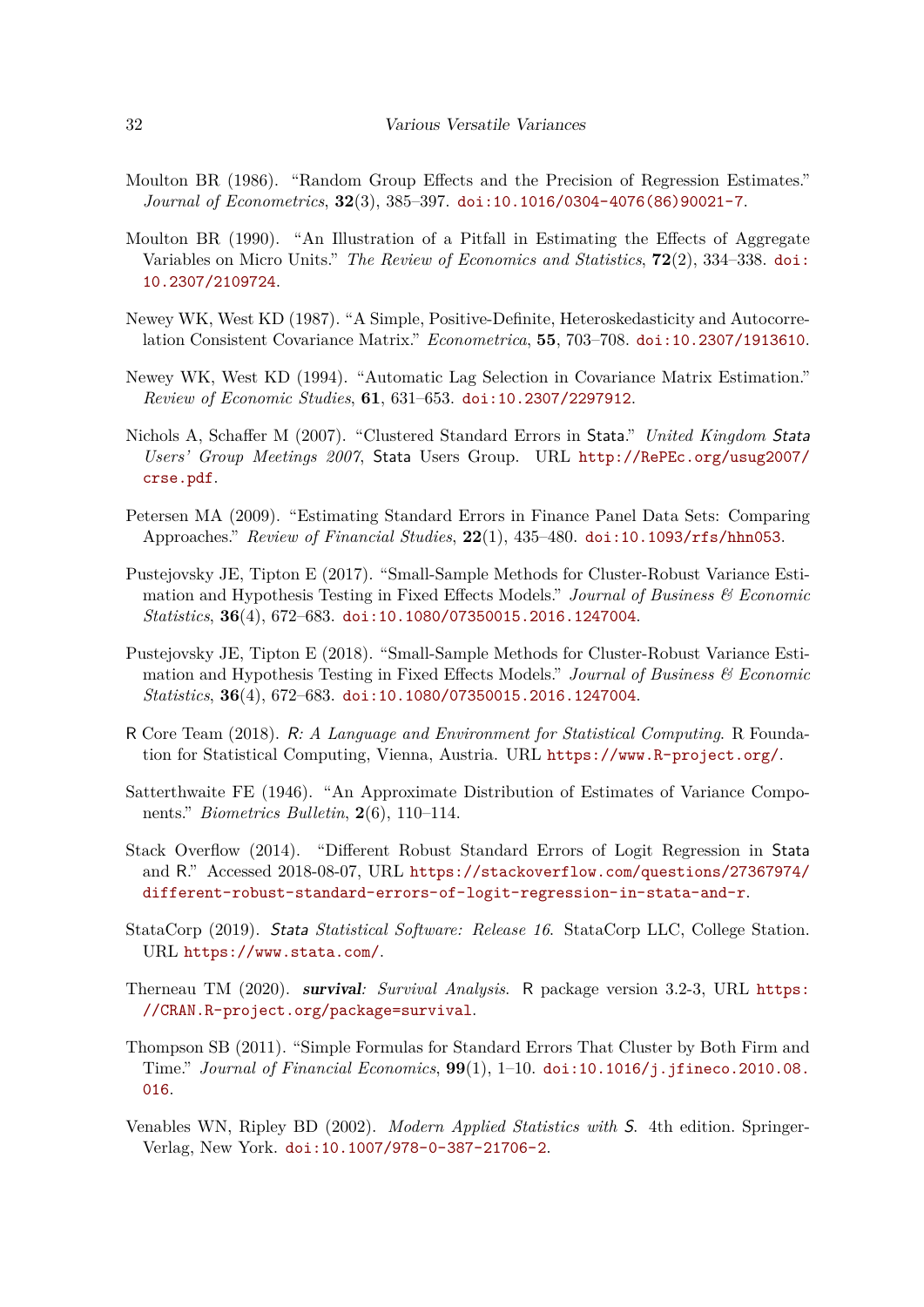- <span id="page-32-8"></span>Webb MD (2014). "Reworking Wild Bootstrap Based Inference for Clustered Errors." *Working Paper 1315*, Queen's Economics Department. URL [http://qed.econ.queensu.ca/](http://qed.econ.queensu.ca/working_papers/papers/qed_wp_1315.pdf) [working\\_papers/papers/qed\\_wp\\_1315.pdf](http://qed.econ.queensu.ca/working_papers/papers/qed_wp_1315.pdf).
- <span id="page-32-5"></span>White H (1980). "A Heteroskedasticity-Consistent Covariance Matrix and a Direct Test for Heteroskedasticity." *Econometrica*, **48**, 817–838. [doi:10.2307/1912934](https://doi.org/10.2307/1912934).
- <span id="page-32-4"></span>White H (1994). *Estimation, Inference and Specification Analysis*. Cambridge University Press, Cambridge.
- <span id="page-32-1"></span>Zeileis A (2004). "Econometric Computing with HC and HAC Covariance Matrix Estimators." *Journal of Statistical Software*, **11**(10), 1–17. [doi:10.18637/jss.v011.i10](https://doi.org/10.18637/jss.v011.i10).
- <span id="page-32-7"></span>Zeileis A (2006a). "Implementing a Class of Structural Change Tests: An Econometric Computing Approach." *Computational Statistics & Data Analysis*, **50**, 2987–3008. [doi:](https://doi.org/10.1016/j.csda.2005.07.001) [10.1016/j.csda.2005.07.001](https://doi.org/10.1016/j.csda.2005.07.001).
- <span id="page-32-2"></span>Zeileis A (2006b). "Object-Oriented Computation of Sandwich Estimators." *Journal of Statistical Software*, **16**(9), 1–16. [doi:10.18637/jss.v016.i09](https://doi.org/10.18637/jss.v016.i09).
- <span id="page-32-6"></span>Zeileis A, Hothorn T (2002). "Diagnostic Checking in Regression Relationships." R *News*, **2**(3), 7–10. URL <https://CRAN.R-project.org/doc/Rnews/>.
- <span id="page-32-9"></span>Zeileis A, Kleiber C (2020). countreg*: Count Data Regression*. R package version 0.2-1/r164, URL <https://R-Forge.R-project.org/projects/countreg/>.
- <span id="page-32-3"></span>Zeileis A, Kleiber C, Jackman S (2008). "Regression Models for Count Data in R." *Journal of Statistical Software*, **27**(8), 1–25. [doi:10.18637/jss.v027.i08](https://doi.org/10.18637/jss.v027.i08).
- <span id="page-32-0"></span>Zeileis A, Köll S, Graham N (2020). "Various Versatile Variances: An Object-Oriented Implementation of Clustered Covariances in R." *Journal of Statistical Software*, **95**(1), 1–36. [doi:10.18637/jss.v095.i01](https://doi.org/10.18637/jss.v095.i01).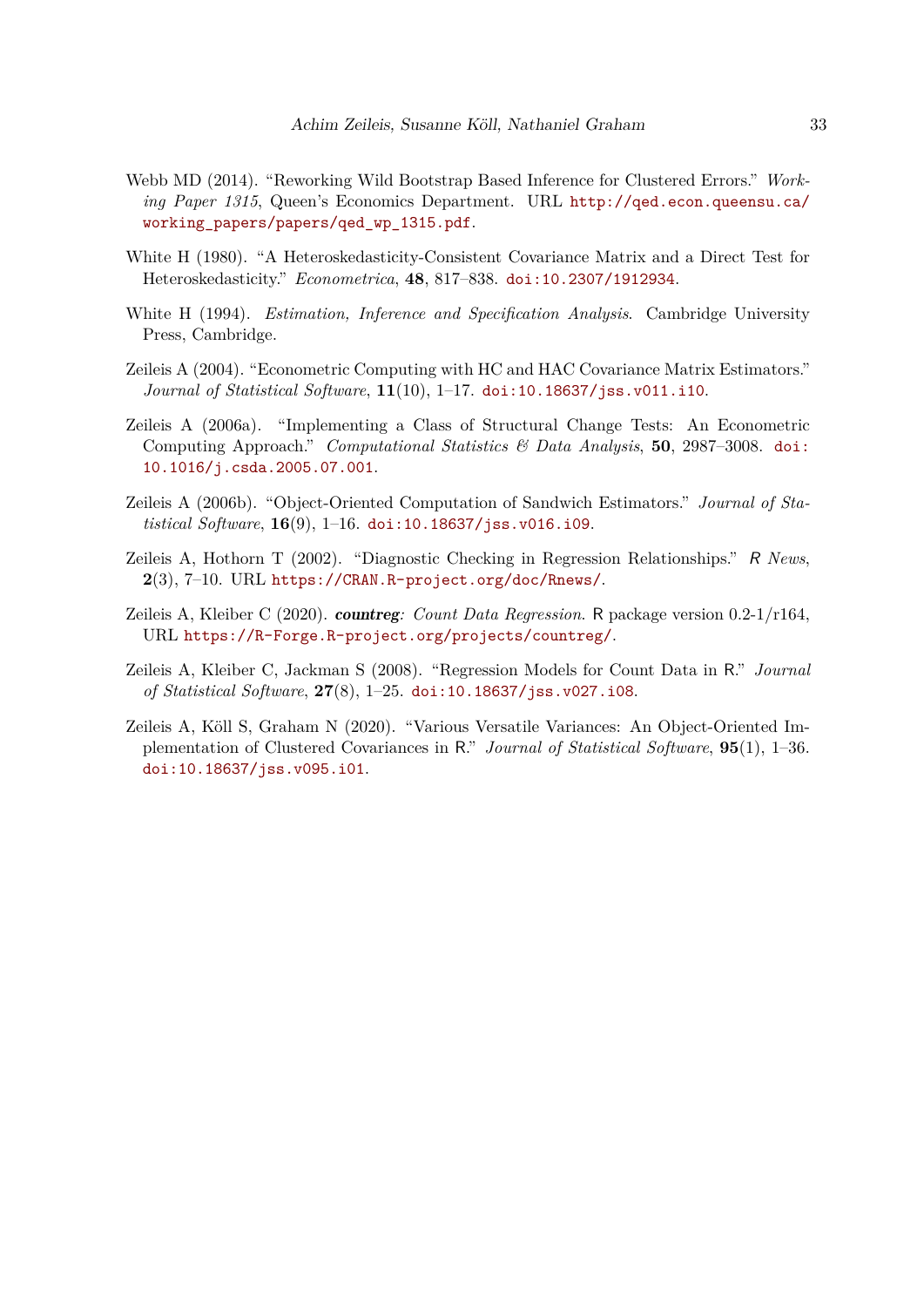### <span id="page-33-0"></span>**A. Simulation results for panel data with AR(1) correlations**

As observed in Figures [1](#page-23-0)[–2,](#page-23-1) the estimators for panel covariances (PL and PC) have problems with the "short" panels of only 5 observations per cluster. To assess whether the estimators perform correctly in those situations they were designed for, we take a closer look at (a) "longer" panels (with up to 50 observations per cluster), and (b) an exponentially decaying autoregressive (AR) correlation structure of order 1 instead of an exchangeable correlation structure.

Figure [5](#page-33-1) shows the results from a supplementary simulation experiment that is analogous to Experiment I. The two differences are: (1) The number of observations per cluster is increased from 5 up to 50 and the cluster correlation is fixed at  $\rho = 0.25$  (with higher values leading to qualitatively the same results). (2) Additionally, an AR(1) correlation structure is considered. Somewhat surprisingly, the standard clustered HC0 covariance performs satisfactorily in all scenarios and better than the panel estimators (PL and PC). The latter approach the



<span id="page-33-1"></span>Figure 5: Supplementary simulation experiment. Gaussian response with  $G = 100$  (balanced) clusters of 5, 10, 20, or 50 observations each. Regressor  $x1$  is correlated ( $\rho_x = 0.25$ ),  $x2$ clustered, and x3 uncorrelated. Either an exchangeable cluster correlation of  $\rho = 0.25$  or an exponentially decaying AR(1) correlation structure with autoregressive coefficient  $\rho = 0.25$ is used. The coverage (from 10,000 replications) is plotted on the *y*-axis against the number of observations per cluster on the *x*-axis. The horizontal reference line indicates the nominal coverage of 0*.*95.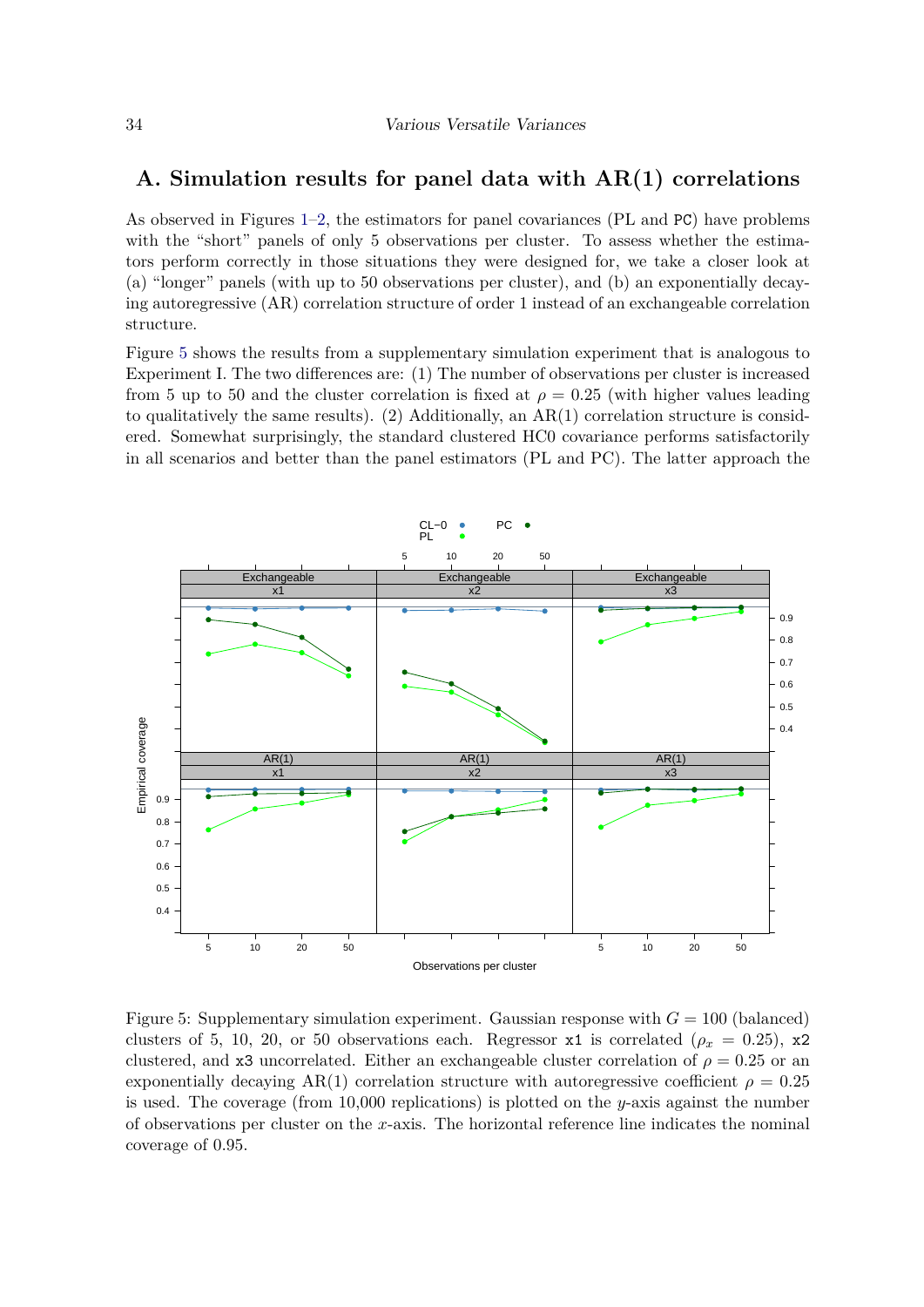

<span id="page-34-0"></span>Figure 6: Supplementary simulation experiment. Poisson and binomial response with  $G = 100$ (balanced) clusters of 5, 10, 20, or 50 observations each. Regressor x1 is correlated ( $\rho_x = 0.25$ ), x2 clustered, and x3 uncorrelated. An exponentially decaying AR(1) correlation structure with autoregressive coefficient  $\rho = 0.25$  is used. The coverage (from 10,000 replications) is plotted on the *y*-axis against the number of observations per cluster on the *x*-axis. The horizontal reference line indicates the nominal coverage of 0*.*95.

desired coverage of 0*.*95 when the panels become longer (i.e., the number of observations per cluster increases) and the correlation structure is  $AR(1)$ . However, in case of an exchangeable correlation structure and correlated/clustered regressors, the coverage even decreases for longer panels. The reason for this is that the panel covariance estimators are based on the assumption that correlations are dying out, which is the case for an  $AR(1)$  structure, but not for an exchangeable correlation structure.

Additionally, Figure  $6$  brings out that the  $AR(1)$  findings are not limited to the Gaussian case but can be confirmed for binomial and Poisson GLMs as well.